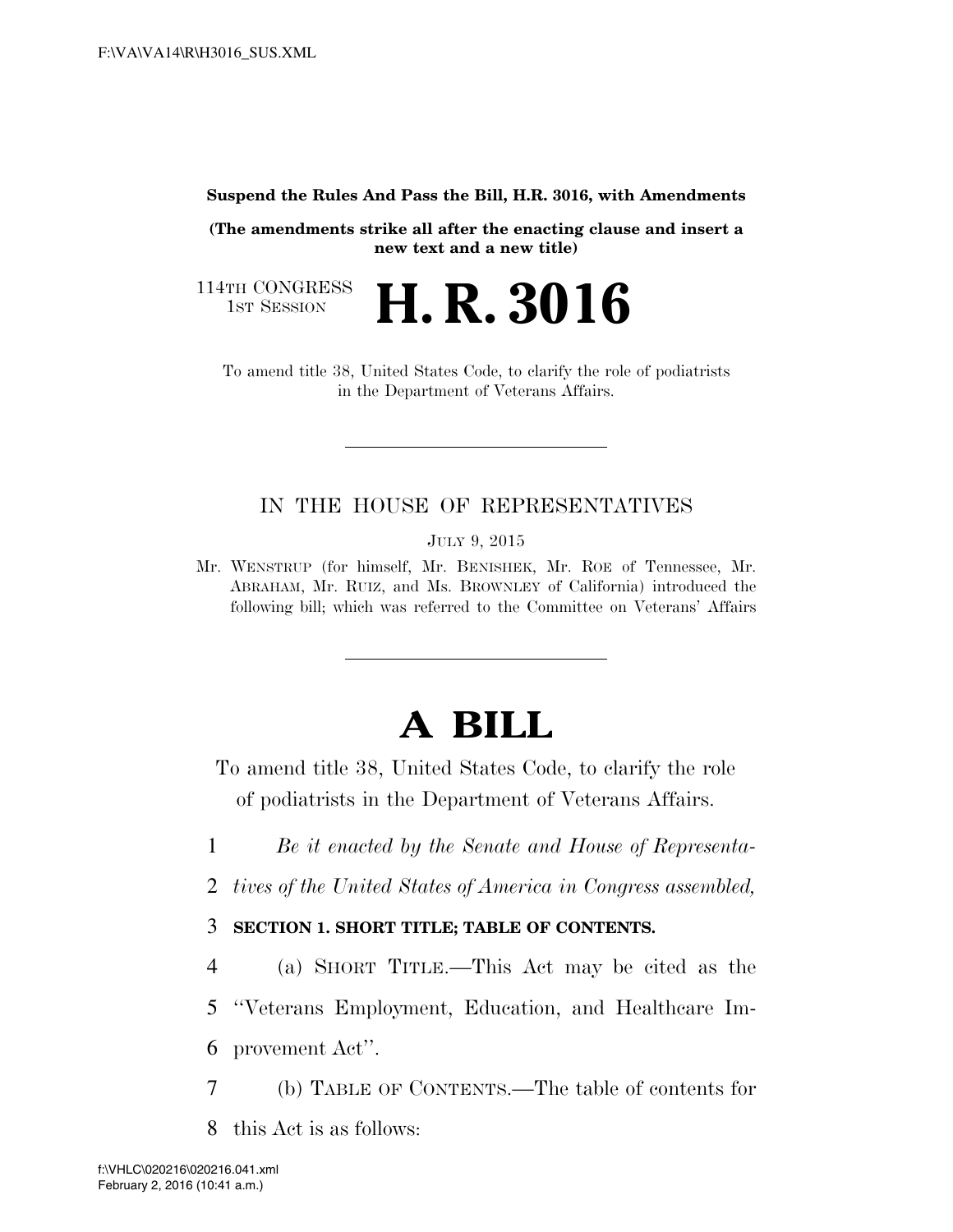Sec. 1. Short title; table of contents.

#### TITLE I—VETERANS HEALTH CARE

- Sec. 101. Role of podiatrists in Department of Veterans Affairs.
- Sec. 102. Priority of medal of honor recipients in health care system of Department of Veterans Affairs.
- Sec. 103. Improvement of care provided to newborn children.
- Sec. 104. Comptroller General audit of budget of Veterans Health Administration.
- Sec. 105. Outreach to veterans regarding effect of certain delayed payments by Department of Veterans Affairs Chief Business Office.
- Sec. 106. Department of Veterans Affairs pilot program on dog training therapy.

#### TITLE II—VETERANS ECONOMIC OPPORTUNITY AND TRANSITION ADMINISTRATION

- Sec. 201. Establishment of Veterans Economic Opportunity and Transition Administration.
- Sec. 202. Under Secretary for Veterans Economic Opportunity and Transition.

#### TITLE III—EDUCATION ASSISTANCE AND VOCATIONAL REHABILITATION

- Sec. 301. Modification and improvement of transfer of unused education benefits to family members under Department of Veterans Affairs Post-9/11 Educational Assistance Program.
- Sec. 302. Clarification of eligibility for Marine Gunnery Sergeant John David Fry Scholarship.
- Sec. 303. Approval of courses of education and training for purposes of the vocational rehabilitation program of the Department of Veterans Affairs.
- Sec. 304. Authority to prioritize vocational rehabilitation services based on need.
- Sec. 305. Recodification and improvement of election process for Post-9/11 Educational Assistance Program.
- Sec. 306. Clarification of assistance provided for certain flight training and other programs of education.
- Sec. 307. Consideration of certain time spent receiving medical care from Secretary of Defense as active duty for purposes of eligibility for post-9/11 educational assistance.
- Sec. 308. Work-study allowance.
- Sec. 309. Vocational rehabilitation and education action plan.
- Sec. 310. Reduction in redundancy and inefficiencies in vocational rehabilitation claims processing.

#### TITLE IV—ADMINISTRATION OF EDUCATIONAL ASSISTANCE

- Sec. 401. Centralized reporting of veteran enrollment by certain groups, districts, and consortiums of educational institutions.
- Sec. 402. Provision of information regarding veteran entitlement to educational assistance.
- Sec. 403. Role of State approving agencies.
- Sec. 404. Criteria used to approve courses.
- Sec. 405. Compliance surveys.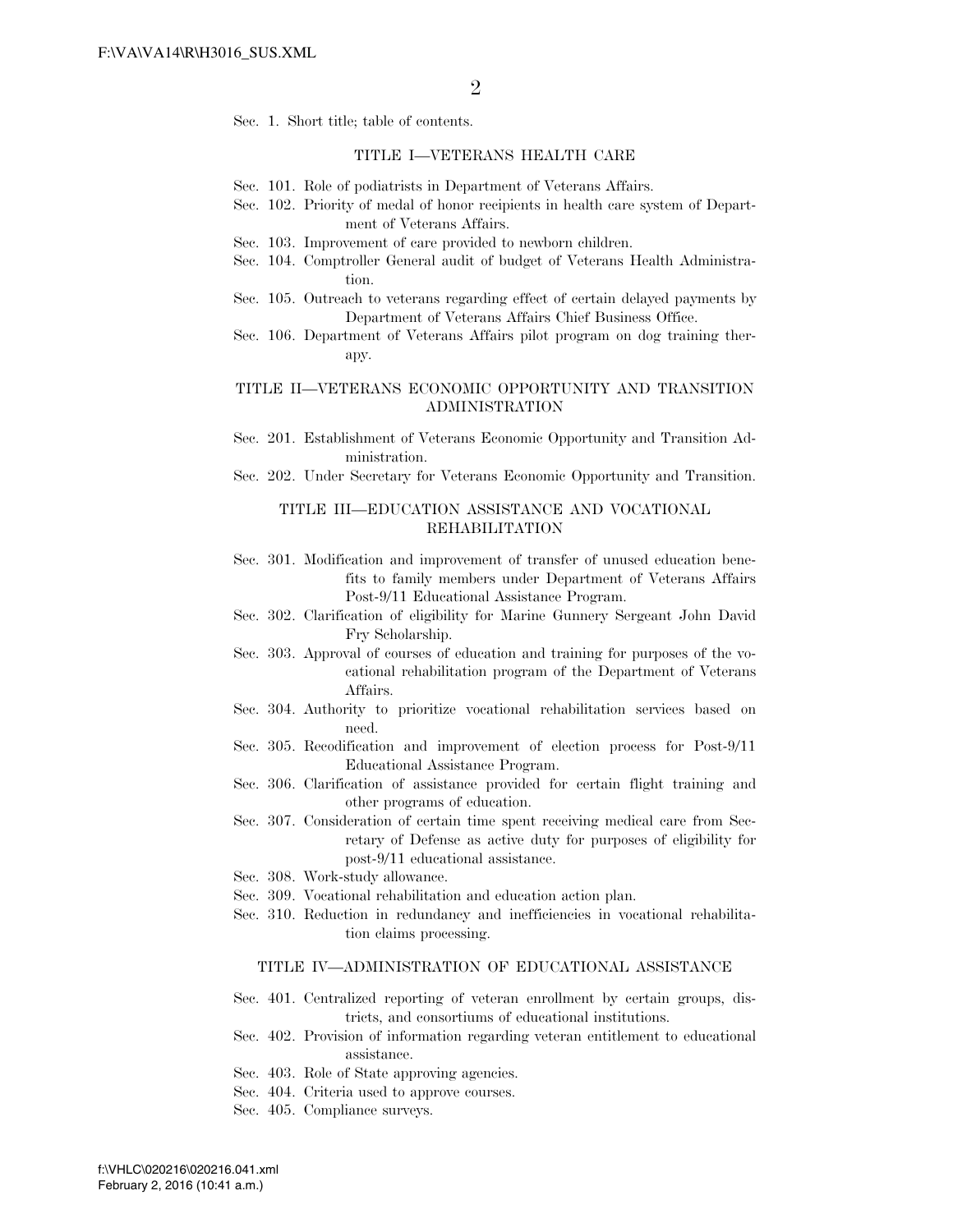- Sec. 406. Survey of individuals using their entitlement to educational assistance under the educational assistance programs administered by the Secretary of Veterans Affairs.
- Sec. 407. Improvement of information technology of the Veterans Benefits Administration of the Department of Veterans Affairs.
- Sec. 408. Technical amendment relating to in-State tuition rate for individuals to whom entitlement is transferred under All-Volunteer Force Educational Assistance Program and Post-9/11 Educational Assistance.

#### TITLE V—OTHER MATTERS

- Sec. 501. Amount of loan guaranteed under home loan program of Department of Veterans Affairs.
- Sec. 502. Longitudinal study of job counseling, training, and placement service for veterans.
- Sec. 503. Limitations on subcontracts under contracts with small business concerns owned and controlled by veterans.
- Sec. 504. Procedures for provision of certain information to State veterans agencies to facilitate the furnishing of assistance and benefits to veterans.

# 1 **TITLE I—VETERANS HEALTH**  2 **CARE**

3 **SEC. 101. ROLE OF PODIATRISTS IN DEPARTMENT OF VET-**

#### 4 **ERANS AFFAIRS.**

- 5 (a) INCLUSION AS PHYSICIAN.—
- 6 (1) IN GENERAL.—Subchapter I of chapter 74

7 of title 38, United States Code, is amended by add-

8 ing at the end the following new section:

### 9 **''§ 7413. Treatment of podiatrists**

10 ''For purposes of this chapter, the term 'physician' 11 includes a podiatrist.''.

 (2) CLERICAL AMENDMENT.—The table of sec- tions at the beginning of such chapter is amended by inserting after the item relating to section 7412 the following new item:

''7413. Treatment of podiatrists.''.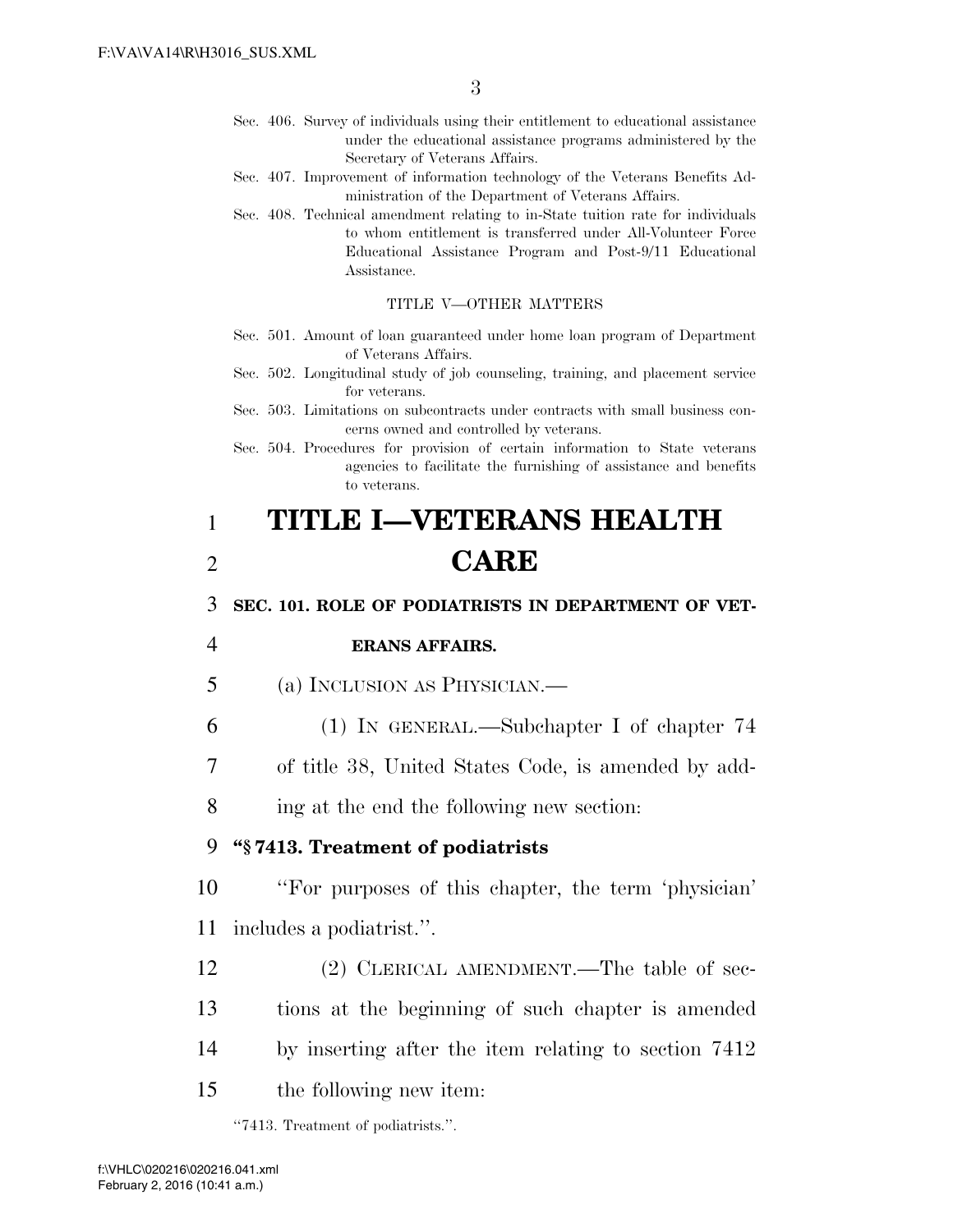| $\mathbf{1}$   | CONFORMING<br>(3)<br>AMENDMENT.-Section                   |
|----------------|-----------------------------------------------------------|
| $\overline{2}$ | $7401(1)$ of such title is amended by striking "Physi-    |
| 3              | cians, dentists, podiatrists," and inserting "Physi-      |
| $\overline{4}$ | cians, dentists,".                                        |
| 5              | (b) QUALIFICATIONS.—Section $7402(b)$ of such title       |
| 6              | is amended—                                               |
| $\overline{7}$ | $(1)$ in paragraph $(1)$ —                                |
| 8              | $(A)$ in subparagraph $(A)$ , by striking "or             |
| 9              | of doctor of osteopathy" and inserting ", doctor          |
| 10             | of osteopathy, or doctor of podiatric medicine";          |
| 11             | and                                                       |
| 12             | $(B)$ in subparagraph $(C)$ , by inserting "po-           |
| 13             | diatry," after "surgery,";                                |
| 14             | $(2)$ by striking paragraph $(5)$ ; and                   |
| 15             | (3) by redesignating paragraphs (6) through               |
| 16             | $(14)$ as paragraphs $(5)$ through $(13)$ , respectively. |
| 17             | (c) PERIOD OF APPOINTMENT.—Section $7403(a)(2)$           |
| 18             | of such title is amended—                                 |
| 19             | $(1)$ by striking subparagraph $(C)$ ; and                |
| 20             | (2) by redesignating subparagraphs<br>(D)                 |
| 21             | through $(H)$ as subparagraphs $(C)$ through $(G)$ , re-  |
| 22             | spectively.                                               |
| 23             | (d) MODIFICATION OF PAY GRADE.—                           |
| 24             | (1) GRADE.—The list in section $7404(b)$ of               |
| 25             | such title is amended by striking "CLINICAL PO-           |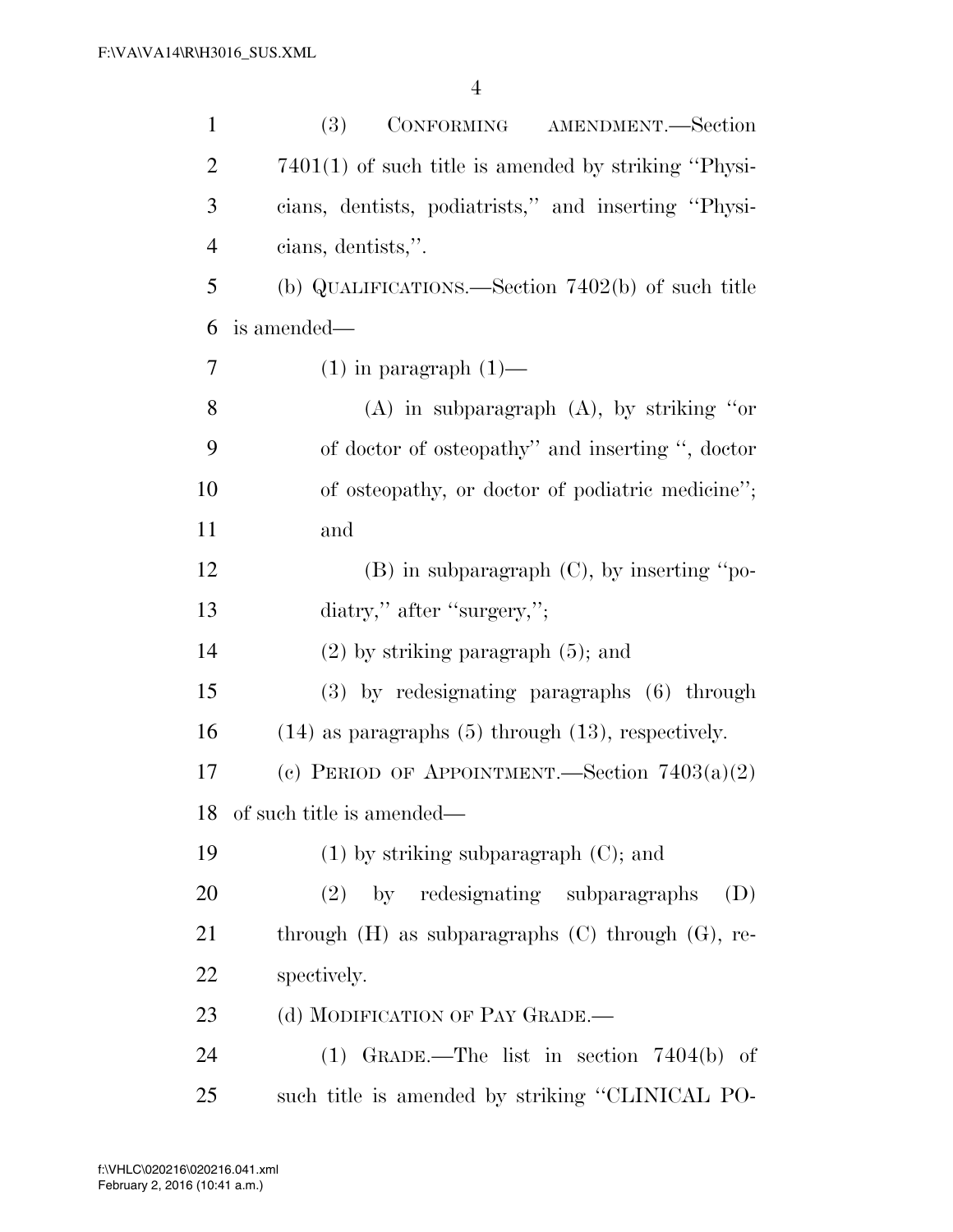DIATRIST, CHIROPRACTOR, AND OPTOM- ETRIST SCHEDULE'' and inserting ''CLINICAL CHIROPRACTOR AND OPTOMETRIST SCHED-ULE''.

 (2) APPLICATION.—The amendment made by paragraph (1) shall apply with respect to a pay pe- riod of the Department of Veterans Affairs begin- ning on or after the date that is 30 days after the date of the enactment of this Act.

 (e) CONTRACTS FOR SCARCE SERVICES.—Section 7409(a) of such title is amended by striking ''podia-trists,''.

 (f) PERSONNEL ADMINISTRATION.—Section 7421(b) of such title is amended—

(1) by striking paragraph (3); and

 (2) by redesignating paragraphs (4) through (8) as paragraphs (3) through (7), respectively.

18 (g) MEDICAL DIRECTORS.—Section  $7306(a)(4)$  of such title is amended by inserting '', doctor of podiatric medicine,'' after ''doctor of medicine''.

 (h) APPLICATION.—The amendments made by this section shall apply with respect to podiatrists employed by the Department of Veterans Affairs as of the date of the enactment of this Act or who are appointed on or after such date.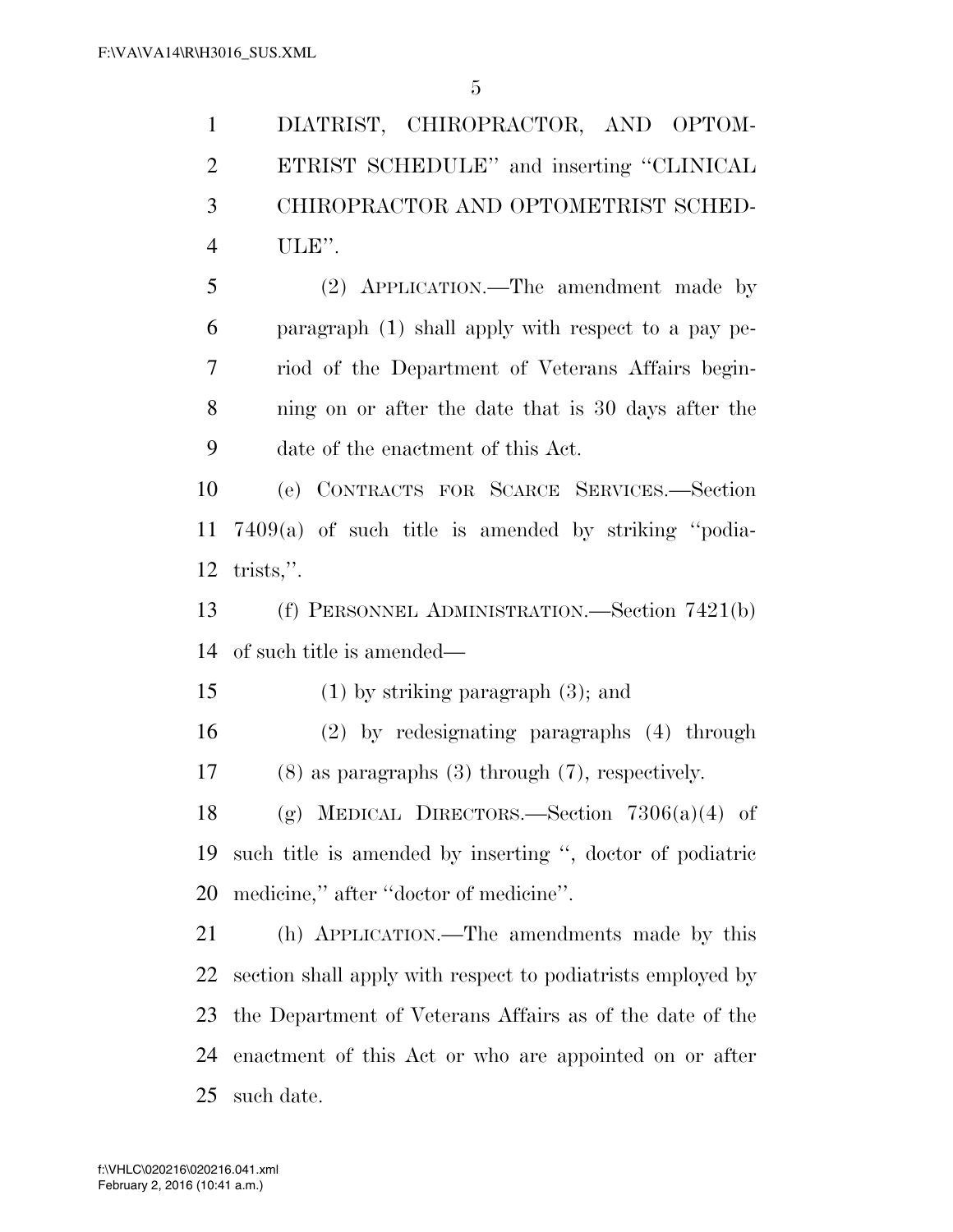| $\mathbf{1}$   | SEC. 102. PRIORITY OF MEDAL OF HONOR RECIPIENTS IN                         |
|----------------|----------------------------------------------------------------------------|
| $\overline{2}$ | HEALTH CARE SYSTEM OF DEPARTMENT OF                                        |
| 3              | <b>VETERANS AFFAIRS.</b>                                                   |
| 4              | (a) ENROLLMENT PRIORITY.—Section $1705(a)$ of                              |
| 5              | title 38, United States Code, is amended—                                  |
| 6              | $(1)$ in paragraph $(1)$ , by striking the period at                       |
| 7              | the end and inserting the following: "and veterans"                        |
| 8              | who were awarded the medal of honor under section                          |
| 9              | 3741, 6241, or 8741 of title 10 or section 491 of                          |
| 10             | title $14$ ."; and                                                         |
| 11             | $(2)$ in paragraph $(3)$ , by striking "veterans who                       |
| 12             | awarded the medal of honor under section<br>were                           |
| 13             | 3741, 6241, or 8741 of title 10 or section 491 of                          |
| 14             | title $14$ .".                                                             |
| 15             | (b) ELIGIBILITY.—Section $1710(a)(2)(D)$ of such                           |
| 16             | title is amended by inserting after "war" the following:                   |
| 17             | ", who was awarded the medal of honor under section                        |
| 18             | 3741, 6241, or 8741 of title 10 or section 491 of title                    |
| 19             | $14,$ ".                                                                   |
| 20             | <b>EXTENDED</b><br>CARE<br>$\left( \mathrm{e}\right)$<br>SERVICES.—Section |
| 21             | $1710B(c)(2)$ of such title is amended—                                    |
| 22             | $(1)$ in subparagraph $(B)$ , by striking "or";                            |
| 23             | $(2)$ in subparagraph $(C)$ , by striking the period                       |
| 24             | at the end and inserting "; or"; and                                       |
| 25             | (3) by adding at the end the following new sub-                            |
| 26             | paragraph:                                                                 |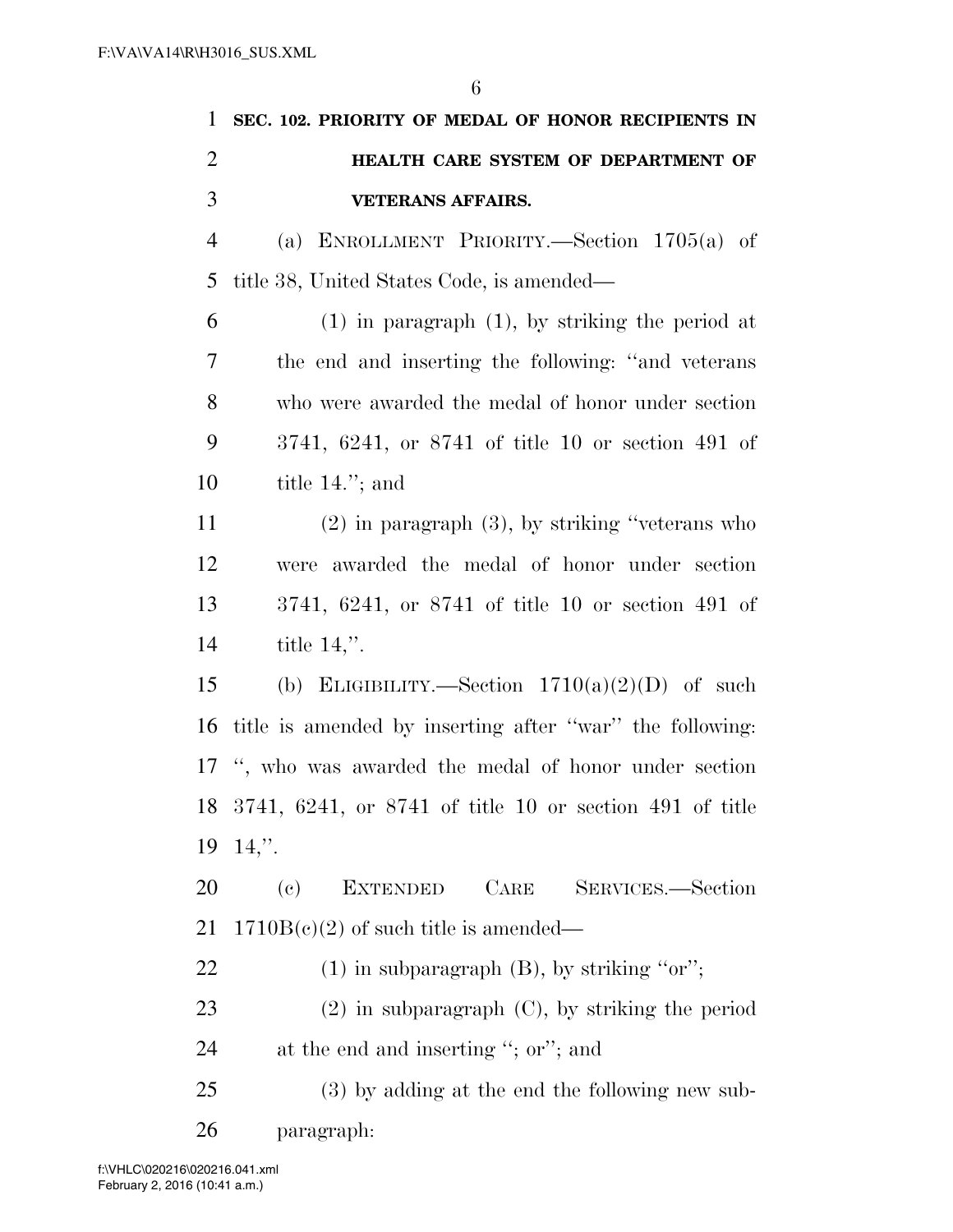| $\mathbf{1}$   | "(D) to a veteran who was awarded the medal               |
|----------------|-----------------------------------------------------------|
| 2              | of honor under section $3741, 6241$ , or $8741$ of title  |
| 3              | 10 or section 491 of title $14$ .".                       |
| $\overline{4}$ | COPAYMENT FOR<br>MEDICATIONS.—Section<br>(d)              |
| 5              | $1722A(a)(3)$ of such title is amended—                   |
| 6              | $(1)$ in subparagraph $(B)$ , by striking "or";           |
| 7              | $(2)$ in subparagraph $(C)$ , by striking the period      |
| 8              | at the end and inserting "; or"; and                      |
| 9              | (3) by adding at the end the following new sub-           |
| 10             | paragraph:                                                |
| 11             | "(D) to a veteran who was awarded the medal               |
| 12             | of honor under section $3741, 6241$ , or $8741$ of title  |
| 13             | 10 or section 491 of title $14$ .".                       |
| 14             | (e) APPLICATION.—The priority of enrollment of            |
| 15             | medal of honor recipients pursuant to chapter 17 of title |
| 16             | 38, United States Code, as amended by this section, shall |
|                |                                                           |
| 17             | apply to each such recipient, regardless of the date on   |
|                | 18 which the medal is awarded.                            |
| 19             | SEC. 103. IMPROVEMENT OF CARE PROVIDED TO NEWBORN         |
| 20             | <b>CHILDREN.</b>                                          |
| 21             | Section 1786 of title 38, United States Code, is          |
| 22             | amended—                                                  |
| 23             | $(1)$ in subsection (a), by striking "seven days"         |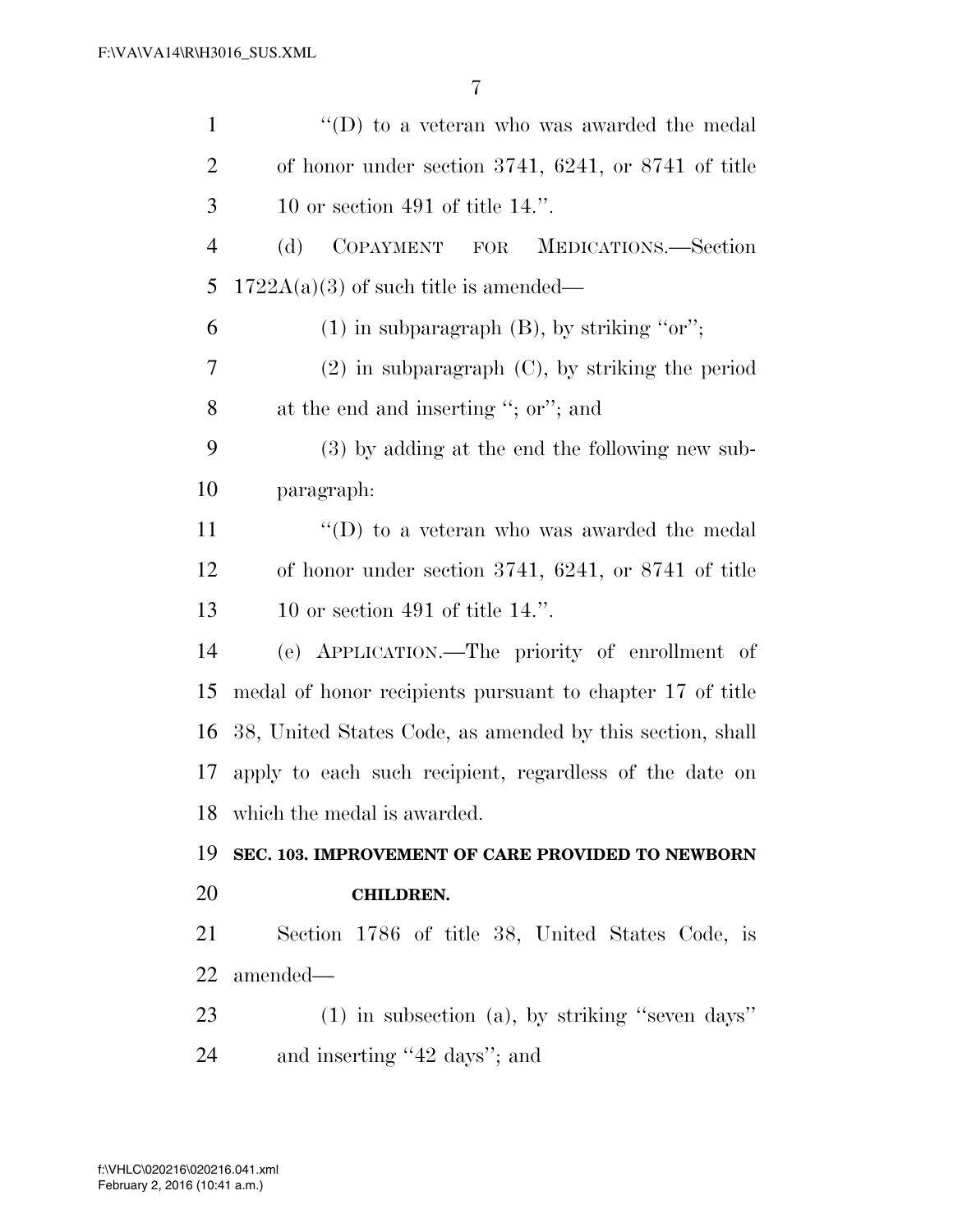(2) by adding at the end the following new sub-section:

 ''(c) ANNUAL REPORT.—Not later than October 31, 2016, and each year thereafter through 2020, the Sec- retary shall submit to the Committees on Veterans' Affairs of the House of Representatives and the Senate a report on the health care services provided under subsection (a) during the fiscal year preceding the date of the report, including the number of newborn children who received such services during such fiscal year.''.

# **SEC. 104. COMPTROLLER GENERAL AUDIT OF BUDGET OF VETERANS HEALTH ADMINISTRATION.**

 (a) IN GENERAL.—Subchapter II of chapter 73 of title 38, United States Code, is amended by adding at the end the following new section:

### **''§ 7330B. Comptroller General audit of VHA budget**

 ''(a) IN GENERAL.—The Comptroller General of the United States shall periodically conduct an audit of ele- ments of the budget of the Veterans Health Administra- tion, including the budget formulation, execution, alloca-tion, and use of funds.

 ''(b) SELECTION OF ELEMENTS.—(1) In selecting elements of the budget of the Veterans Health Administra- tion for purposes of an audit under subsection (a), the Comptroller General shall take into consideration—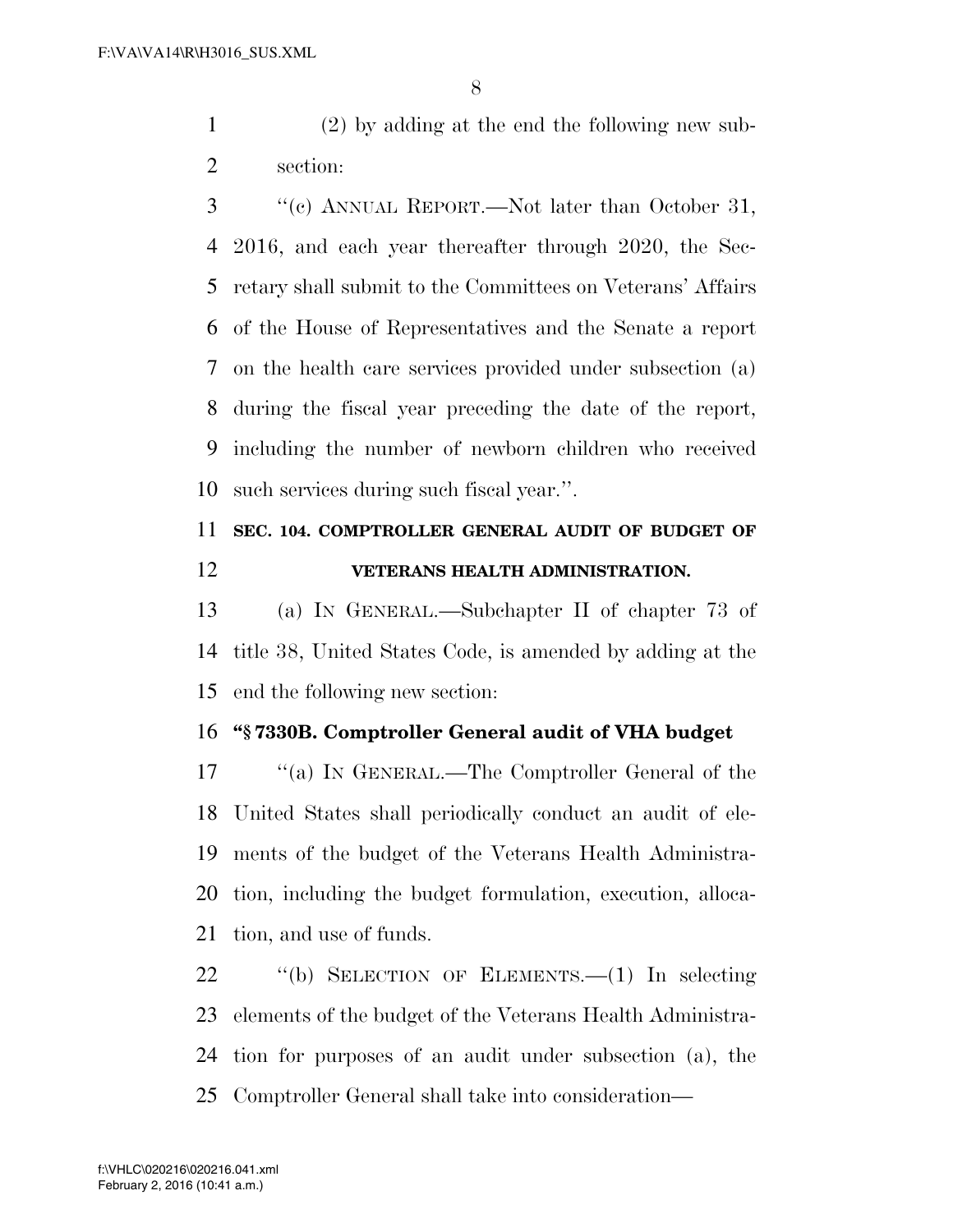| $\mathbf{1}$   | "(A) knowledge of the programs of the Vet-                 |
|----------------|------------------------------------------------------------|
| $\overline{2}$ | erans Health Administration;                               |
| 3              | $\lq\lq$ current issues;                                   |
| $\overline{4}$ | $\lq\lq$ <sup>c</sup> (C) national priorities; and         |
| 5              | "(D) priorities expressed by the appropriate               |
| 6              | congressional committees.                                  |
| 7              | $\lq(2)$ Not later than 30 days before conducting an       |
| 8              | audit under subsection (a), the Comptroller General shall  |
| 9              | submit to the appropriate congressional committees notice  |
| 10             | of the elements selected by the Comptroller General for    |
| 11             | purposes of the audit.                                     |
| 12             | "(c) APPROPRIATE CONGRESSIONAL COMMITTEES.-                |
| 13             | In this section, the term 'appropriate congressional com-  |
| 14             | mittees' means—                                            |
| 15             | $\lq(1)$ the Committee on Veterans' Affairs, the           |
| 16             | Committee on Appropriations, and the Committee on          |
| 17             | the Budget of the Senate; and                              |
| 18             | $\lq(2)$ the Committee on Veterans' Affairs, the           |
| 19             | Committee on Appropriations, and the Committee on          |
| 20             | the Budget of the House of Representatives.".              |
| 21             | (b) CLERICAL AMENDMENT.—The table of sections              |
| 22             | at the beginning of such chapter is amended by inserting   |
| 23             | after the item relating to section 7330A the following new |
| 24             | item:                                                      |

''7330B. Comptroller General audit of VHA budget.''.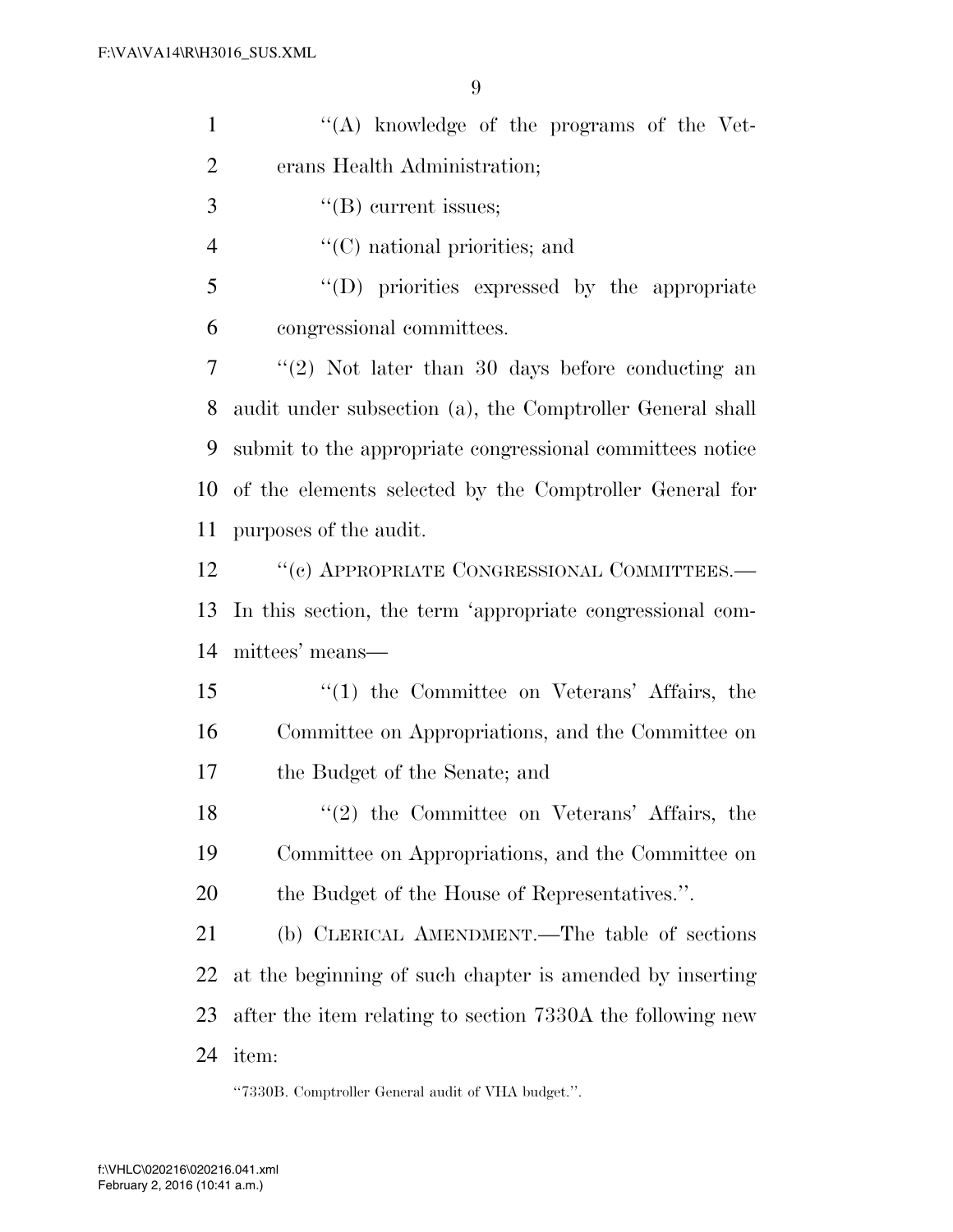**SEC. 105. OUTREACH TO VETERANS REGARDING EFFECT OF CERTAIN DELAYED PAYMENTS BY DE- PARTMENT OF VETERANS AFFAIRS CHIEF BUSINESS OFFICE.** 

 (a) OUTREACH.—The Secretary of Veterans Affairs shall conduct outreach, including through national and local veterans service organizations, to inform veterans of how to resolve credit issues caused by delayed payment of a claim for emergency hospital care, medical services, or other emergency health care furnished through a non- Department of Veterans Affairs provider. The Secretary shall establish a toll-free telephone number for veterans to report such credit issues to the Chief Business Office of the Department of Veterans Affairs.

- (b) ANNUAL REPORT.—
- 

 (1) IN GENERAL.—During the five-year period beginning on the date of the enactment of this Act, the Secretary of Veterans Affairs shall annually sub- mit to Congress a report on the effectiveness of the Chief Business Office in providing timely payment of proper invoices for emergency hospital care, medical services, or other emergency health care furnished through non-Department of Veterans Affairs pro- viders by the required payment date during both the five-year period preceding the date of the report and the one-year period preceding such date. For any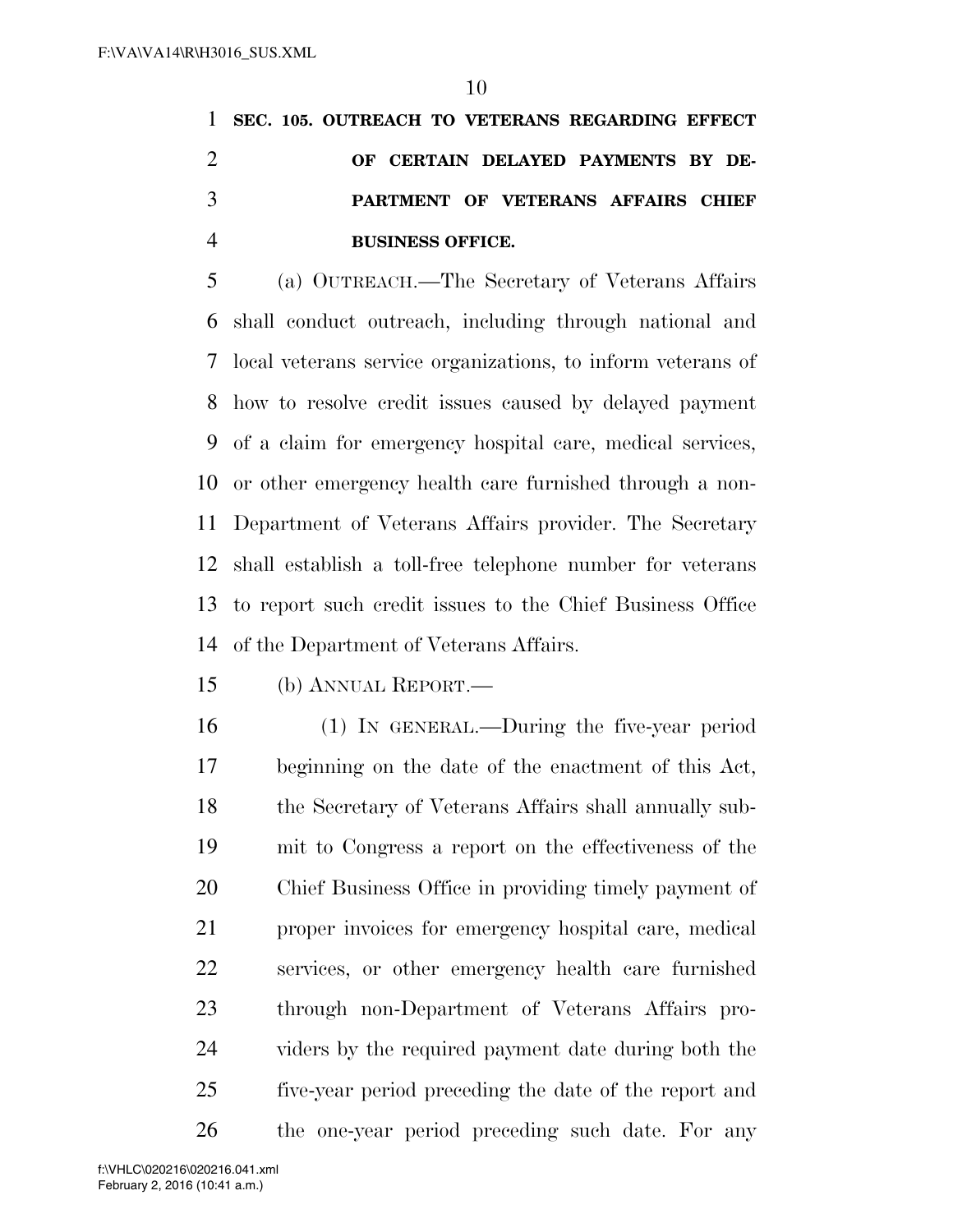| $\mathbf{1}$   | part of the period covered by a report under this    |
|----------------|------------------------------------------------------|
| 2              | subsection that occurred before October 1, 2014, the |
| 3              | report shall evaluate the provision of such payments |
| $\overline{4}$ | by the Veterans Integrated Service Networks.         |
| 5              | (2) MATTERS INCLUDED.—The reports under              |
| 6              | paragraph (1) shall include, for each period covered |
| 7              | by the report, the following:                        |
| 8              | (A) The number of veterans who contacted             |
| 9              | the Secretary regarding a delayed payment that       |
| 10             | negatively affected, or will potentially negatively  |
| 11             | affect, the credit of the veteran.                   |
| 12             | (B) The total amount of interest penalties           |
| 13             | paid by the Secretary of Veterans Affairs under      |
| 14             | section 3902 of title 31, United States Code, by     |
| 15             | reason of a delayed payment.                         |
| 16             | (C) The number of proper invoices sub-               |
| 17             | mitted, listed in a table for each quarter and       |
| 18             | fiscal year of each such period that includes—       |
| 19             | (i) the total amount owed by the Sec-                |
| 20             | retary under the proper invoices;                    |
| 21             | (ii) the payment status of each proper               |
| 22             | invoice, as of the date of the report; and           |
| 23             | (iii) the period that elapsed until each             |
| 24             | proper invoice was paid, including an ex-            |
| 25             | planation of any delayed payment.                    |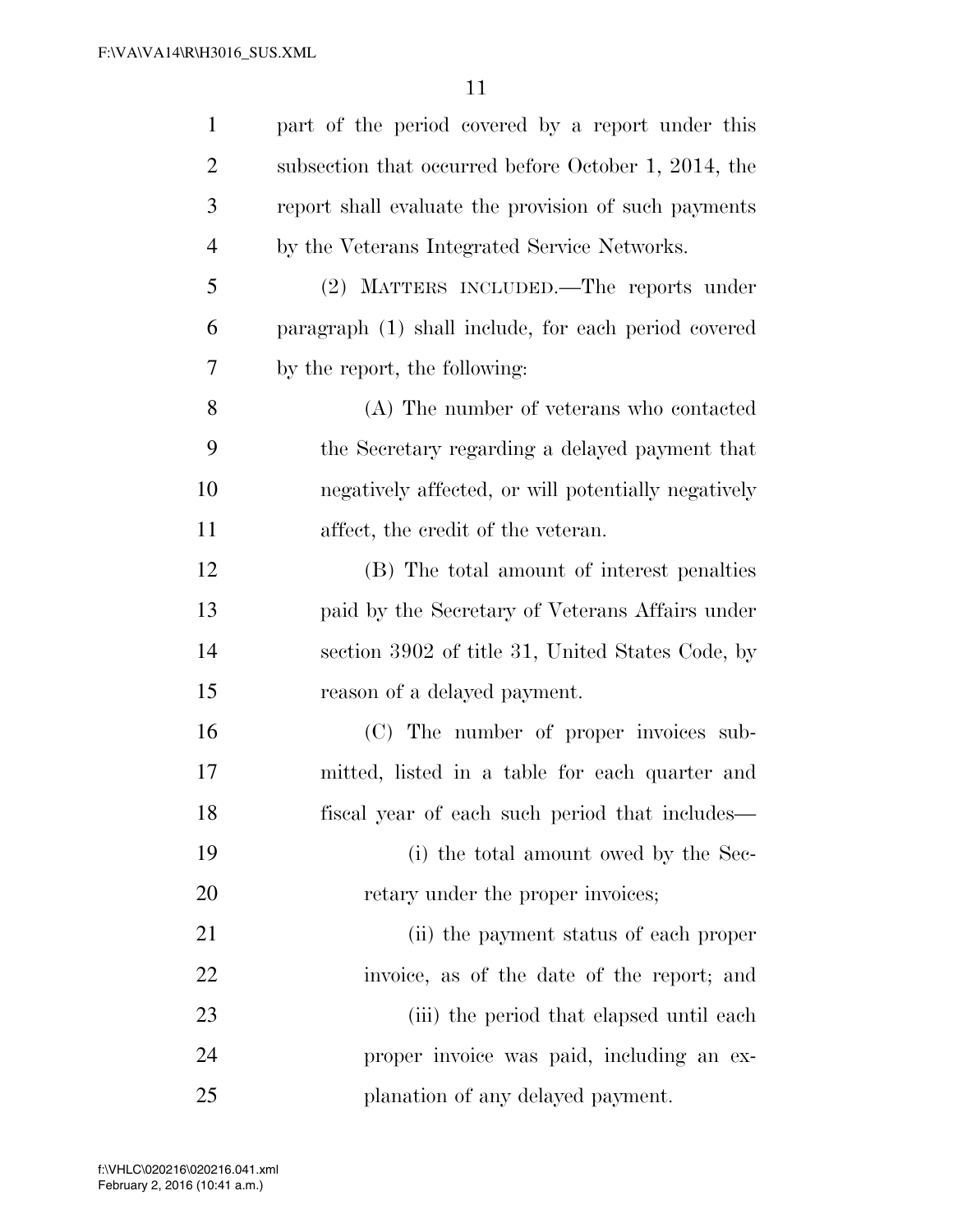| (D) Any comments regarding delayed pay- |
|-----------------------------------------|
| ments made by medical providers.        |

 (E) A description of the best practices that the Chief Business Office can carry out to pro- vide timely payment of a proper invoice, includ-ing a plan to improve such timely payments.

 (c) QUARTERLY REPORTS ON PENDING CLAIMS.— During the five-year period beginning on the date of the enactment of this Act, the Chief Business Office of the Department of Veterans Affairs shall submit to Congress quarterly reports on the number of pending claims for re- imbursement for emergency hospital care, medical serv- ices, and other emergency health care furnished through non-Department of Veterans Affairs providers. Each such report shall include each of the following:

- (1) The total number of such pending claims for each hospital system of the Department, as of 18 the last day of the quarter covered by the report.
- (2) The total number of veterans who sub- mitted such a pending claim in each State, as of such day.
- (3) The aggregate amount of all such pending claims in each State, as of such day.

24  $(4)$  As of such day—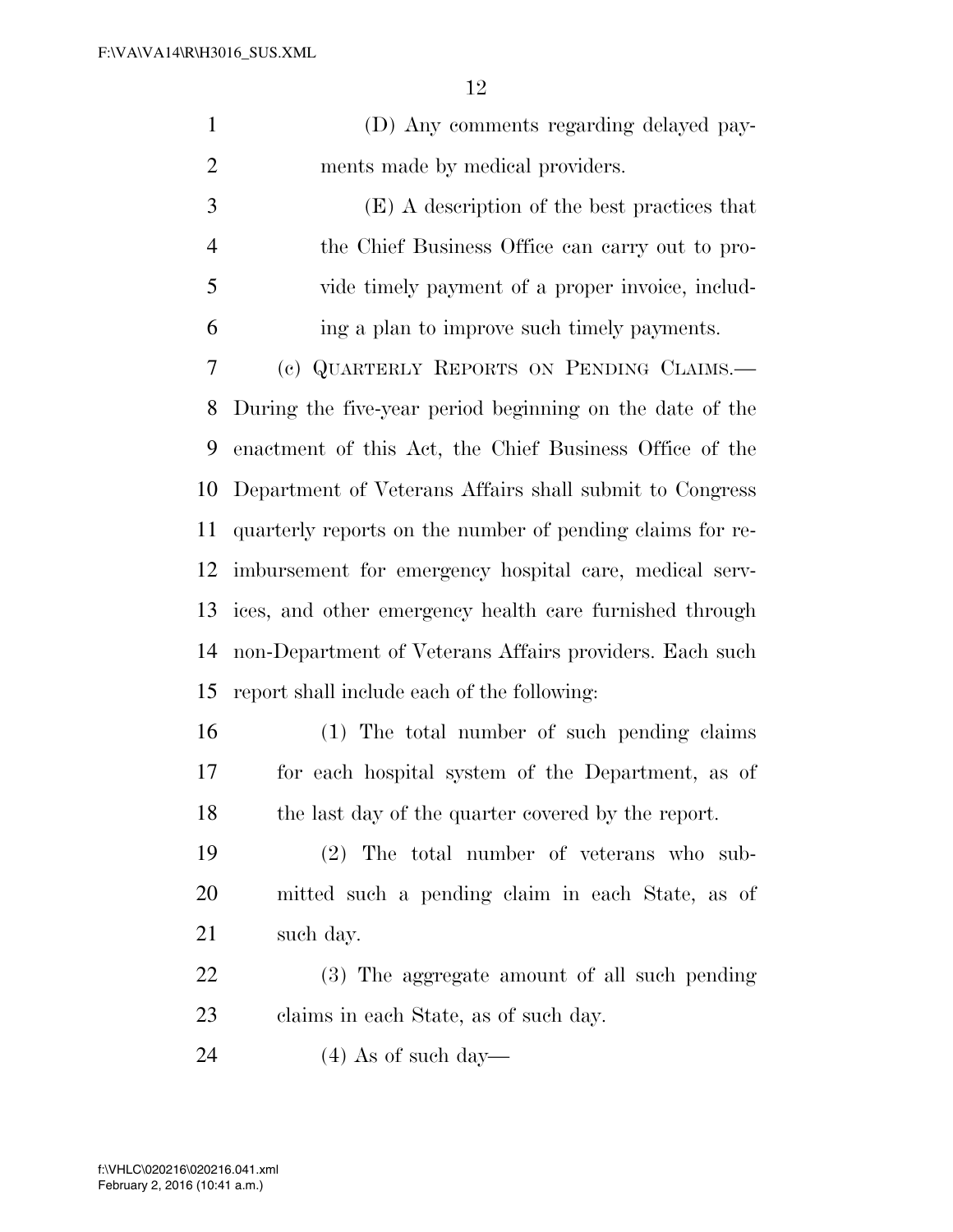| $\mathbf{1}$   | (A) the number of such pending claims                  |
|----------------|--------------------------------------------------------|
| $\overline{2}$ | that have been pending for 30 days or longer;          |
| 3              | (B) the number of such pending claims                  |
| $\overline{4}$ | that have been pending for 90 days or longer;          |
| 5              | and                                                    |
| 6              | (C) the number of such pending claims                  |
| $\overline{7}$ | that have been pending for 365 days or longer.         |
| 8              | (5) For each hospital system, for the quarter          |
| 9              | covered by the report—                                 |
| 10             | (A) the number of claims for reimburse-                |
| 11             | ment for emergency hospital care, medical serv-        |
| 12             | ices, and other emergency health care furnished        |
| 13             | through non-Department of Veterans Affairs             |
| 14             | providers approved during such quarter;                |
| 15             | (B) the number of such claims denied dur-              |
| 16             | ing such quarter; and                                  |
| 17             | (C) the number of such claims denied list-             |
| 18             | ed by each denial reason group.                        |
| 19             | (d) COMPTROLLER GENERAL STUDY.-                        |
| 20             | (1) IN GENERAL.—The Comptroller General of             |
| 21             | the United States shall conduct a study that evalu-    |
| 22             | ates the effectiveness of the Chief Business Office in |
| 23             | providing timely payment of a proper invoice for       |
| 24             | emergency hospital care, medical services, or other    |
| 25             | emergency health care furnished through non-De-        |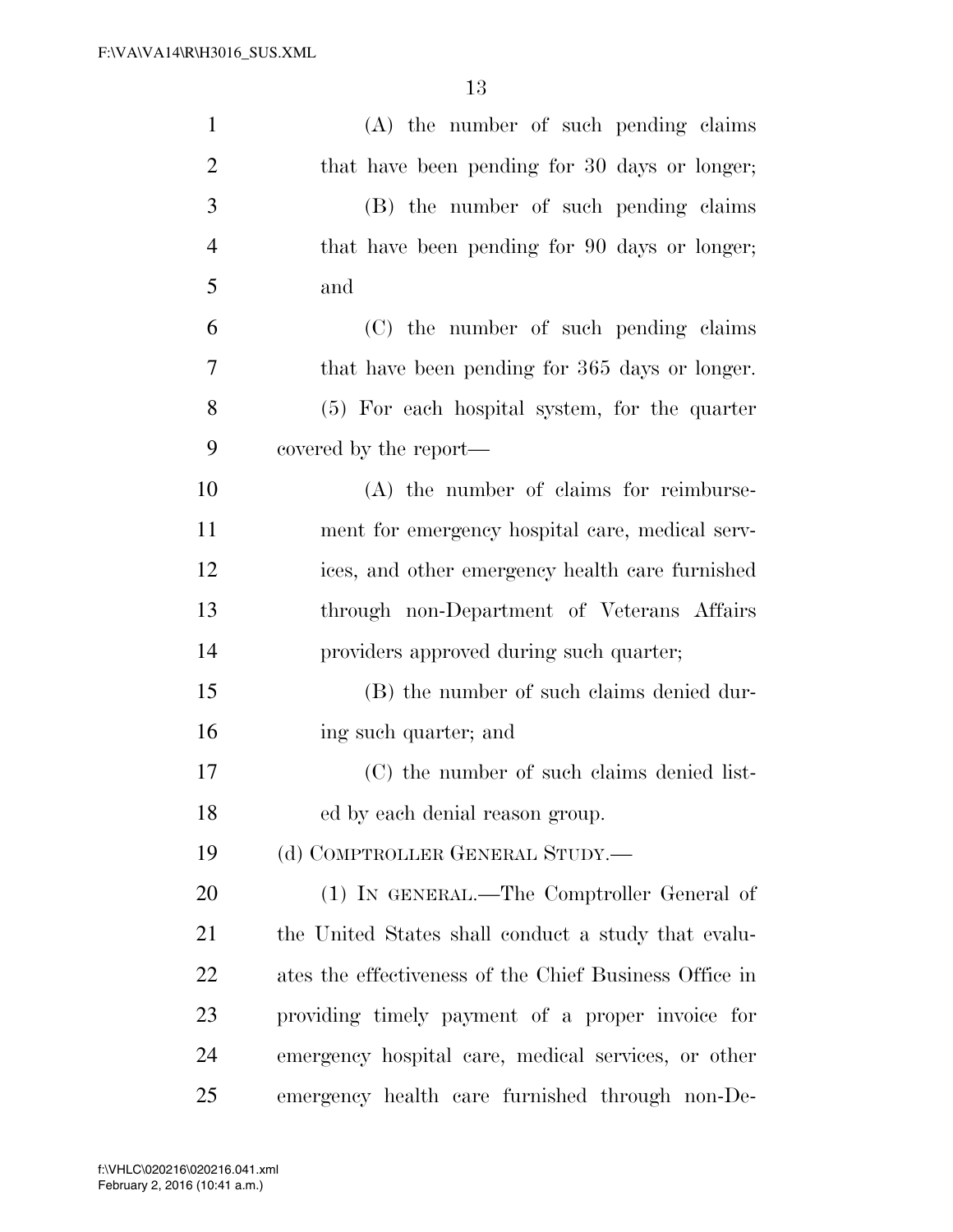- partment of Veterans Affairs providers by the re-2 quired payment date.
- (2) SUBMITTAL.—The Comptroller General shall submit to Congress a report on the study con- ducted under paragraph (1), including the total amount of interest penalties paid by the Secretary of Veterans Affairs under section 3902 of title 31, United States Code, by reason of a delayed payment. (e) DEFINITIONS.—In this section:

 (1) The term ''delayed payment'' means a prop- er invoice that is not paid by the Secretary of Vet- erans Affairs until after the required payment date. (2) The term ''proper invoice'' has the meaning given that term in section 3901(a) of title 31, United States Code.

 (3) The term ''required payment date'' means the date that payment is due for a contract pursu- ant to section 3903(a) of title 31, United States Code.

# **SEC. 106. DEPARTMENT OF VETERANS AFFAIRS PILOT PRO-**

### **GRAM ON DOG TRAINING THERAPY.**

 (a) IN GENERAL.—Commencing not later than 120 days after the date of the enactment of the Act, the Sec- retary of Veterans Affairs shall carry out a pilot program under which the Secretary shall enter into a contract with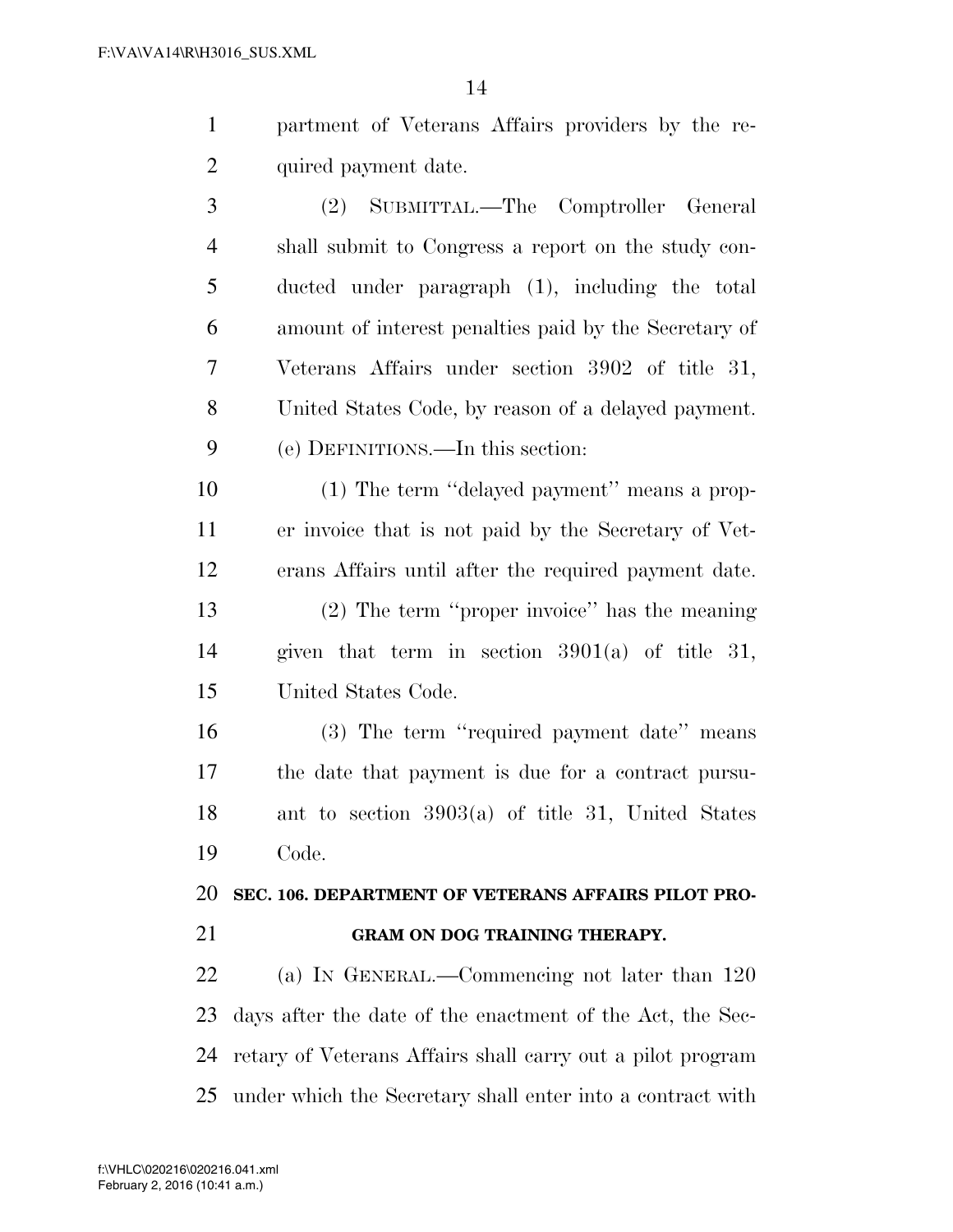one or more appropriate non-government entities for the purpose of assessing the effectiveness of addressing post- deployment mental health and post-traumatic stress dis- order symptoms through a therapeutic medium of training service dogs for veterans with disabilities.

 (b) DURATION OF PILOT PROGRAM.—The pilot pro- gram required by subsection (a) shall be carried out dur- ing the five-year period beginning on the date of the com-mencement of the pilot program.

 (c) LOCATIONS OF PILOT PROGRAM.—In entering into contracts for purposes of the pilot program, the Sec- retary shall seek to enter into contracts with appropriate non-government entities located in close proximity to at least three but not more than five medical centers of the Department.

 (d) APPROPRIATE NON-GOVERNMENT ENTITIES.— For purposes of the pilot program, an appropriate non- government entity is an entity that is certified in the train- ing and handling of service dogs and that has a training area that would be appropriate for use in educating vet- erans with mental health conditions in the art and science of service dog training and handling. Such training area shall—

 (1) include a dedicated space that is suitable 25 for grooming and training dogs indoors;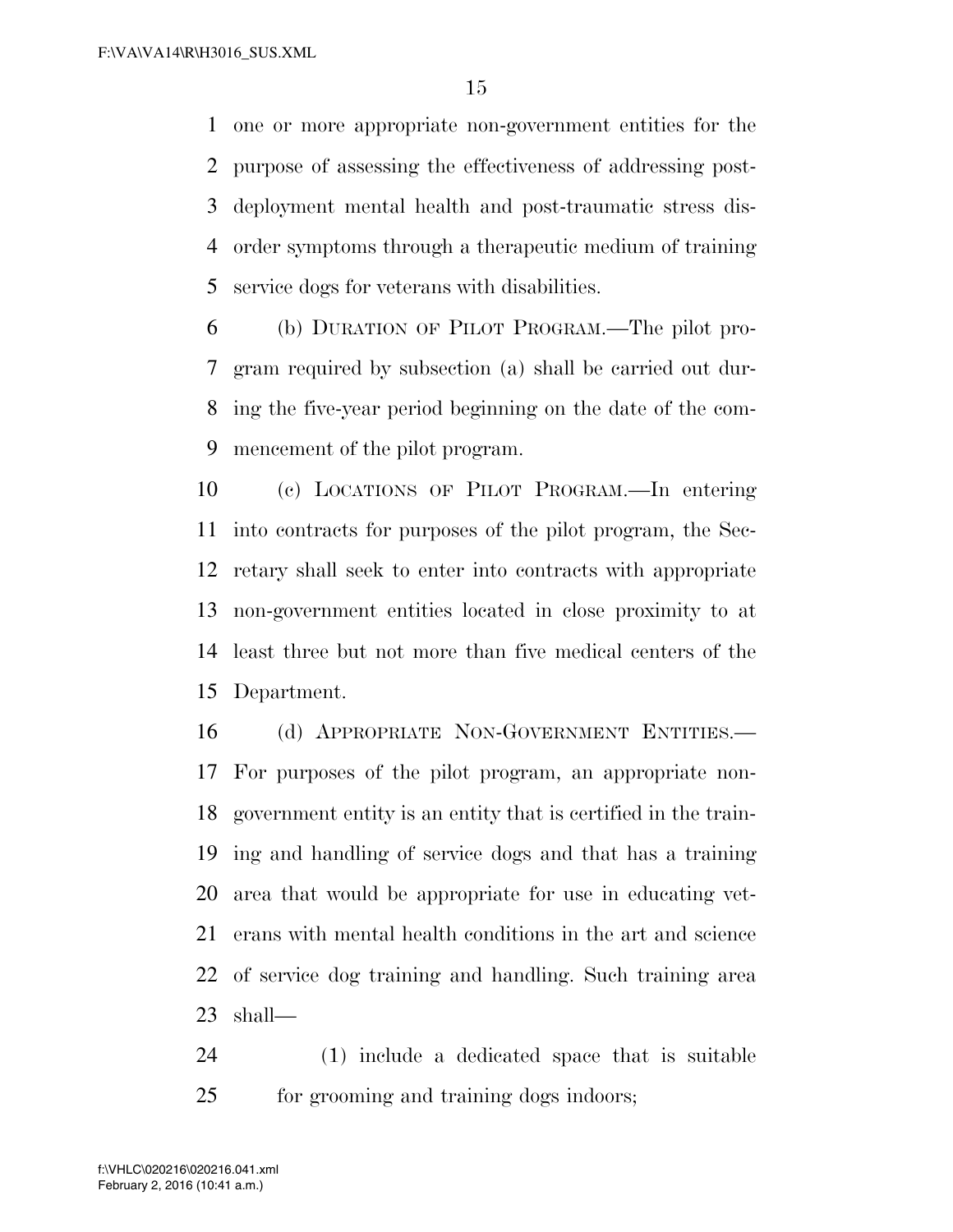| $\mathbf{1}$   | $(2)$ be wheelchair accessible;                             |
|----------------|-------------------------------------------------------------|
| $\overline{2}$ | (3) include classroom or lecture space;                     |
| 3              | $(4)$ include office space for staff;                       |
| 4              | (5) include a suitable space for storing training           |
| 5              | equipment;                                                  |
| 6              | (6) provide for periodic use of other training              |
| 7              | areas for training the dogs with wheelchairs and            |
| 8              | conducting other exercises;                                 |
| 9              | (7) include outdoor exercise and toileting space            |
| 10             | for dogs; and                                               |
| 11             | (8) provide transportation for weekly field trips           |
| 12             | to train dogs in other environments.                        |
| 13             | (e) DESIGN OF PILOT PROGRAM.—Each contract en-              |
| 14             | tered into under subsection (a) shall provide that the non- |
| 15             | government entity shall—                                    |
| 16             | (1) ensure that veterans participating in the               |
| 17             | program receive training from certified service dog         |
| 18             | training instructors;                                       |
| 19             | $(2)$ ensure that in selecting assistance dogs for          |
| 20             | use in the program, dogs residing in animal shelters        |
| 21             | or foster homes are looked at as an option, if appro-       |
| 22             | priate, and ensure that all dogs used in the program        |
| 23             | have adequate temperament and health clearances;            |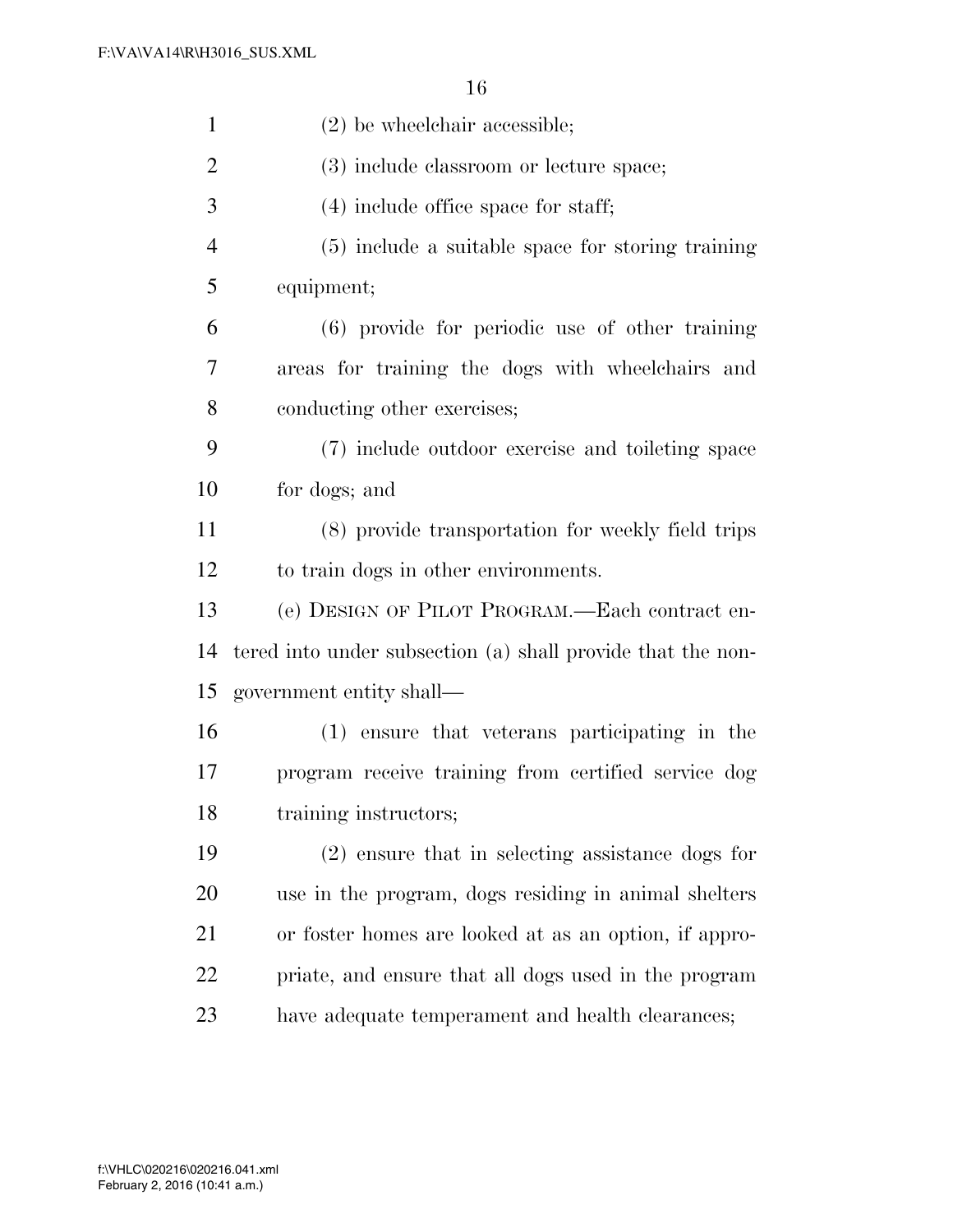| $\mathbf{1}$   | (3) ensure that each service dog in training           |
|----------------|--------------------------------------------------------|
| $\overline{2}$ | participating in the pilot program is taught all es-   |
| 3              | sential commands pertaining to service dog skills;     |
| $\overline{4}$ | (4) ensure that each service dog in training           |
| 5              | lives at the pilot program site or a volunteer foster  |
| 6              | home in the vicinity of such site while receiving      |
| 7              | training;                                              |
| 8              | (5) ensure that the pilot program involves both        |
| 9              | lecture of service dog training methodologies and      |
| 10             | practical hands-on training and grooming of service    |
| 11             | dogs; and                                              |
| 12             | (6) ensure that the pilot program is designed          |
| 13             | $to-$                                                  |
| 14             | (A) maximize the therapeutic benefits to               |
| 15             | veterans participating in the program; and             |
| 16             | (B) provide well-trained service dogs to               |
| 17             | veterans with disabilities; and                        |
| 18             | (7) in hiring service dog training instructors to      |
| 19             | carry out training under the pilot program, give a     |
| 20             | preference to veterans who have successfully grad-     |
| 21             | uated from post-traumatic stress disorder or other     |
| 22             | residential treatment programs and who have re-        |
| 23             | ceived adequate certification in service dog training. |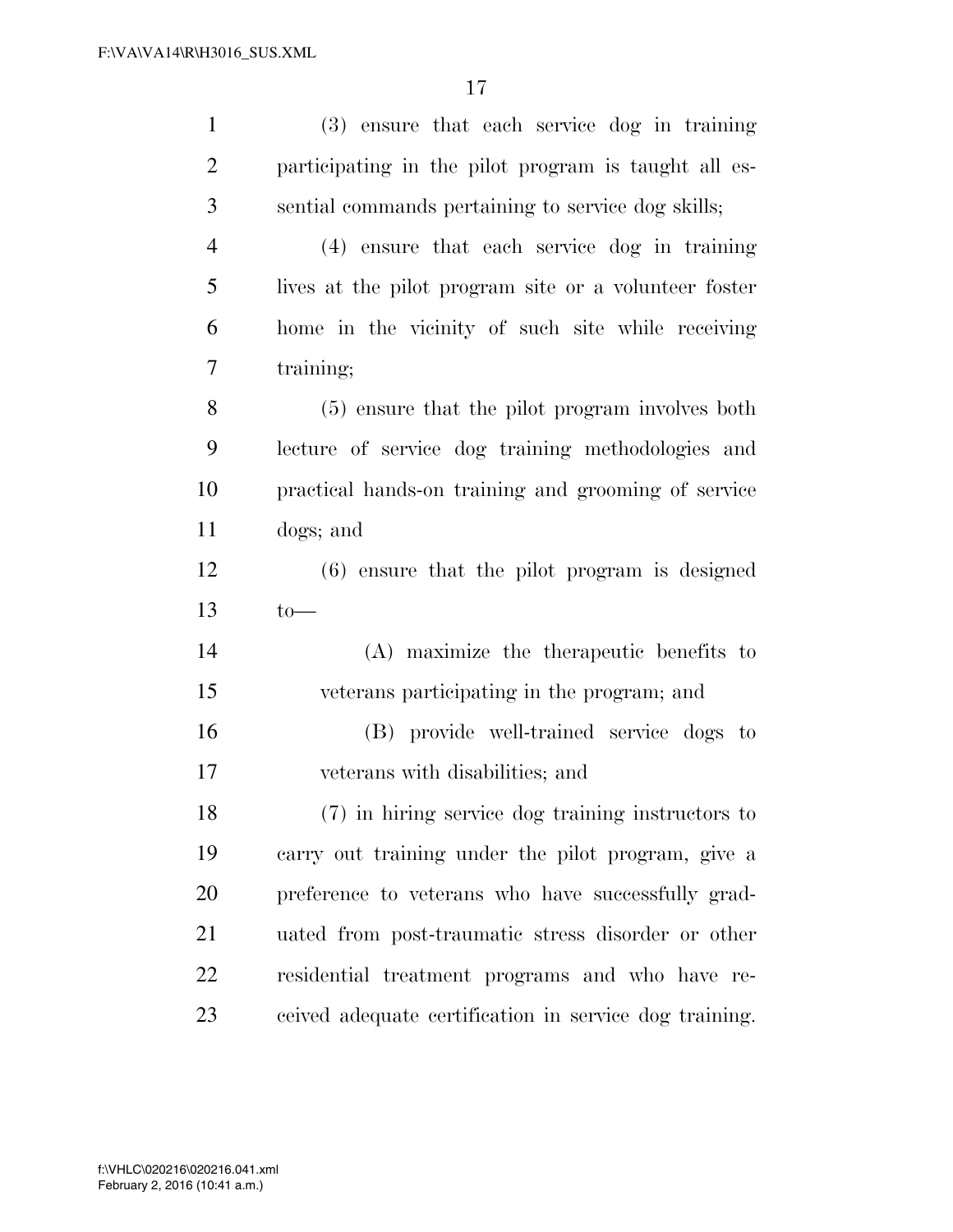(f) ADMINISTRATION.—In order to carry out the pilot program under section (a), the Secretary of Veterans Af-fairs shall—

 (1) administer the program through the Recre- ation Therapy Service of the Department of Vet- erans Affairs under the direction of a certified rec- reational therapist with sufficient administrative ex-perience to oversee the pilot program; and

 (2) establish a director of service dog training with a background working in social services, experi- ence in teaching others to train service dogs in a vo- cational setting, and at least one year of experience working with veterans or active duty service mem- bers with post-traumatic stress disorder in a clinical setting.

 (g) VETERAN ELIGIBILITY.—The Secretary shall se- lect veterans for participation in the pilot program. A vet- eran with post-traumatic stress disorder or other post-de- ployment mental health condition may volunteer to partici- pate in the pilot program, if the Secretary determines that there are adequate program resources available for such veteran at the pilot program site. Veterans may partici- pate in the pilot program in conjunction with the com- pensated work therapy program of the Department of Vet-erans Affairs.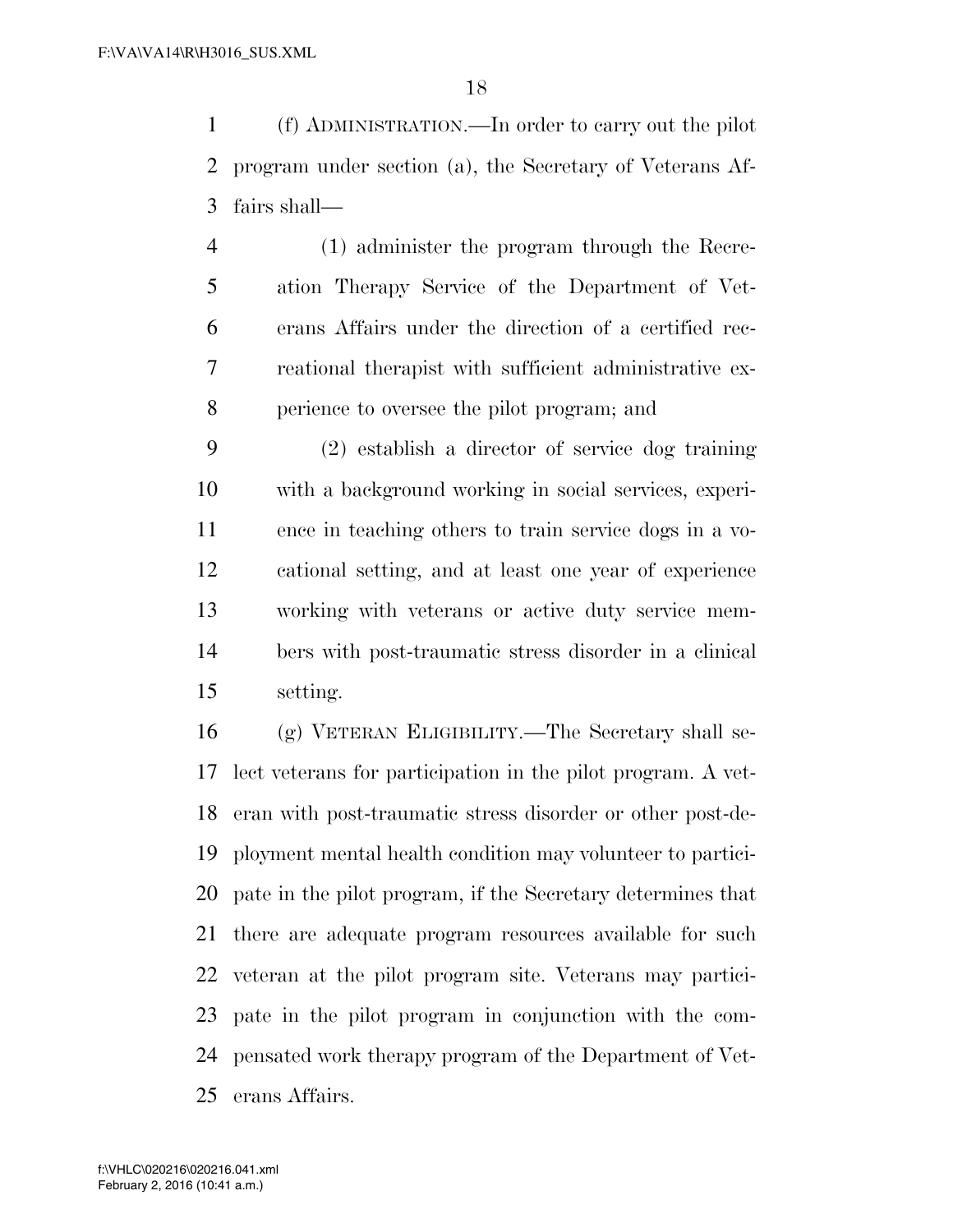| 1  | (h) COLLECTION OF DATA.—The Secretary shall col-           |
|----|------------------------------------------------------------|
| 2  | lect data on the pilot program required under subsection   |
| 3  | (a) to determine how effective the program is for the vet- |
| 4  | erans participating in the program. Such data shall in-    |
| 5  | clude data to determine how effectively the program as-    |
| 6  | sists veterans in—                                         |
| 7  | (1) reducing stigma associated with post-trau-             |
| 8  | matic stress disorder or other post-deployment men-        |
| 9  | tal health condition;                                      |
| 10 | (2) improving emotional regulation;                        |
| 11 | (3) improving patience;                                    |
| 12 | $(4)$ instilling or re-establishing a sense of pur-        |
| 13 | pose;                                                      |
| 14 | (5) providing an opportunity to help fellow vet-           |
| 15 | erans;                                                     |
| 16 | $(6)$ reintegrating into the community;                    |
| 17 | (7) exposing the dog to new environments and               |
| 18 | in doing so, helping the veteran reduce social isola-      |
| 19 | tion and withdrawal;                                       |
| 20 | (8) building relationship skills, including par-           |
| 21 | enting skills;                                             |
| 22 | (9) relaxing the hyper-vigilant survival state;            |
| 23 | $(10)$ improving sleep patterns; and                       |
| 24 | (11) enabling veterans to decrease the use of              |
| 25 | pain medication.                                           |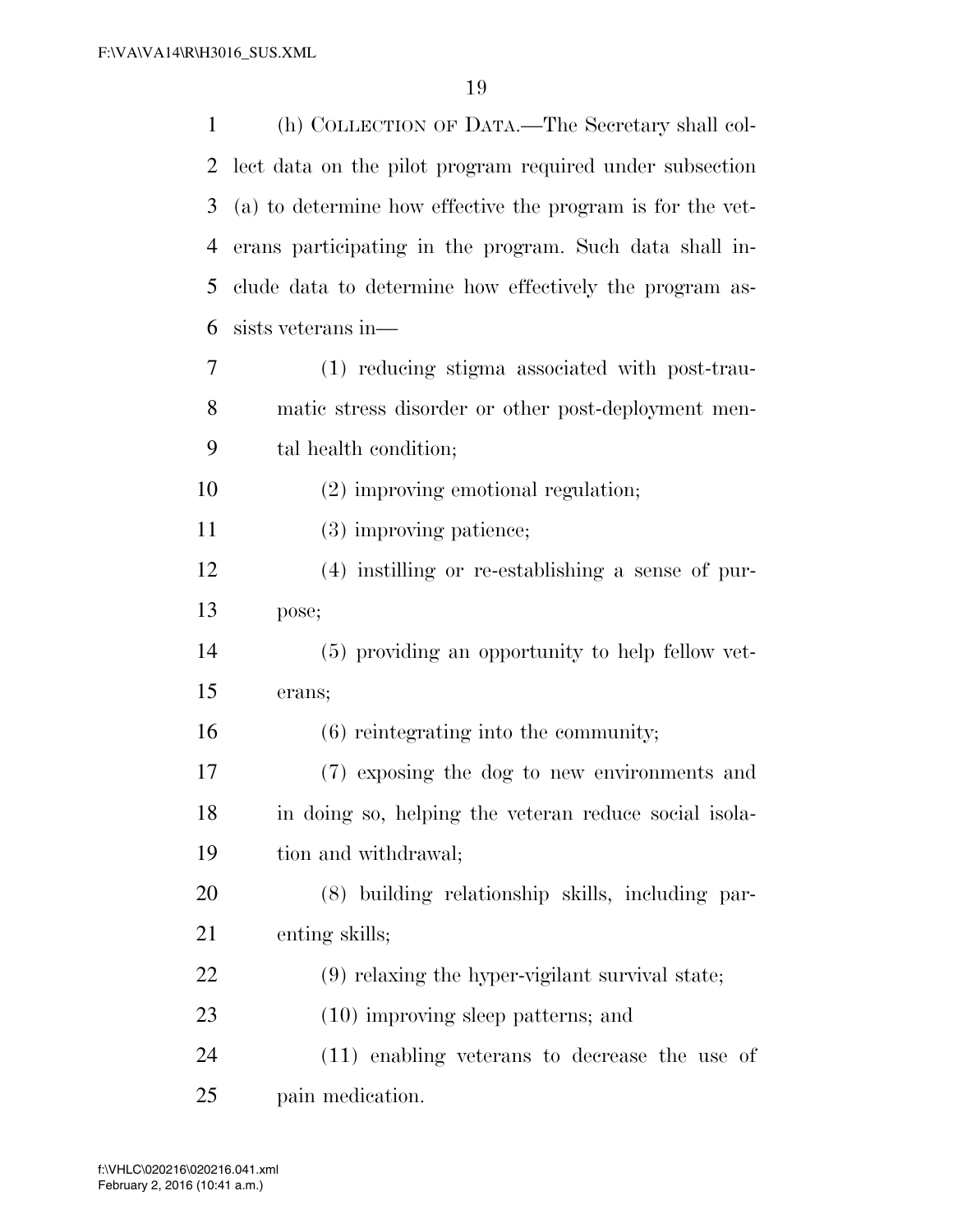| $\mathbf{1}$ | (i) REPORTS TO CONGRESS.—Not later than one year           |
|--------------|------------------------------------------------------------|
| 2            | after the date of the commencement of the pilot program    |
| 3            | under subsection (a), and each year thereafter for the du- |
| 4            | ration of the pilot program, the Secretary shall submit to |
| 5            | Congress a report on the pilot program. Each such report   |
| 6            | shall include—                                             |
| 7            | (1) the number of veterans participating in the            |
| 8            | pilot program;                                             |
| 9            | (2) a description of the services carried out              |
| 10           | under the pilot program;                                   |
| 11           | (3) the effects that participating in the pilot            |
| 12           | program has on the following—                              |
| 13           | (A) symptoms of post-traumatic stress dis-                 |
| 14           | order and post-deployment adjustment difficul-             |
| 15           | ties, including depression, maintenance of sobri-          |
| 16           | ety, suicidal ideations, and homelessness;                 |
| 17           | (B) potentially relevant physiological mark-               |
| 18           | ers that possibly relate to the interactions with          |
| 19           | the service dogs;                                          |
| 20           | (C) family dynamics;                                       |
| 21           | (D) insomnia and pain management; and                      |
| 22           | (E) overall well-being; and                                |
| 23           | (4) the recommendations of the Secretary with              |
| 24           | respect to the extension or expansion of the pilot         |
| 25           | program.                                                   |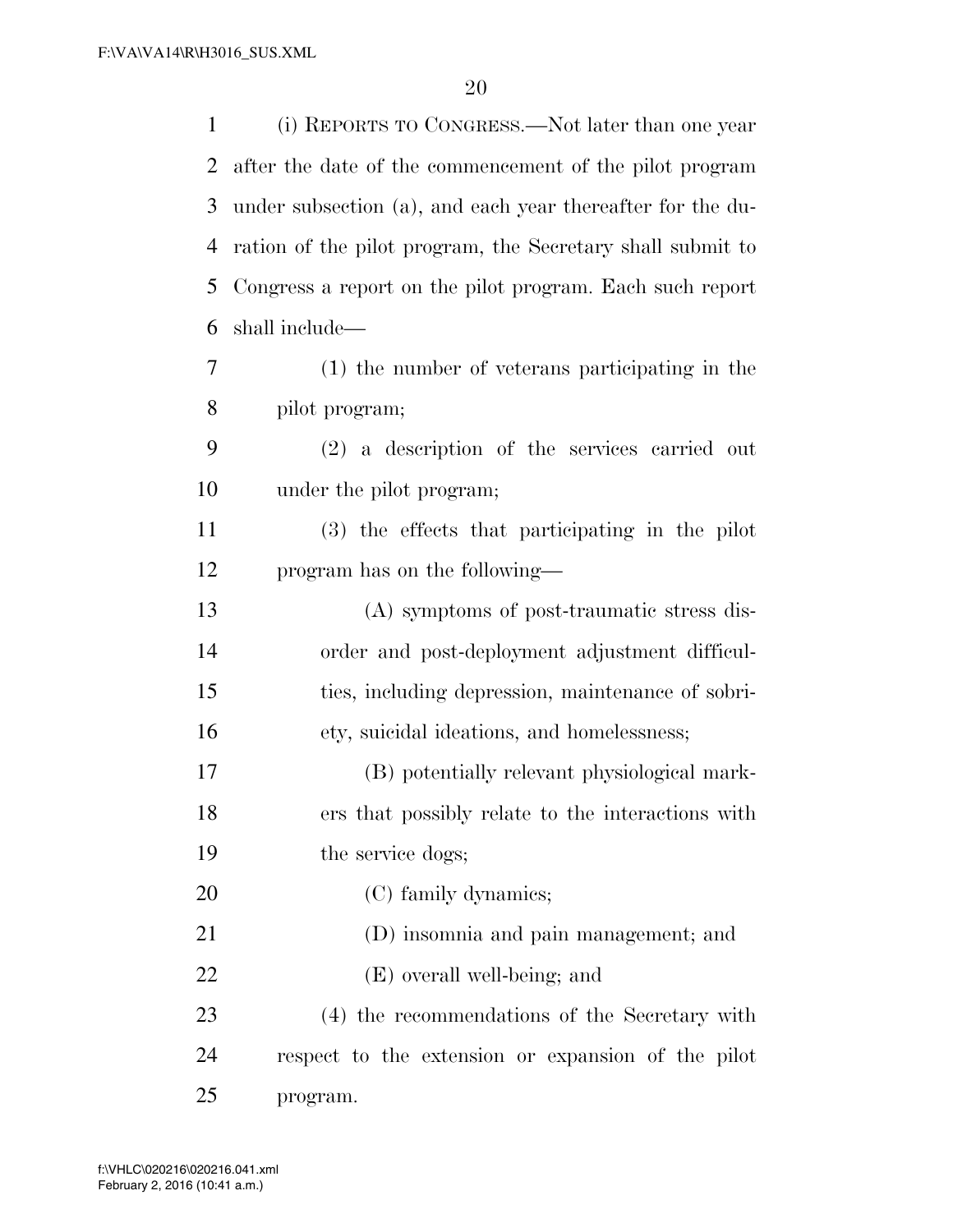(j) DEFINITION.—For the purposes of this section, the term ''service dog training instructor'' means an in- structor who provides the direct training of veterans with post-traumatic stress disorder and other post-deployment issues in the art and science of service dog training and handling. **TITLE II—VETERANS ECONOMIC OPPORTUNITY AND TRANSI- TION ADMINISTRATION SEC. 201. ESTABLISHMENT OF VETERANS ECONOMIC OP- PORTUNITY AND TRANSITION ADMINISTRA- TION.**  (a) VETERANS ECONOMIC OPPORTUNITY AND TRAN- SITION ADMINISTRATION.— (1) IN GENERAL.—Part V of title 38, United States Code, is amended by adding at the end the following new chapter: **''CHAPTER 80—VETERANS ECONOMIC OP- PORTUNITY AND TRANSITION ADMIN- ISTRATION**  ''Sec. ''8001. Organization of Administration. ''8002. Functions of Administration. **''§ 8001. Organization of Administration**  ''(a) VETERANS ECONOMIC OPPORTUNITY AND TRANSITION ADMINISTRATION.—There is in the Depart-ment of Veterans Affairs a Veterans Economic Oppor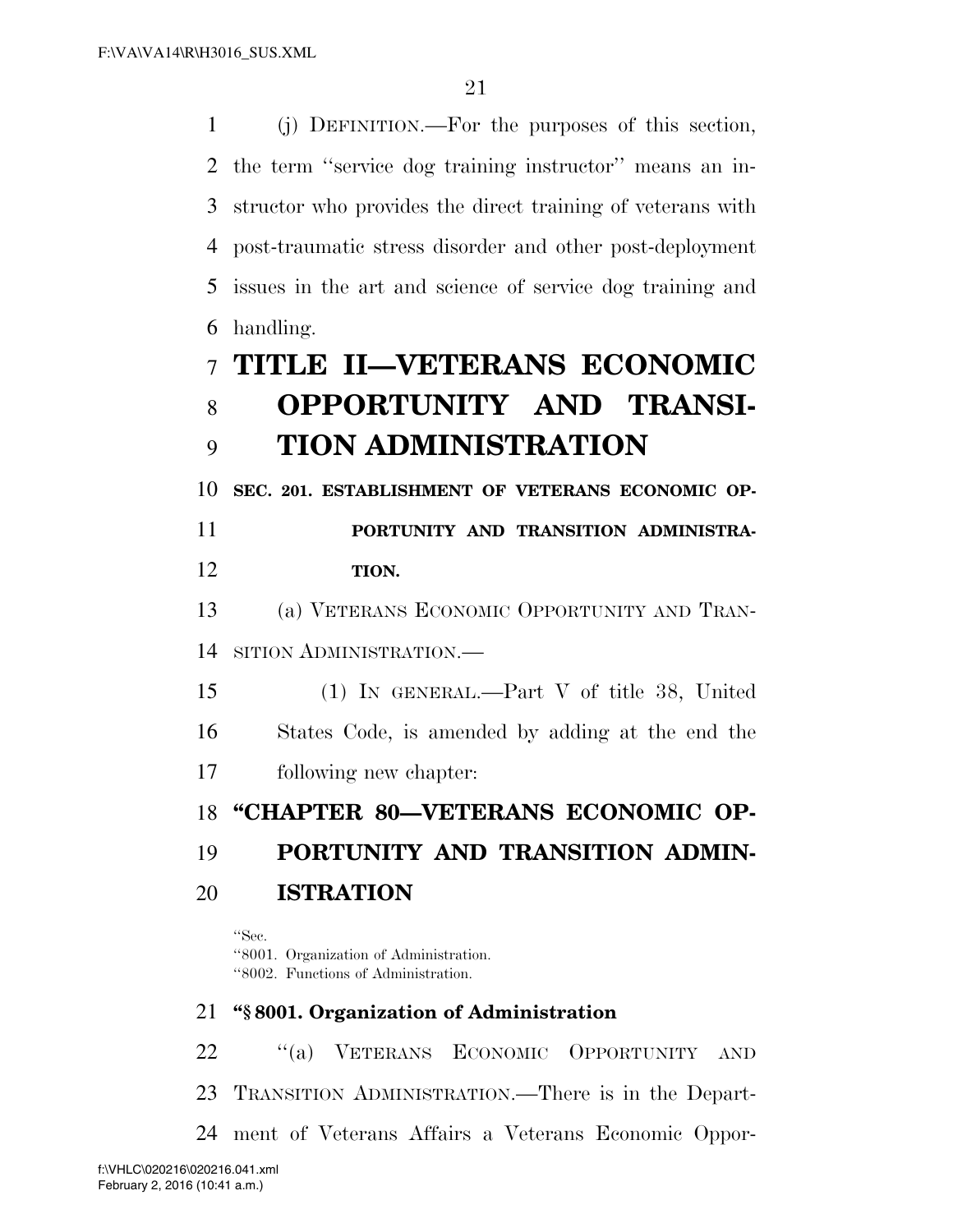tunity and Transition Administration. The primary func- tion of the Veterans Economic Opportunity and Transi- tion Administration is the administration of the programs of the Department that provide assistance related to eco- nomic opportunity to veterans and their dependents and survivors.

 ''(b) UNDER SECRETARY FOR ECONOMIC OPPOR- TUNITY AND TRANSITION.—The Veterans Economic Op- portunity and Transition Administration is under the Under Secretary for Veterans Economic Opportunity and Transition, who is directly responsible to the Secretary for the operations of the Administration.

### **''§ 8002. Functions of Administration**

 ''The Veterans Economic Opportunity and Transition Administration is responsible for the administration of the following programs of the Department:

 ''(1) Vocational rehabilitation and employment programs.

''(2) Educational assistance programs.

20 "(3) Veterans' housing loan and related pro-grams.

22  $\frac{4}{10}$  The verification of small businesses owned and controlled by veterans pursuant to subsection (f) of section 8127 of this title, including the adminis-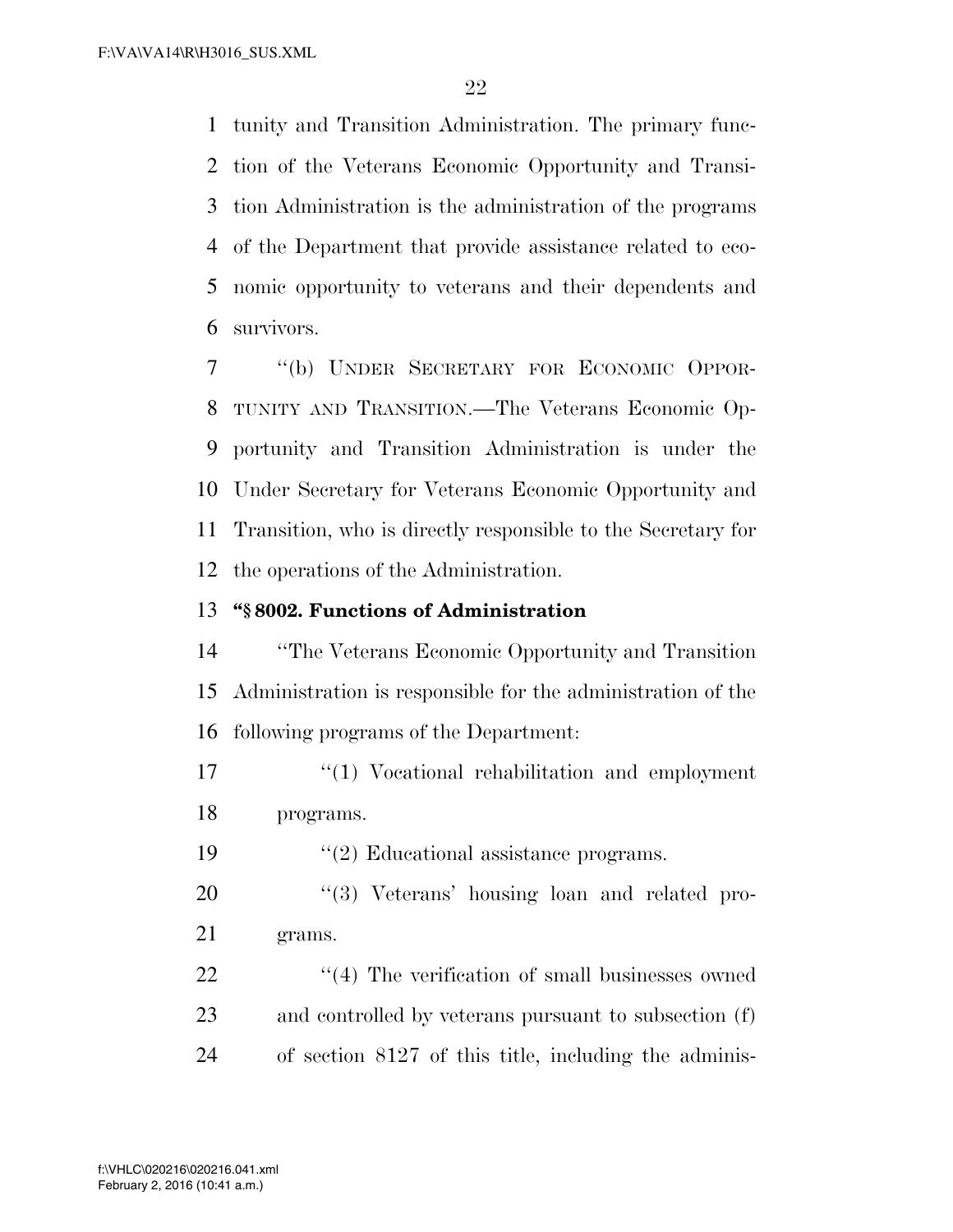| 1              | tration of the database of veteran-owned businesses             |
|----------------|-----------------------------------------------------------------|
| $\overline{2}$ | described in such subsection.                                   |
| 3              | $\lq(5)$ The Transition Assistance Program under                |
| $\overline{4}$ | section 1144 of title 10.                                       |
| 5              | $\cdot$ (6) Any other program of the Department                 |
| 6              | that the Secretary determines appropriate.".                    |
| 7              | (2) CLERICAL AMENDMENTS.—The tables of                          |
| 8              | chapters at the beginning of title 38, United States            |
| 9              | Code, and of part V of title 38, United States Code,            |
| 10             | are each amended by inserting after the item relat-             |
| 11             | ing to chapter 79 the following new item:                       |
|                | Veterans Economic Opportunity and Transition Ad-<br><b>"80.</b> |
| 12             | (b) EFFECTIVE DATE.—Chapter 80 of title 38,                     |
| 13             | United States Code, as added by subsection (a), shall take      |
| 14             | effect on October 1, 2017.                                      |
| 15             | (c) FULL-TIME EMPLOYEES.—For fiscal years 2017                  |
| 16             | and 2018, the total number of full-time equivalent employ-      |
| 17             | ees authorized for the Veterans Benefits Administration         |
| 18             | and the Veterans Economic Opportunity and Transition            |
| 19             | Administration, as established under chapter 80 of title        |
| 20             | 38, United States Code, as added by subsection (a), may         |
| 21             | not exceed $21,913$ .                                           |
| 22             | SEC. 202. UNDER SECRETARY FOR VETERANS ECONOMIC                 |
| 23             | OPPORTUNITY AND TRANSITION.                                     |
| 24             | (a) UNDER SECRETARY.—                                           |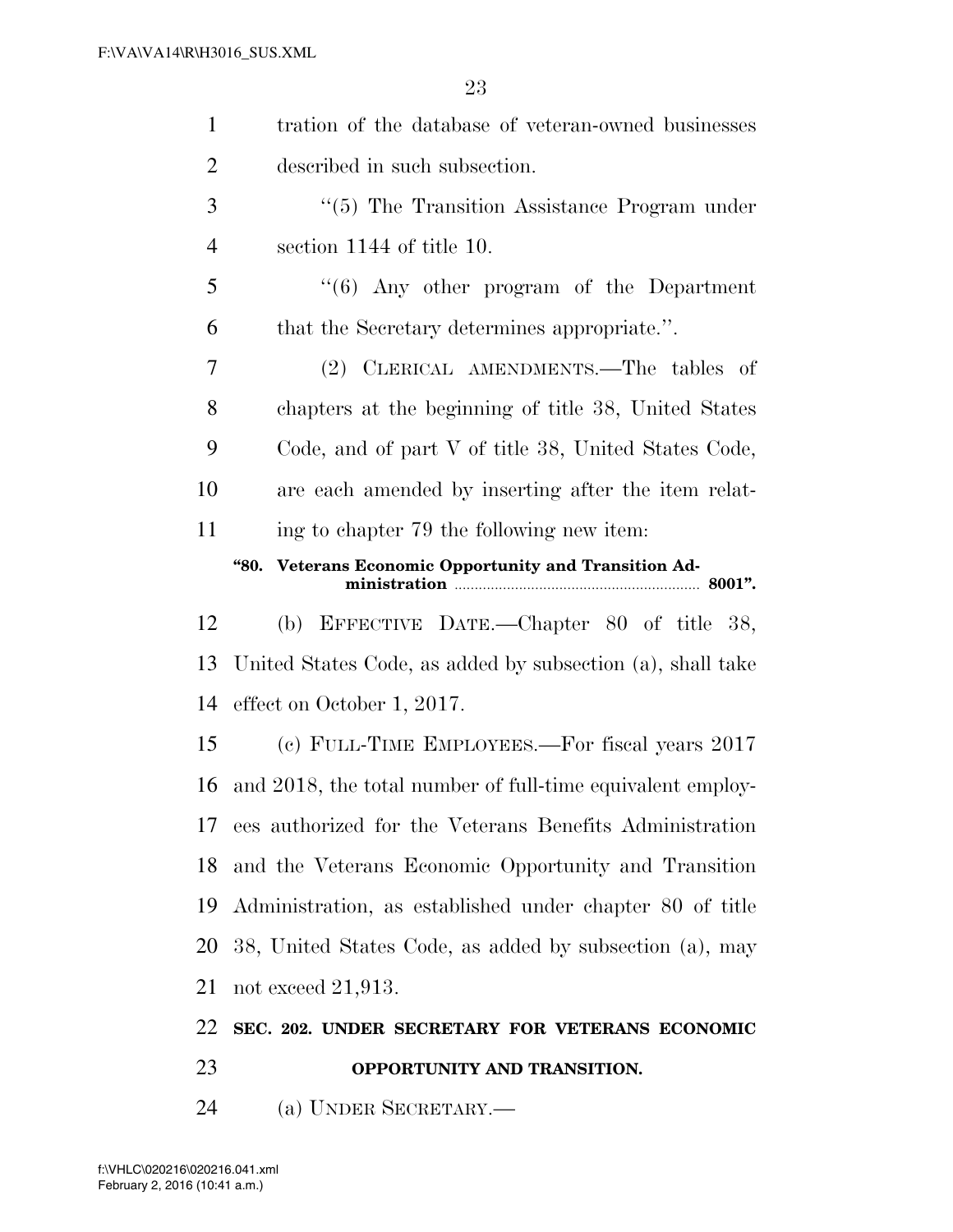(1) IN GENERAL.—Chapter 3 of title 38, United States Code, is amended by inserting after section 306 the following new section:

### **''§ 306A. Under Secretary for Veterans Economic Op-**

### **portunity and Transition**

 ''(a) UNDER SECRETARY.—There is in the Depart- ment an Under Secretary for Veterans Economic Oppor- tunity and Transition, who is appointed by the President, by and with the advice and consent of the Senate. The Under Secretary for Veterans Economic Opportunity and Transition shall be appointed without regard to political affiliation or activity and solely on the basis of dem-onstrated ability in—

14  $\frac{1}{2}$  (1) information technology; and

 ''(2) the administration of programs within the Veterans Economic Opportunity and Transition Ad- ministration or programs of similar content and scope.

 ''(b) RESPONSIBILITIES.—The Under Secretary for Veterans Economic Opportunity and Transition is the head of, and is directly responsible to the Secretary for the operations of, the Veterans Economic Opportunity and Transition Administration.

24  $\text{``(c) VACANCIES.}$  (1) Whenever a vacancy in the po-sition of Under Secretary for Veterans Economic Oppor-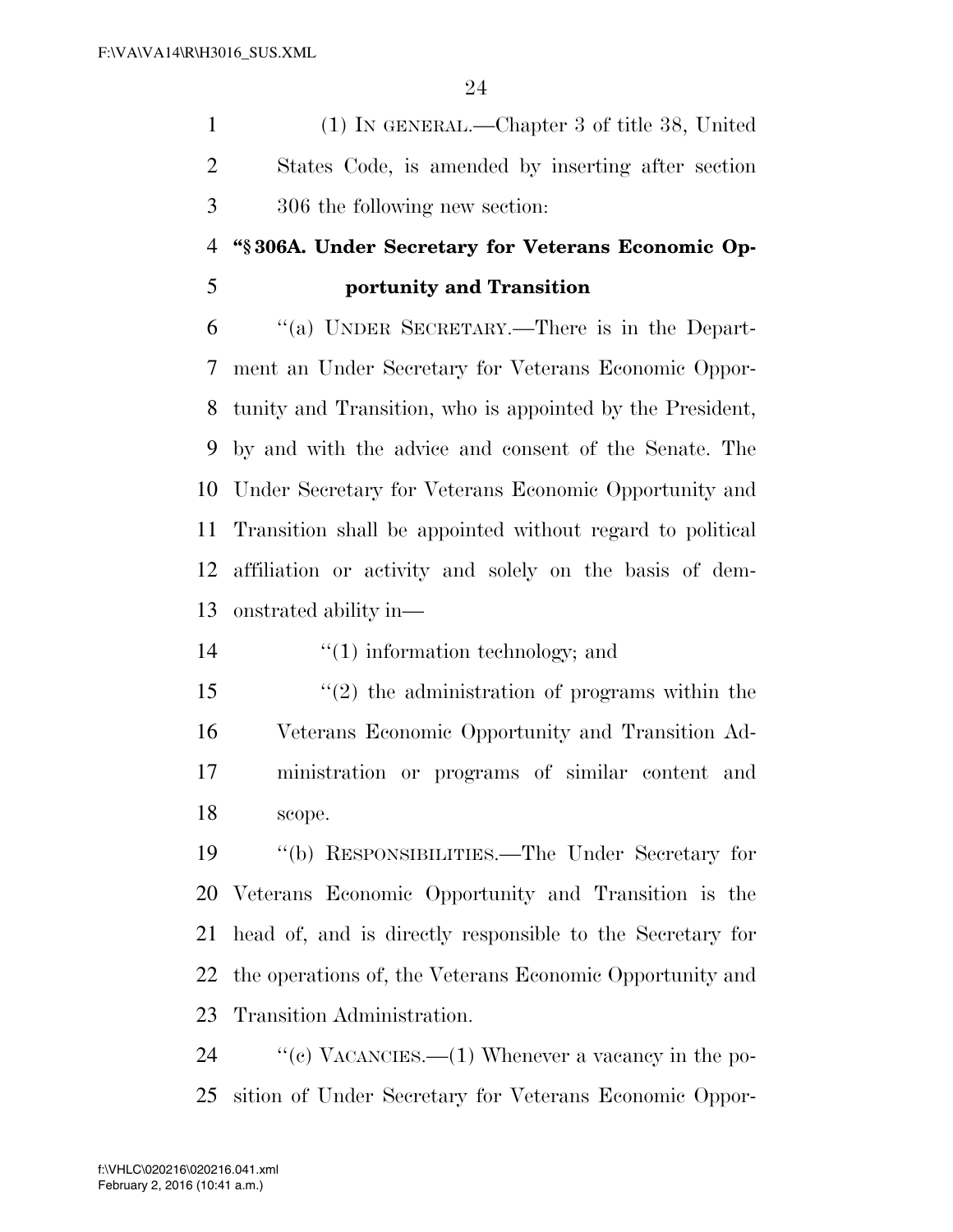tunity and Transition occurs or is anticipated, the Sec- retary shall establish a commission to recommend individ-uals to the President for appointment to the position.

 ''(2) A commission established under this subsection shall be composed of the following members appointed by the Secretary:

 ''(A) Three persons representing education and training, vocational rehabilitation, employment, real estate, mortgage finance and related industries, and survivor benefits activities affected by the Veterans Economic Opportunity and Transition Administra-tion.

 ''(B) Two persons representing veterans served by the Veterans Economic Opportunity and Transi-tion Administration.

 ''(C) Two persons who have experience in the management of private sector benefits programs of similar content and scope to the economic oppor- tunity and transition programs of the Department. 20 "'(D) The Deputy Secretary of Veterans Affairs. 21 ''(E) The chairman of the Veterans' Advisory Committee on Education formed under section 3692 of this title.

24  $\langle f \rangle$  One person who has held the position of Under Secretary for Veterans Economic Opportunity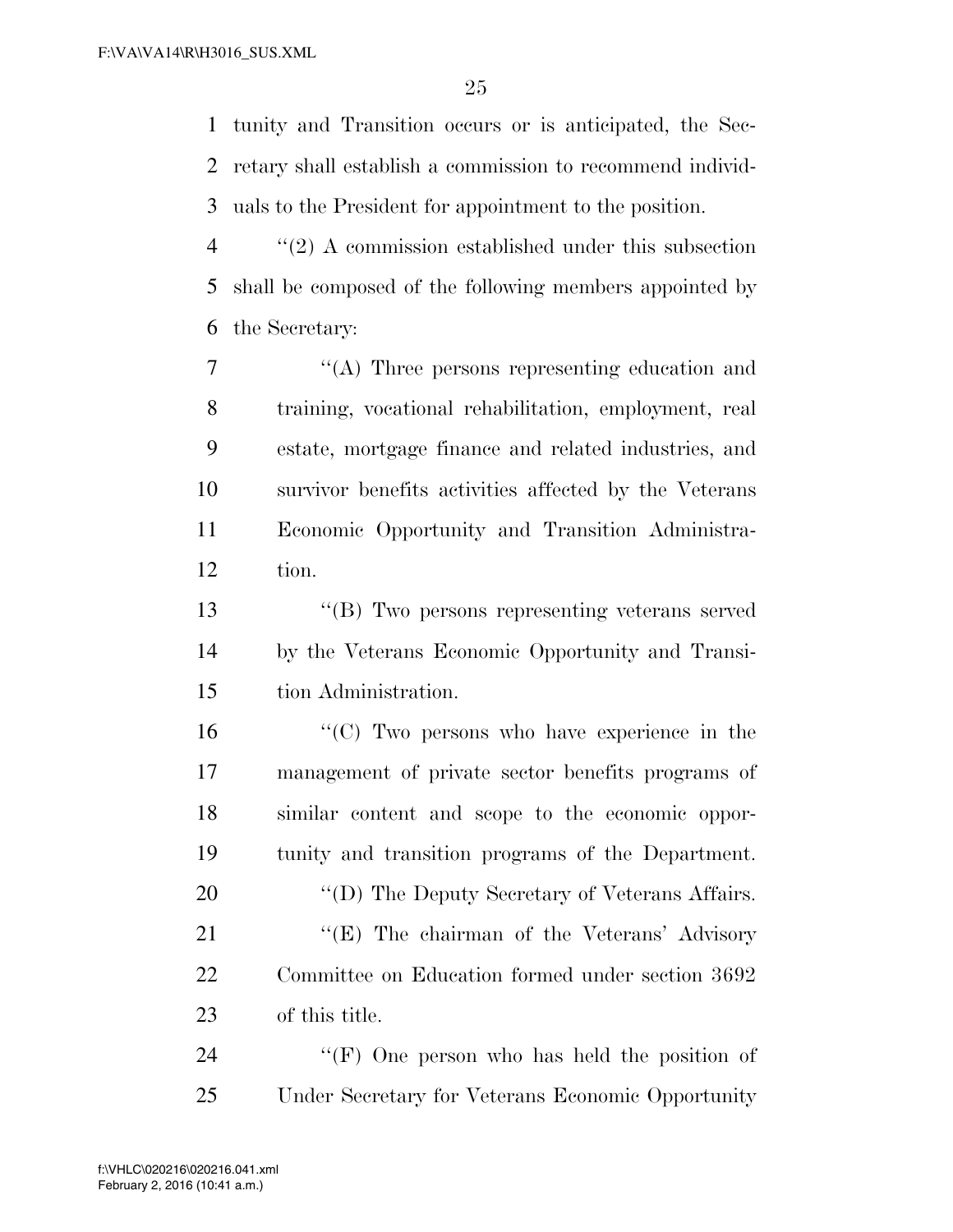and Transition, if the Secretary determines that it is desirable for such person to be a member of the commission.

 ''(3) A commission established under this subsection shall recommend at least three individuals for appoint- ment to the position of Under Secretary for Veterans Eco- nomic Opportunity and Transition. The commission shall submit all recommendations to the Secretary. The Sec- retary shall forward the recommendations to the President and the Committees on Veterans' Affairs of the Senate and House of Representatives with any comments the Sec- retary considers appropriate. Thereafter, the President may request the commission to recommend additional in-dividuals for appointment.

 ''(4) The Assistant Secretary or Deputy Assistant Secretary of Veterans Affairs who performs personnel management and labor relations functions shall serve as the executive secretary of a commission established under this subsection.

20 "(d) QUALIFICATIONS OF RECOMMENDED INDIVID- UALS.—Each individual recommended to the President by the commission for appointment to the position of Under Secretary for Veterans Economic Opportunity and Transi-tion shall be an individual who has held a senior level posi-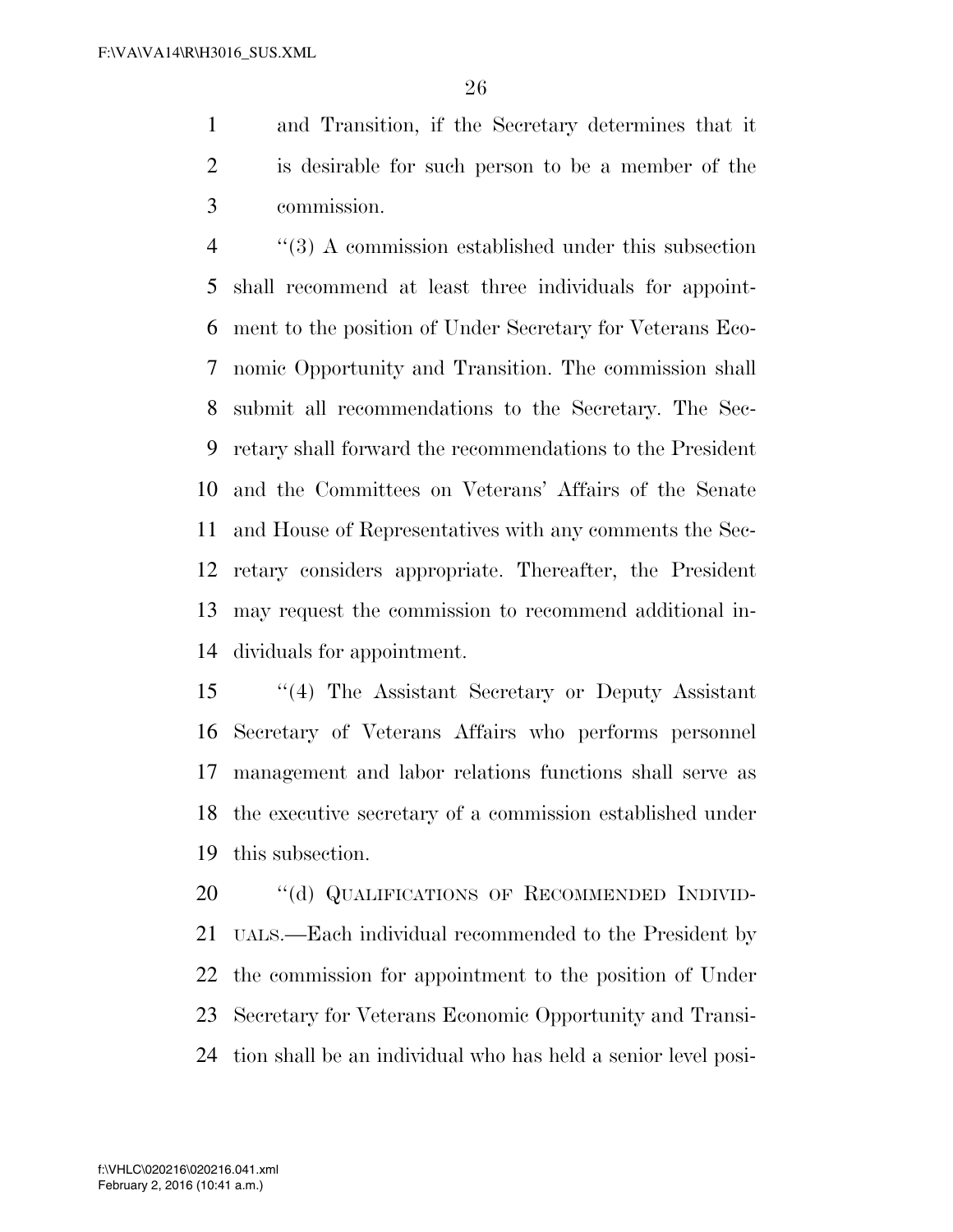tion in the private sector with responsibilities relating to at least one of the following: ''(1) Education policy.  $\frac{4}{2}$  Vocational rehabilitation. ''(3) Employment.  $6 \qquad \qquad$  "(4) Job placement.  $\frac{1}{5}$  Home loan finance. ''(6) Small business development.''. (2) CLERICAL AMENDMENT.—The table of sec- tions at the beginning of such chapter is amended by inserting after the item relating to section 306 the following new item: ''306A. Under Secretary for Veterans Economic Opportunity and Transition.''. (b) CONFORMING AMENDMENTS.—Title 38, United States Code, is further amended— 15 (1) in section  $306(e)(2)$ , by striking subpara- graphs (A) and (E) and redesignating subpara-17 graphs  $(B)$ ,  $(C)$ ,  $(D)$ , and  $(F)$ , as subparagraphs  $(A)$  through (D), respectively; 19 (2) in section  $317(d)(2)$ , by inserting after ''Under Secretary for Benefits,'' the following: ''the Under Secretary for Veterans Economic Opportunity and Transition,''; 23 (3) in section  $318(d)(2)$ , by inserting after ''Under Secretary for Benefits,'' the following: ''the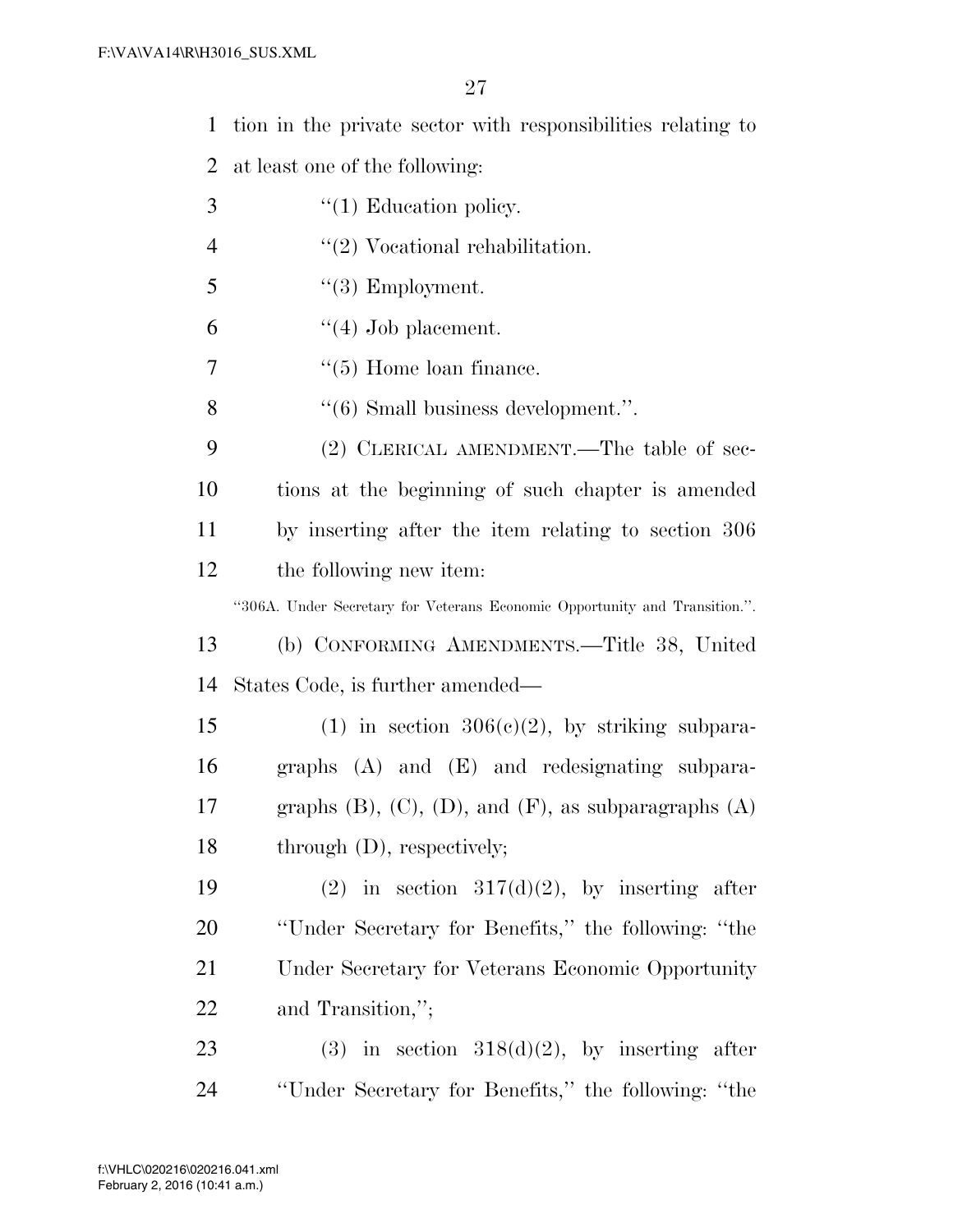| $\mathbf{1}$   | Under Secretary for Veterans Economic Opportunity    |
|----------------|------------------------------------------------------|
| $\overline{2}$ | and Transition,";                                    |
| 3              | (4) in section $516(e)(2)(C)$ , by striking "Health" |
| $\overline{4}$ | and the Under Secretary for Benefits" and inserting  |
| 5              | "Health, the Under Secretary for Benefits, and the   |
| 6              | Under Secretary for Veterans Economic Opportunity    |
| 7              | and Transition";                                     |
| 8              | $(5)$ in section 541(a)(2)(B), by striking "Health"  |
| 9              | and the Under Secretary for Benefits" and inserting  |
| 10             | "Health, the Under Secretary for Benefits, and the   |
| 11             | Under Secretary for Veterans Economic Opportunity    |
| 12             | and Transition";                                     |

13 (6) in section  $542(a)(2)(B)(iii)$ , by striking ''Health and the Under Secretary for Benefits'' and inserting ''Health, the Under Secretary for Benefits, and the Under Secretary for Veterans Economic Op-portunity and Transition'';

18 (7) in section  $544(a)(2)(B)(vi)$ , by striking ''Health and the Under Secretary for Benefits'' and inserting ''Health, the Under Secretary for Benefits, and the Under Secretary for Veterans Economic Op-portunity and Transition'';

23 (8) in section  $709(c)(2)(A)$ , by inserting after ''Under Secretary for Benefits,'' the following: ''the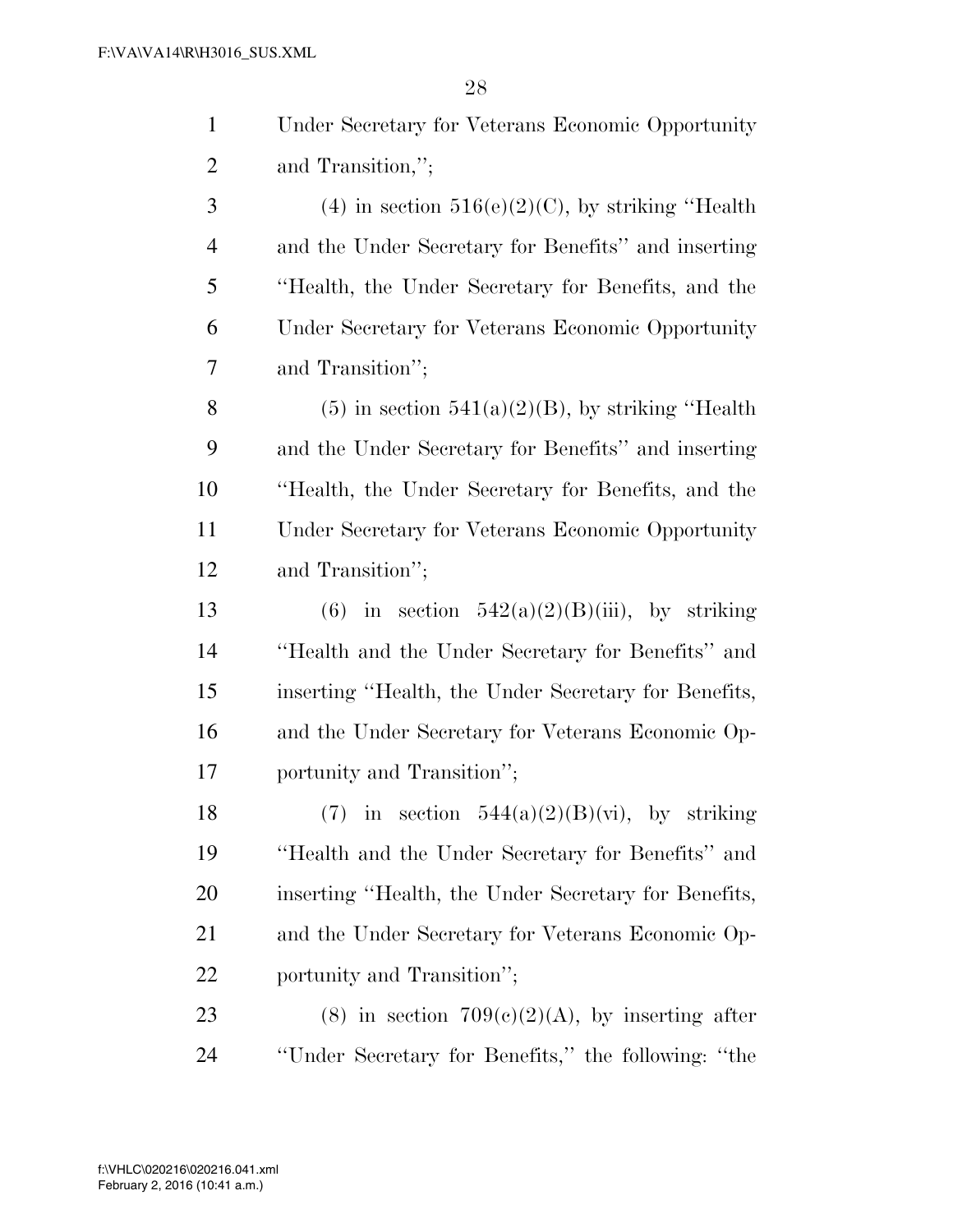| $\mathbf{1}$   | Under Secretary for Veterans Economic Opportunity         |
|----------------|-----------------------------------------------------------|
| $\overline{2}$ | and Transition,";                                         |
| 3              | $(9)$ in section 7701(a), by inserting after "as-         |
| $\overline{4}$ | sistance" the following: ", other than assistance re-     |
| 5              | lated to Economic Opportunity and Transition,";           |
| 6              | and                                                       |
| 7              | $(10)$ in section 7703, by striking paragraphs $(2)$      |
| 8              | and $(3)$ and redesignating paragraphs $(4)$ and $(5)$ as |
| 9              | paragraphs $(2)$ and $(3)$ , respectively.                |
| 10             | (c) EFFECTIVE DATE.—Section 306A of title 38,             |
| 11             | United States Code, as added by subsection (a), and the   |
| 12             | amendments made by this section, shall take effect on Oc- |
|                |                                                           |
| 13             | tober 1, 2017.                                            |
| 14             | TITLE III-EDUCATION ASSIST-                               |
| 15             | ANCE AND VOCATIONAL RE-                                   |
| 16             | <b>HABILITATION</b>                                       |
| 17             | SEC. 301. MODIFICATION AND IMPROVEMENT OF TRANS-          |
| 18             | FER OF UNUSED EDUCATION BENEFITS TO                       |
| 19             | FAMILY MEMBERS UNDER DEPARTMENT OF                        |
| 20             | VETERANS AFFAIRS POST-9/11 EDUCATIONAL                    |
| 21             | ASSISTANCE PROGRAM.                                       |
| 22             | (a) RATE OF PAYMENT.—Subsection $(h)(3)(B)$ of            |
| 23             | section 3319 of title 38, United States Code, is amended  |
| 24             | by inserting before the period at the end the following:  |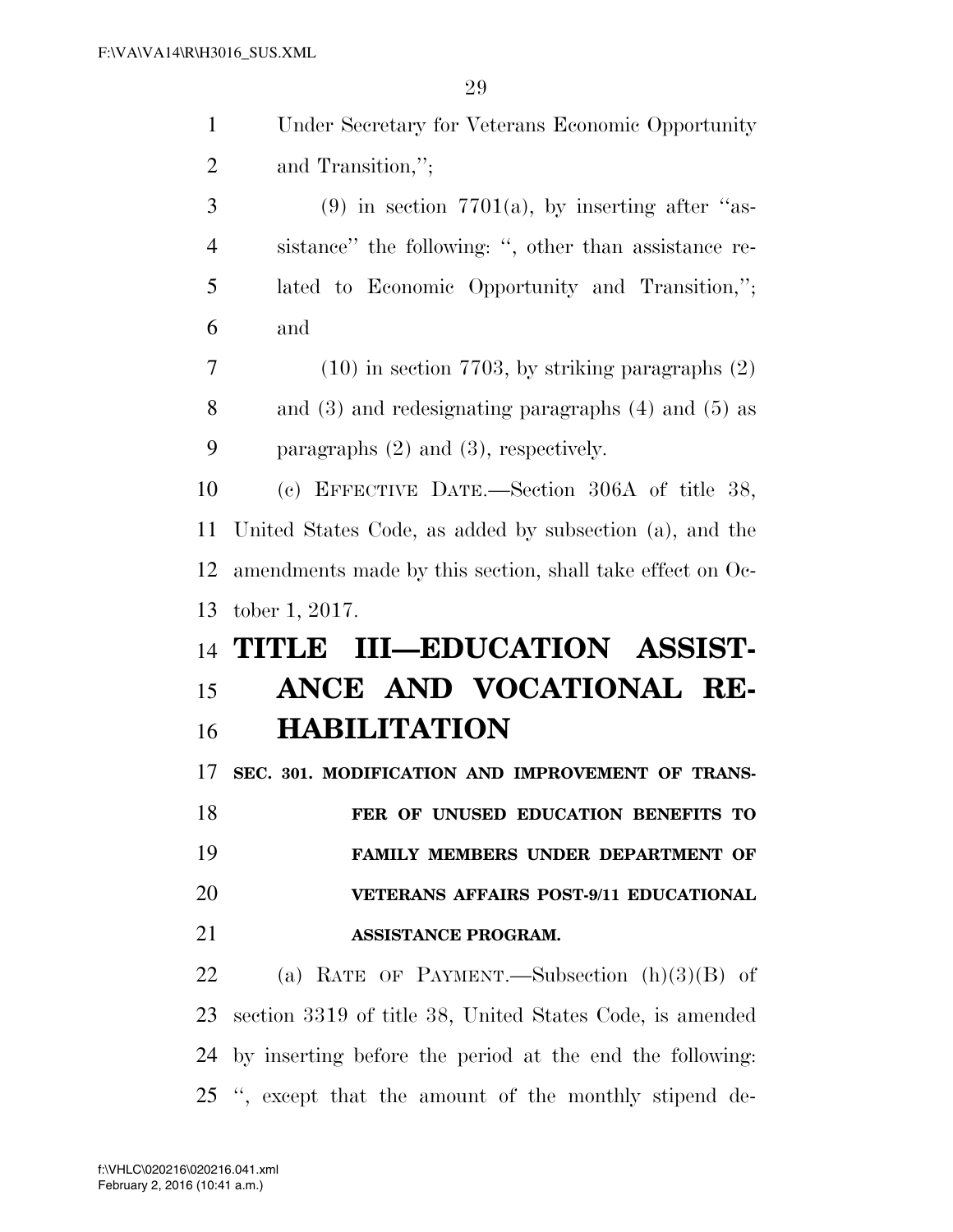1 scribed in subsection (c)(1)(B) or  $(g)(3)(A)(ii)$  of section 3313, as the case may be, shall be payable in an amount equal to 50 percent of the amount of such stipend that would otherwise be payable under this chapter to the indi-vidual making the transfer''.

 (b) APPLICABILITY.—The amendment made by this section shall apply with respect to an election to transfer entitlement under section 3319 of title 38, United States Code, that is made on or after the date that is 180 days after the date of the enactment of this Act.

# **SEC. 302. CLARIFICATION OF ELIGIBILITY FOR MARINE GUNNERY SERGEANT JOHN DAVID FRY SCHOLARSHIP.**

 (a) IN GENERAL.—Section 701(d) of the Veterans Access, Choice, and Accountability Act of 2014 (Public Law 113–146; 128 Stat. 1796; 38 U.S.C. 3311 note) is amended to read as follows:

18 "(d) APPLICABILITY.—

 $\frac{1}{2}$  (1) In GENERAL.—The amendments made by 20 this section shall apply with respect to a quarter, se- mester, or term, as applicable, commencing on or after January 1, 2015.

23 "(2) DEATHS THAT OCCURRED BETWEEN SEP- TEMBER 11, 2001, AND DECEMBER 31, 2005.—For purposes of section 3311(f)(2) of title 38, United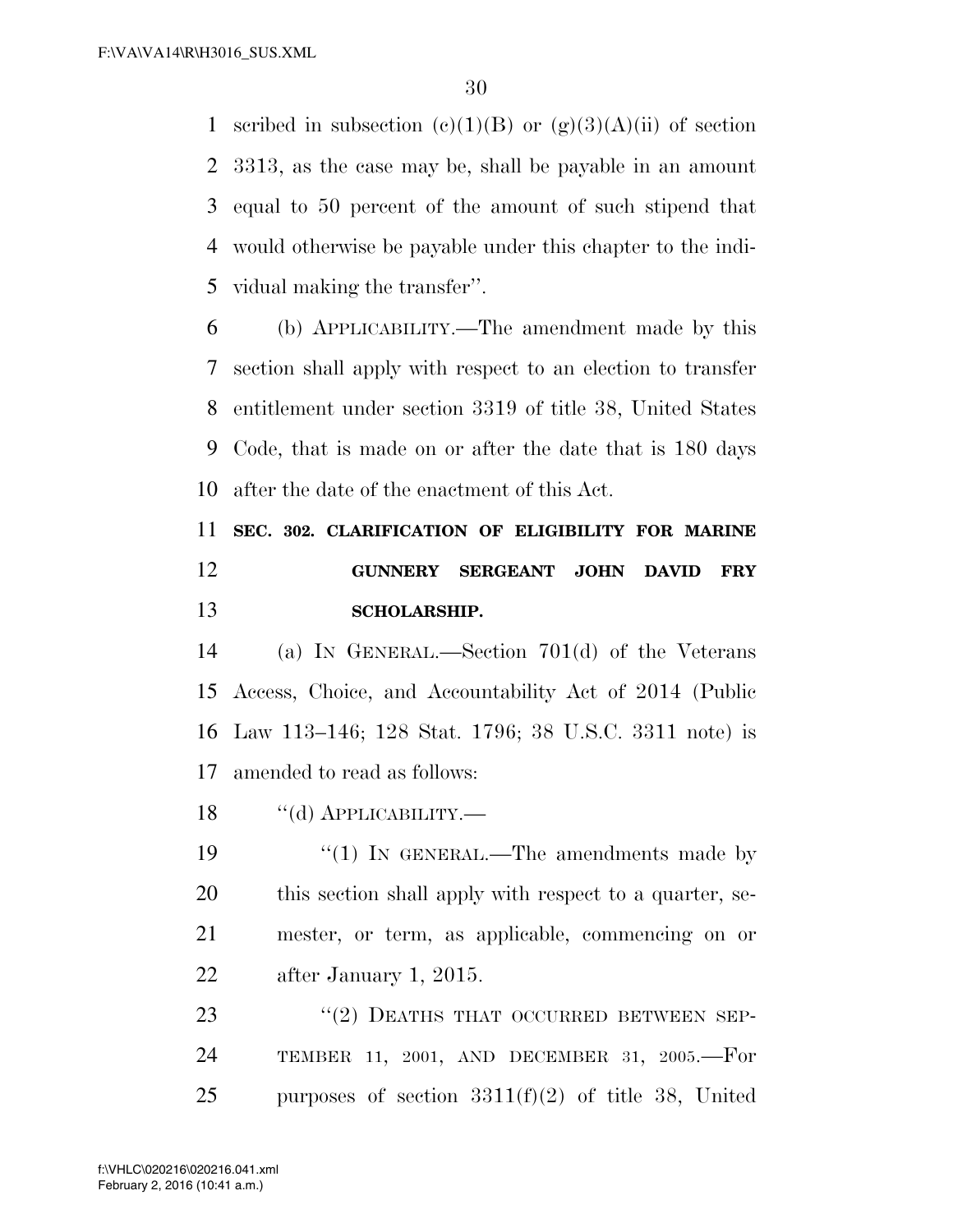| $\mathbf{1}$   | States Code, any member of the Armed Forces who        |
|----------------|--------------------------------------------------------|
| $\overline{2}$ | died during the period beginning on September 11,      |
| 3              | $2001$ , and ending on December 31, 2005, is deemed    |
| $\overline{4}$ | to have died on January 1, 2006.".                     |
| 5              | (b) ELECTION ON RECEIPT OF CERTAIN BENE-               |
| 6              | FITS.—Section 3311(f) of title 38, United States Code, |
| $\tau$         | is amended—                                            |
| 8              | $(1)$ in paragraph $(3)$ , by striking "A surviving    |
| 9              | spouse" and inserting "Except as provided in para-     |
| 10             | graph $(4)$ , a surviving spouse";                     |
| 11             | $(2)$ by redesignating paragraph $(4)$ as para-        |
| 12             | $graph(5)$ ; and                                       |
| 13             | $(3)$ by inserting after paragraph $(3)$ the fol-      |
| 14             | lowing new paragraph (4):                              |
| 15             | $``(4)$ EXCEPTION FOR CERTAIN ELECTIONS.—              |
| 16             | "(A) IN GENERAL.—An election made                      |
| 17             | under paragraph $(3)$ by a spouse described in         |
| 18             | subparagraph (B) may not be treated as irrev-          |
| 19             | ocable if such election occurred before the date       |
| 20             | of the enactment of this paragraph.                    |
| 21             | ELIGIBLE SURVIVING SPOUSE.—A<br>$\lq\lq (B)$           |
| 22             | spouse described in this subparagraph is an in-        |
| 23             | dividual—                                              |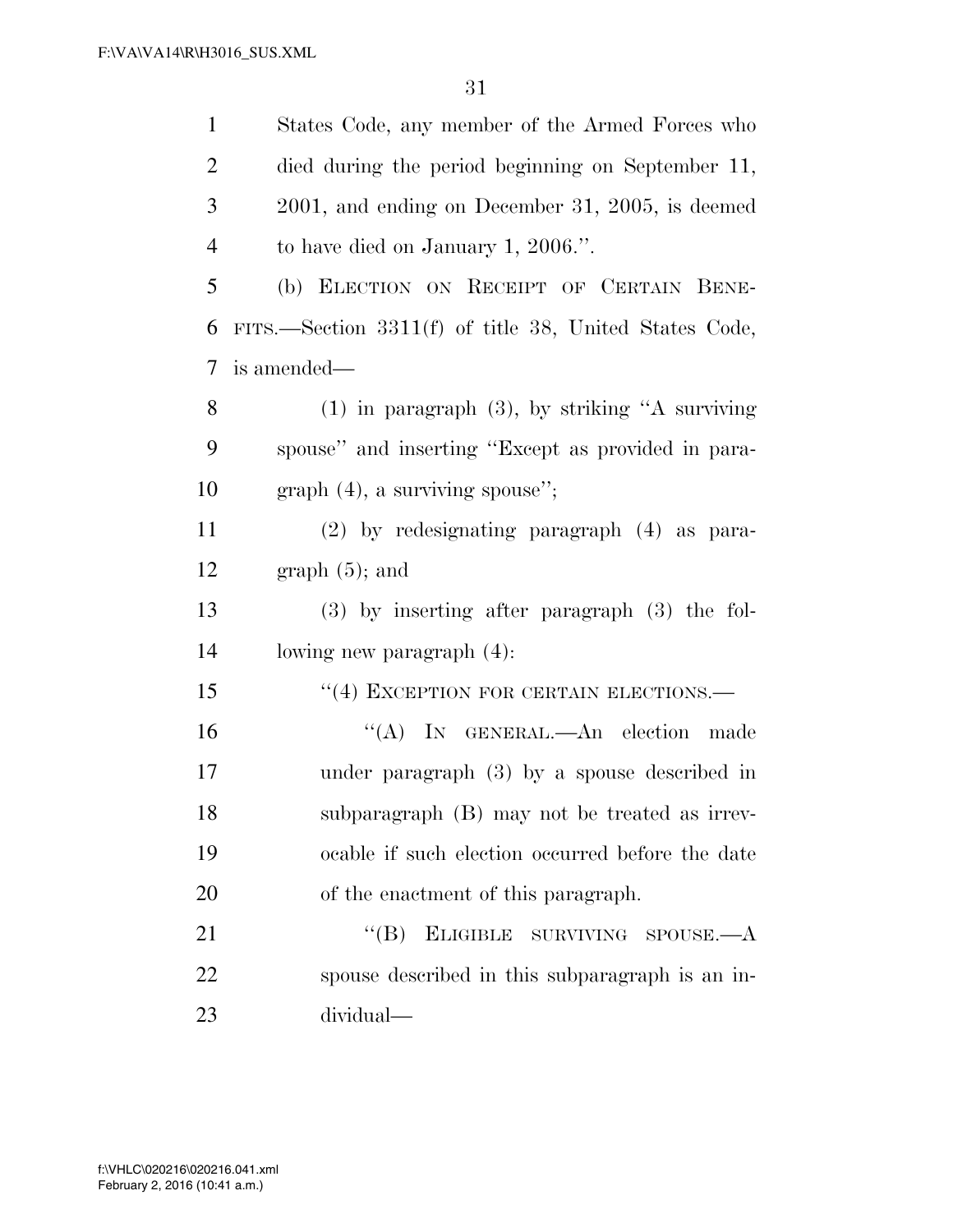| $\mathbf{1}$   | "(i) who is entitled to assistance                                 |
|----------------|--------------------------------------------------------------------|
| $\overline{2}$ | under subsection (a) pursuant to para-                             |
| 3              | $graph(9)$ of subsection (b); and                                  |
| $\overline{4}$ | "(ii) who was the spouse of a member                               |
| 5              | of the Armed Forces who died during the                            |
| 6              | period beginning on September 11, 2001,                            |
| 7              | and ending on December 31, 2005.".                                 |
| 8              | (c) TECHNICAL AMENDMENT.—Paragraph (5) of                          |
| 9              | subsection (f) of section 3311 of title 38, United States          |
| 10             | Code, as redesignated by subsection $(b)(2)$ , is amended by       |
| 11             | striking "that paragraph" and inserting "paragraph (9)             |
| 12             | of subsection $(b)$ ".                                             |
| 13             | (d) YELLOW RIBBON G.I. EDUCATION ENHANCE-                          |
| 14             | MENT PROGRAM.—Section $3317(a)$ of such title is amend-            |
| 15             | ed by striking "paragraphs (1) and (2) of section                  |
| 16             | $3311(b)$ " and inserting "paragraphs $(1)$ , $(2)$ , and $(9)$ of |
| 17             | section $3311(b)$ of this title".                                  |
|                | 18 SEC. 303. APPROVAL OF COURSES OF EDUCATION AND                  |
| 19             | TRAINING FOR PURPOSES OF THE VOCA-                                 |
| 20             | TIONAL REHABILITATION PROGRAM OF THE                               |
| 21             | DEPARTMENT OF VETERANS AFFAIRS.                                    |
| 22             | (a) IN GENERAL.—Section $3104(b)$ of title 38,                     |
| 23             | United States Code, is amended by adding at the end the            |
| 24             | following new sentence: "To the maximum extent prac-               |
| 25             | ticable, a course of education or training may be pursued          |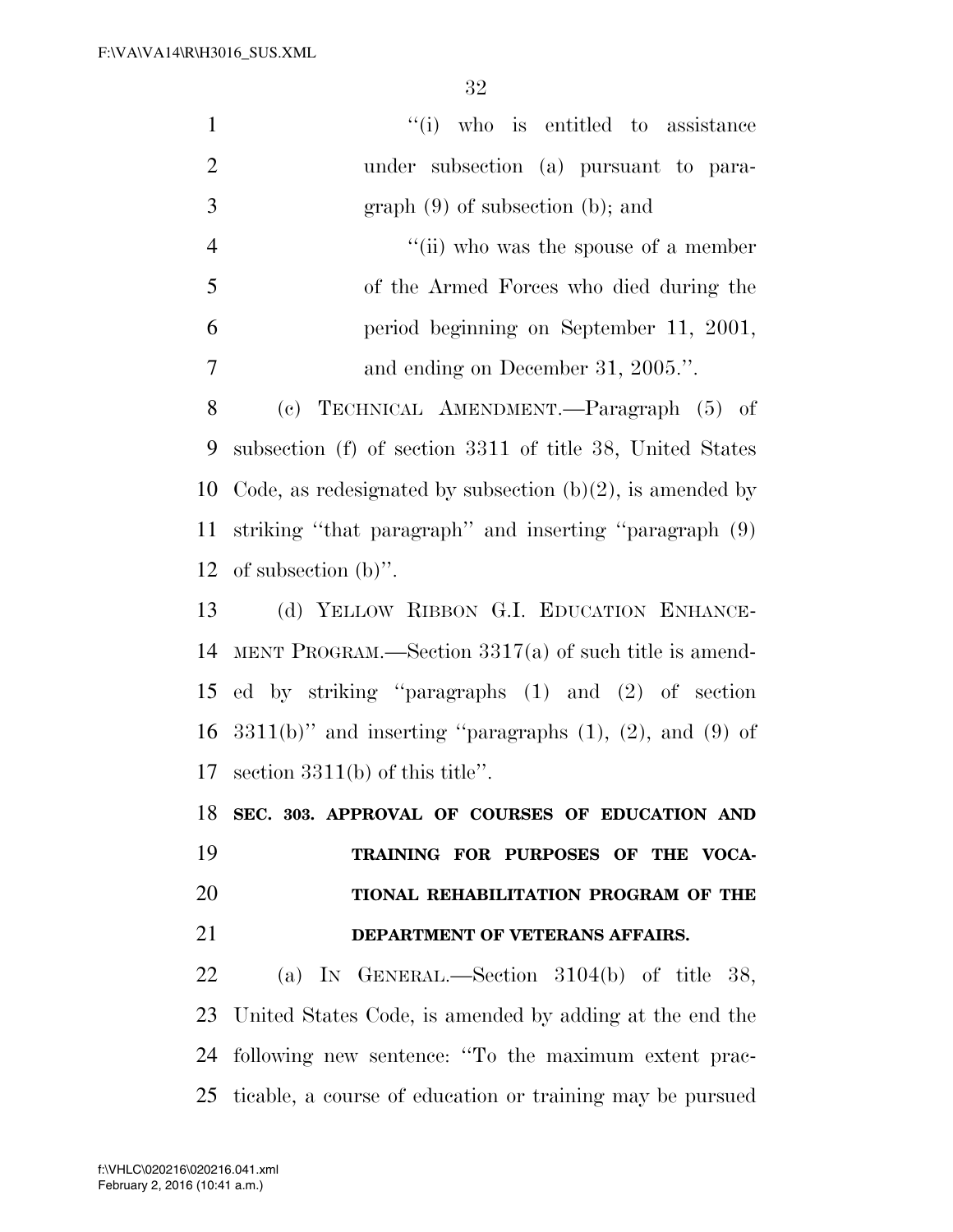by a veteran as part of a rehabilitation program under this chapter only if the course is approved for purposes of chapter 30 or 33 of this title. The Secretary may waive the requirement under the preceding sentence to the ex-tent the Secretary determines appropriate.''.

 (b) EFFECTIVE DATE.—The amendment made by subsection (a) shall apply with respect to a course of edu- cation or training pursued by a veteran who first begins a program of rehabilitation under chapter 31 of title 38, United States Code, on or after the date that is one year after the date of the enactment of this Act.

### **SEC. 304. AUTHORITY TO PRIORITIZE VOCATIONAL REHA-BILITATION SERVICES BASED ON NEED.**

 Section 3104 of title 38, United States Code, as amended by section 303, is further amended by adding at the end the following new subsection:

 $\lq($ c $)(1)$  The Secretary shall have the authority to ad- minister this chapter by prioritizing the provision of serv- ices under this chapter based on need, as determined by the Secretary. In evaluating need for purposes of this sub- section, the Secretary shall consider disability ratings, the severity of employment handicaps, qualification for a pro- gram of independent living, income, and any other factor the Secretary determines appropriate.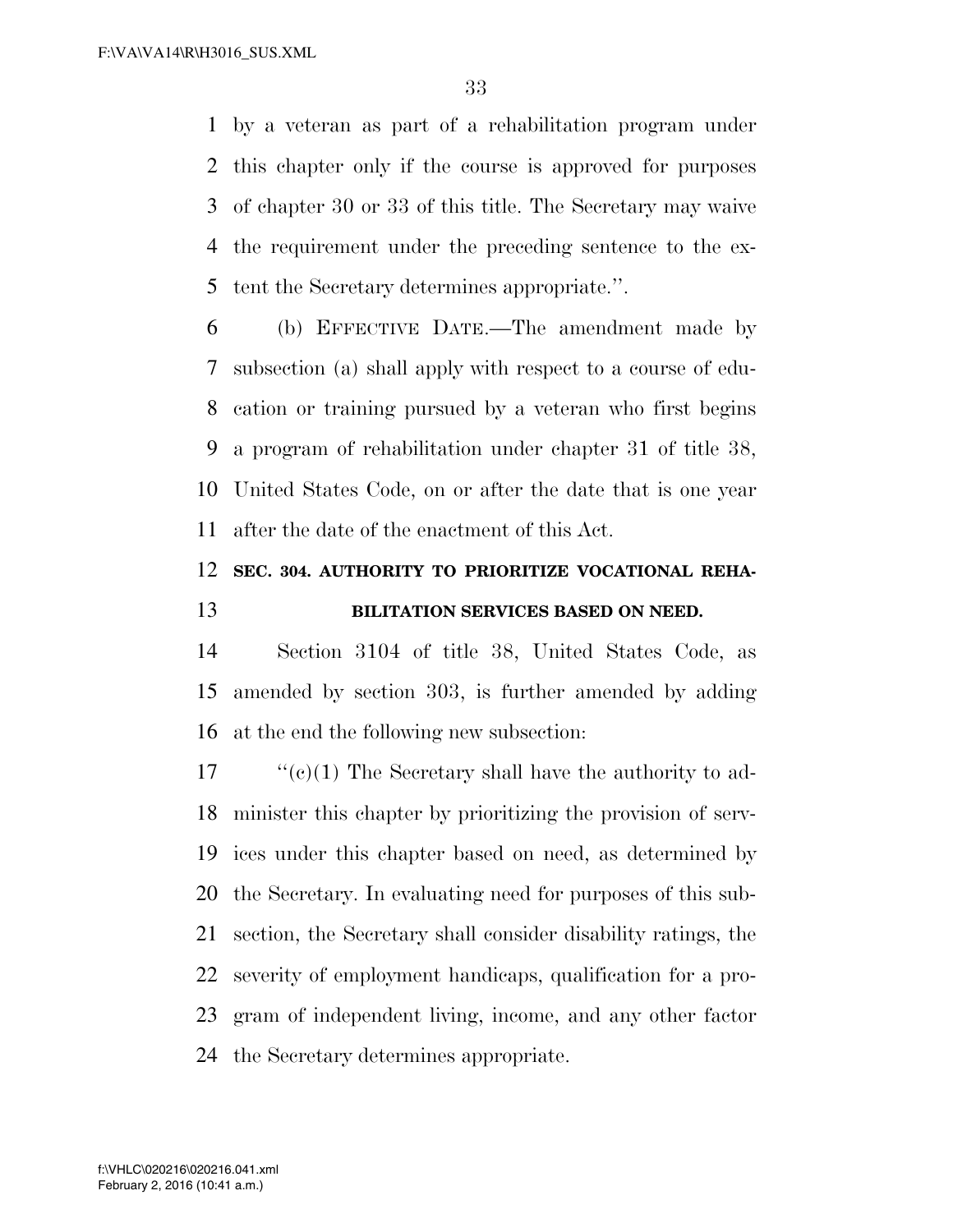''(2) Not later than 90 days before making any changes to the prioritization of the provision of services under this chapter as authorized under paragraph (1), the Secretary shall submit to Congress a plan describing such changes.''.

# **SEC. 305. RECODIFICATION AND IMPROVEMENT OF ELEC- TION PROCESS FOR POST-9/11 EDUCATIONAL ASSISTANCE PROGRAM.**

 (a) IN GENERAL.—Subchapter III of chapter 33 of title 38, United States Code, is amended by adding at the end the following new section:

### **''§ 3326. Election to receive educational assistance**

 ''(a) INDIVIDUALS ELIGIBLE TO ELECT PARTICIPA- TION IN POST-9/11 EDUCATIONAL ASSISTANCE.—An indi- vidual may elect to receive educational assistance under this chapter if such individual—

17  $\frac{1}{2}$  (1) as of August 1, 2009—

 $\mathcal{L}(\mathbf{A})$  is entitled to basic educational assist- ance under chapter 30 of the title and has used, but retains unused, entitlement under that chapter;

 $\text{``(B)}$  is entitled to educational assistance under chapter 107, 1606, or 1607 of title 10 and has used, but retains unused, entitlement under the applicable chapter;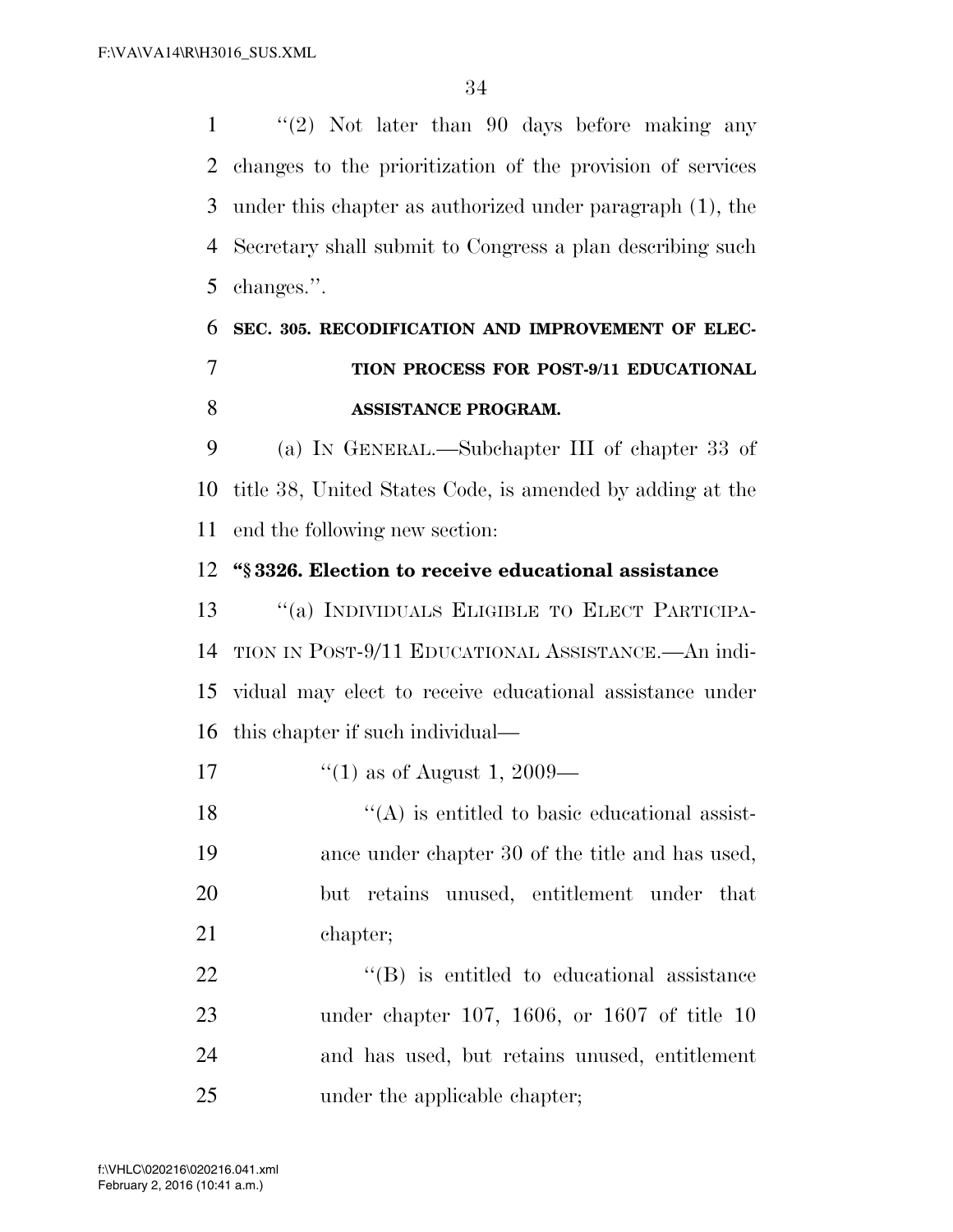| $\mathbf{1}$   | $\lq\lq$ (C) is entitled to basic educational assist-    |
|----------------|----------------------------------------------------------|
| $\overline{2}$ | ance under chapter 30 of this title but has not          |
| 3              | used any entitlement under that chapter;                 |
| $\overline{4}$ | $\lq\lq$ (D) is entitled to educational assistance       |
| 5              | under chapter 107, 1606, or 1607 of title $10$           |
| 6              | but has not used any entitlement under such              |
| $\tau$         | chapter;                                                 |
| 8              | $\lq\lq(E)$ is a member of the Armed Forces              |
| 9              | who is eligible for receipt of basic educational         |
| 10             | assistance under chapter 30 this title and is            |
| 11             | making contributions toward such assistance              |
| 12             | under section 3011(b) or $3012(c)$ of this title;        |
| 13             | or                                                       |
| 14             | $\lq\lq(F)$ is a member of the Armed Forces              |
| 15             | who is not entitled to basic educational assist-         |
| 16             | ance under chapter 30 of this title by reason of         |
| 17             | election under section $3011(e)(1)$<br><b>or</b><br>an   |
| 18             | $3012(d)(1)$ of this title; and                          |
| 19             | $\lq(2)$ as of the date of the individual's election     |
| 20             | under this paragraph, meets the requirements for         |
| 21             | entitlement to educational assistance under this         |
| 22             | chapter.                                                 |
| 23             | "(b) CESSATION OF CONTRIBUTIONS TOWARD GI                |
| 24             | BILL.—Effective as of the first month beginning on or    |
| 25             | after the date of an election under subsection (a) of an |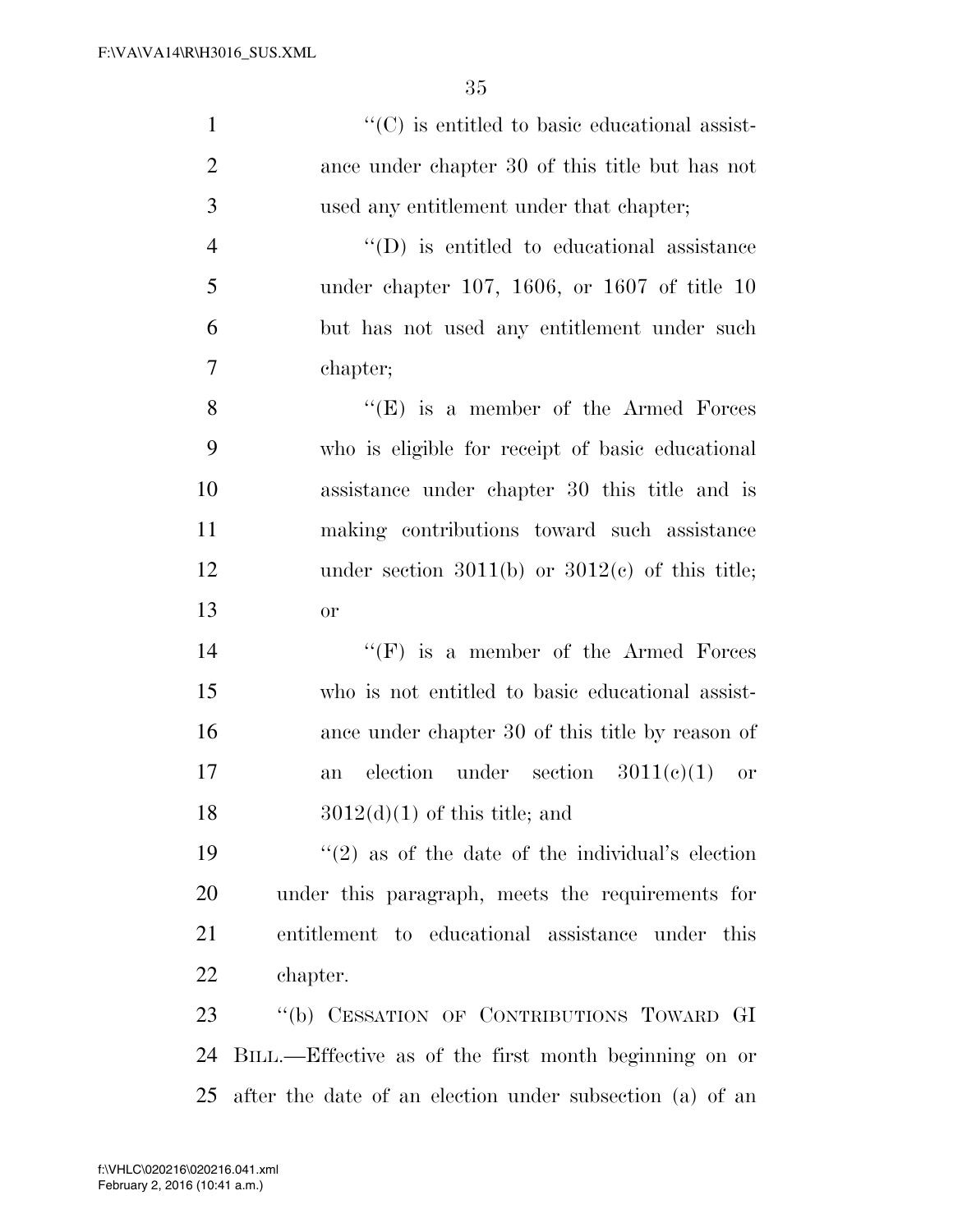1 individual described by paragraph  $(1)(E)$  of that sub- section, the obligation of the individual to make contribu-3 tions under section  $3011(b)$  or  $3012(c)$  of this title, as applicable, shall cease, and the requirements of such sec- tion shall be deemed to be no longer applicable to the indi-vidual.

 ''(c) REVOCATION OF REMAINING TRANSFERRED ENTITLEMENT.—

9 "(1) ELECTION TO REVOKE.—If, on the date an 10 individual described in paragraph  $(1)(A)$  or  $(1)(C)$  of subsection (a) makes an election under that sub- section, a transfer of the entitlement of the indi- vidual to basic educational assistance under section 3020 of this title is in effect and a number of months of the entitlement so transferred remain un- utilized, the individual may elect to revoke all or a portion of the entitlement so transferred that re-mains unutilized.

19 "(2) AVAILABILITY OF REVOKED ENTITLE- MENT.—Any entitlement revoked by an individual under this paragraph shall no longer be available to the dependent to whom transferred, but shall be available to the individual instead for educational as- sistance under chapter 33 of this title in accordance with the provisions of this section.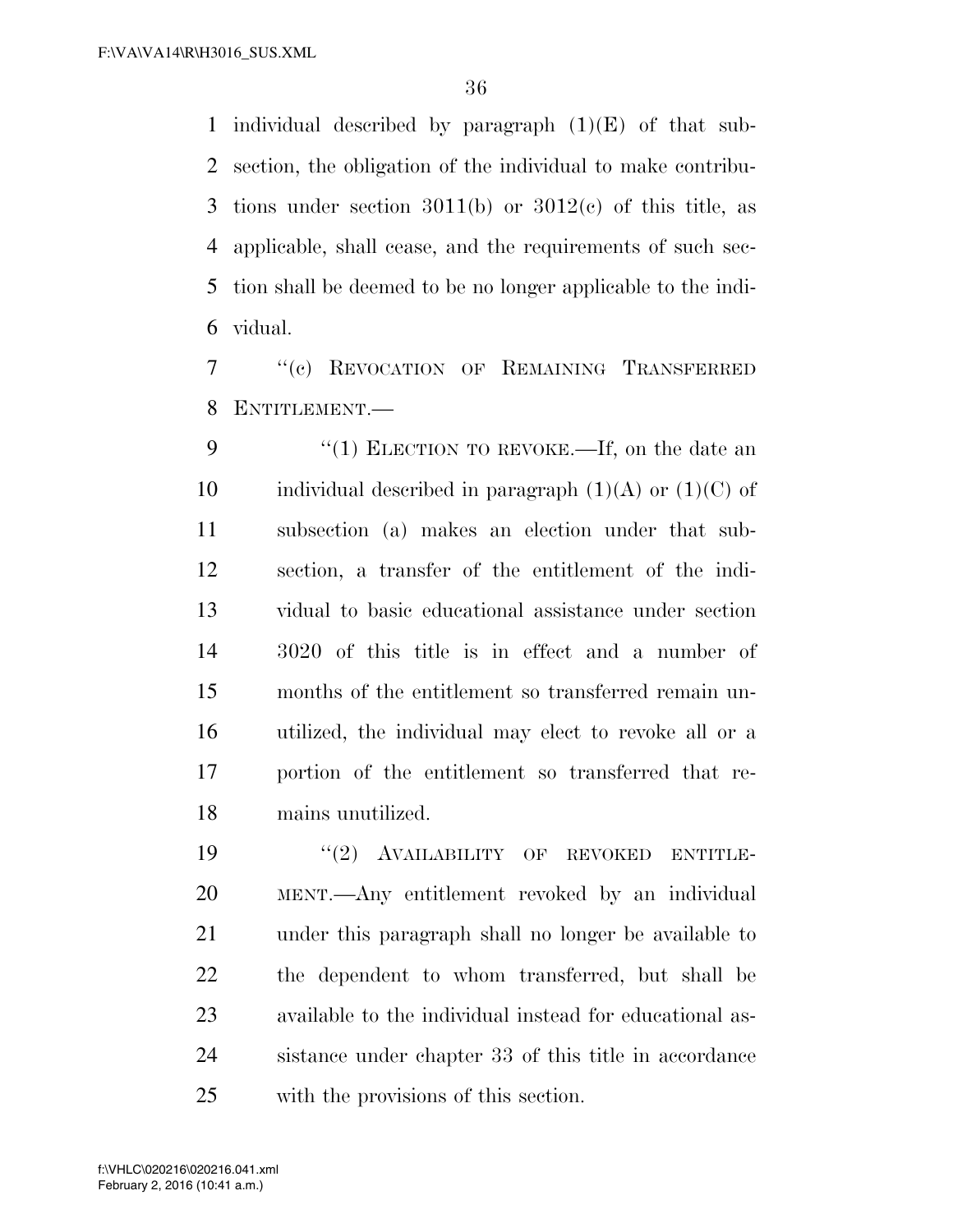''(3) AVAILABILITY OF UNREVOKED ENTITLE- MENT.—Any entitlement described in paragraph (1) that is not revoked by an individual in accordance with that paragraph shall remain available to the de- pendent or dependents concerned in accordance with the current transfer of such entitlement under sec-tion 3020 of this title.

8 "(d) POST-9/11 EDUCATIONAL ASSISTANCE.—

 $\frac{4}{1}$  In GENERAL.—Subject to paragraph  $(2)$  and except as provided in subsection (e), an indi- vidual making an election under subsection (a) shall be entitled to educational assistance under this chap- ter in accordance with the provisions of this chapter, instead of basic educational assistance under chapter 30 this title, or educational assistance under chapter 107, 1606, or 1607 of title 10, as applicable.

17 <sup>''</sup>(2) LIMITATION ON ENTITLEMENT FOR CER- TAIN INDIVIDUALS.—In the case of an individual making an election under subsection (a) who is de-20 scribed by paragraph  $(1)(A)$  of that subsection, the number of months of entitlement of the individual to educational assistance under this chapter 33 shall be the number of months equal to—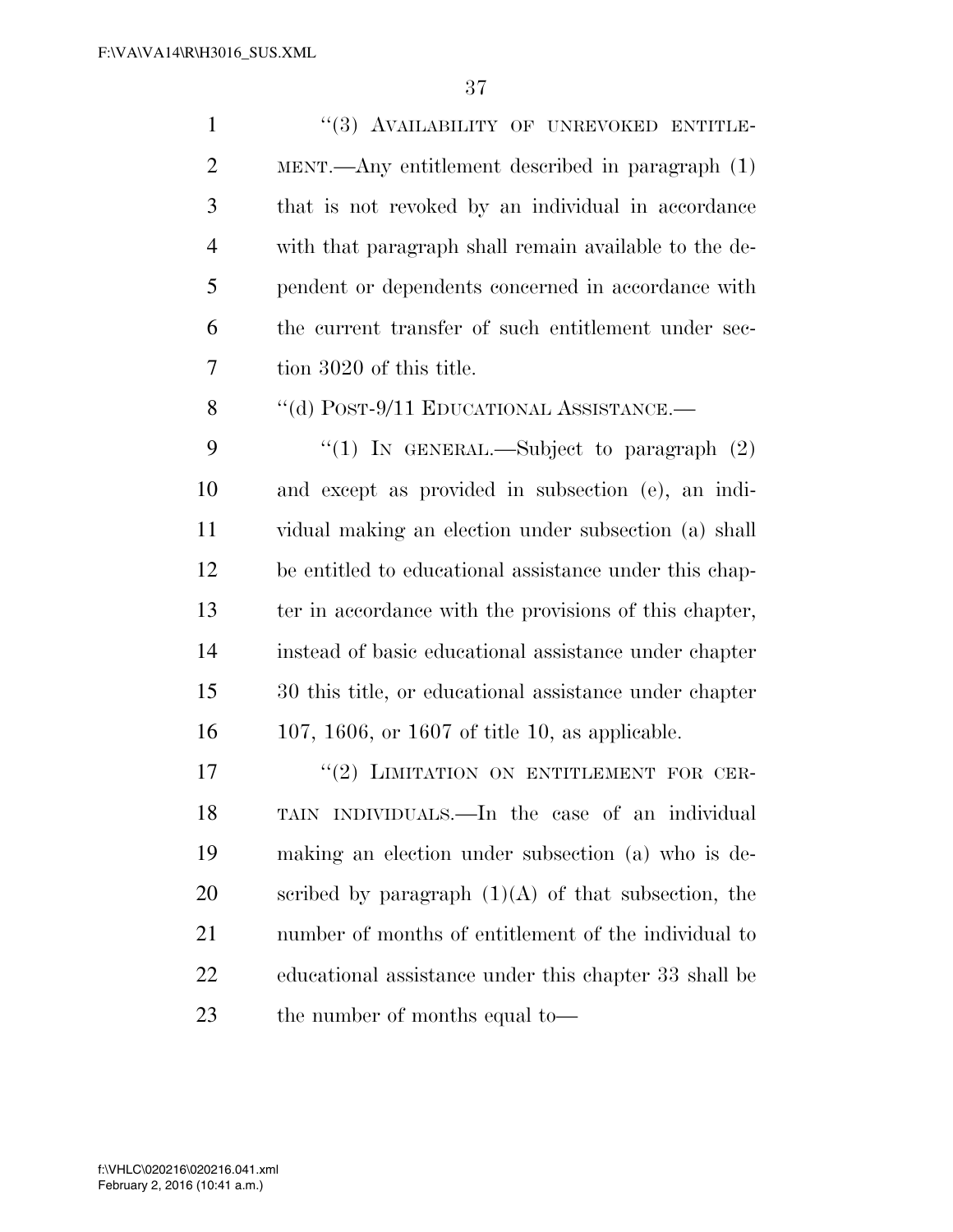| $\mathbf{1}$   | $\lq\lq$ the number of months of unused enti-           |
|----------------|---------------------------------------------------------|
| $\overline{2}$ | tlement of the individual under chapter 30 of           |
| 3              | this title, as of the date of the election, plus        |
| $\overline{4}$ | $\lq\lq (B)$ the number of months, if any, of enti-     |
| 5              | tlement revoked by the individual under sub-            |
| 6              | section $(c)(1)$ .                                      |
| 7              | "(e) CONTINUING ENTITLEMENT TO EDUCATIONAL              |
| 8              | ASSISTANCE NOT AVAILABLE UNDER 9/11 ASSISTANCE          |
| 9              | PROGRAM.                                                |
| 10             | "(1) IN GENERAL.—In the event educational               |
| 11             | assistance to which an individual making an election    |
| 12             | under subsection (a) would be entitled under chapter    |
| 13             | $30$ of this title, or chapter 107, 1606, or 1607 of    |
| 14             | title 10, as applicable, is not authorized to be avail- |
| 15             | able to the individual under the provisions of this     |
| 16             | chapter the individual shall remain entitled to such    |
| 17             | educational assistance in accordance with the provi-    |
| 18             | sions of the applicable chapter.                        |
| 19             | "(2) CHARGE FOR USE OF ENTITLEMENT.                     |
| 20             | The utilization by an individual of entitlement under   |
| 21             | paragraph (1) shall be chargeable against the enti-     |
| 22             | tlement of the individual to educational assistance     |
| 23             | under this chapter at the rate of one month of enti-    |
| 24             | tlement under this chapter for each month of entitle-   |
| 25             | ment utilized by the individual under paragraph (1)     |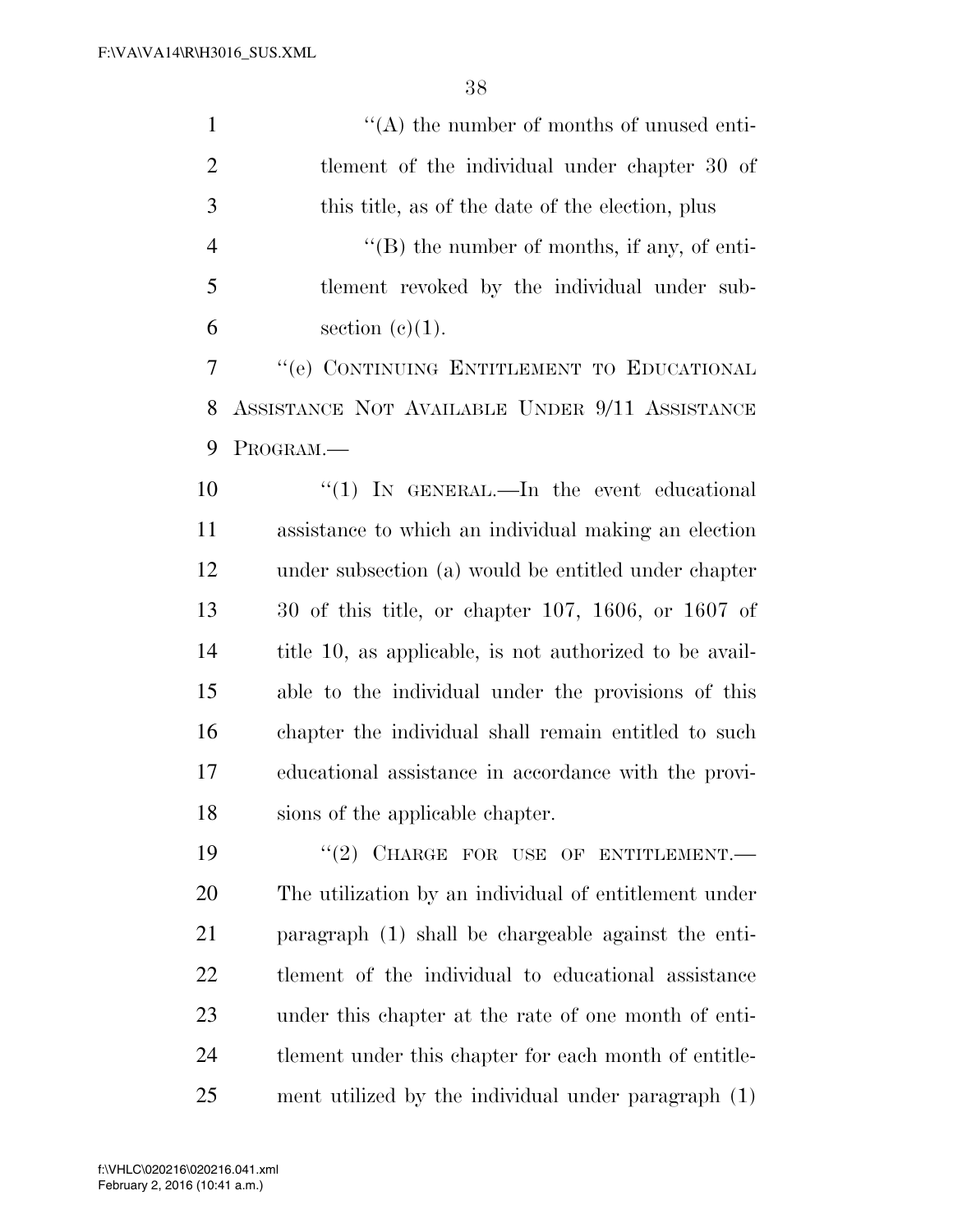(as determined as if such entitlement were utilized under the provisions of chapter 30 of this title, or chapter 107, 1606, or 1607 of title 10, as applica-ble).

 ''(f) ADDITIONAL POST-9/11 ASSISTANCE FOR MEM- BERS HAVING MADE CONTRIBUTIONS TOWARD GI BILL.—

8 "(1) ADDITIONAL ASSISTANCE.—In the case of an individual making an election under subsection 10 (a) who is described by subparagraph  $(A)$ ,  $(C)$ , or (E) of paragraph (1) of that subsection, the amount of educational assistance payable to the individual under this chapter 33 as a monthly stipend payable under paragraph (1)(B) of section 3313(c) of this title, or under paragraphs (2) through (7) of that section (as applicable), shall be the amount other- wise payable as a monthly stipend under the applica-ble paragraph increased by the amount equal to—

 $((A)$  the total amount of contributions to- ward basic educational assistance made by the 21 individual under section 3011(b) or 3012(c) of this title, as of the date of the election, multi-plied by

24 ''(B) the fraction—

25  $\frac{1}{25}$  ''(i) the numerator of which is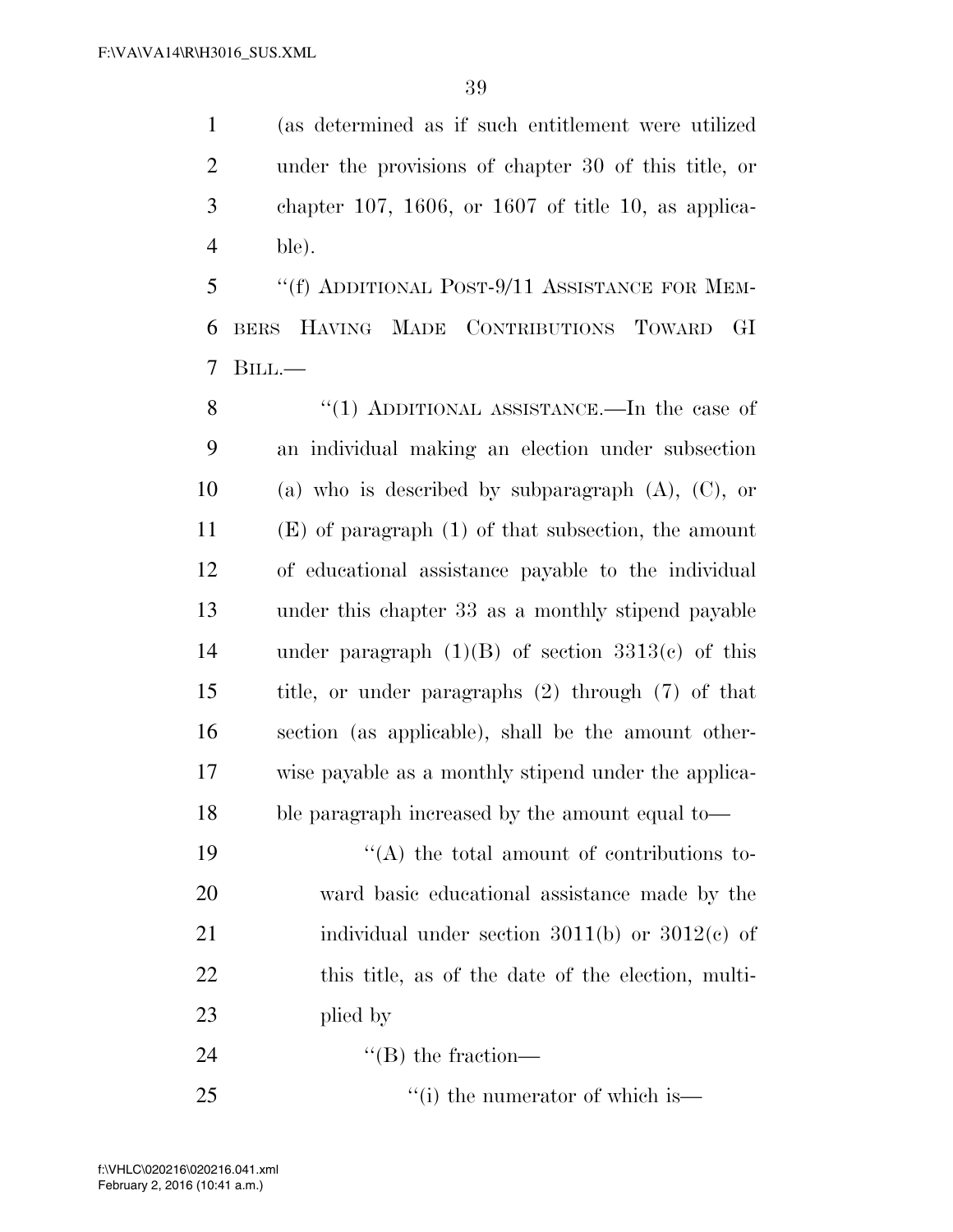$\lq(1)$  the number of months of en- titlement to basic educational assist- ance under chapter 30 of this title re- maining to the individual at the time of the election; plus

 $^4$ (II) the number of months, if any, of entitlement under such chap- ter 30 revoked by the individual under 9 subsection  $(e)(1)$ ; and

10  $\frac{1}{10}$  the denominator of which is 36 months.

12 "(2) MONTHS OF REMAINING ENTITLEMENT FOR CERTAIN INDIVIDUALS.—In the case of an indi- vidual covered by paragraph (1) who is described by 15 subsection  $(a)(1)(E)$ , the number of months of enti- tlement to basic educational assistance remaining to the individual for purposes of paragraph  $(1)(B)(i)(II)$  shall be 36 months.

19 "(3) TIMING OF PAYMENT.—The amount pay- able with respect to an individual under paragraph (1) shall be paid to the individual together with the last payment of the monthly stipend payable to the individual under paragraph (1)(B) of section 3313(c) of this title, or under subsections (b) through (g) of that section (as applicable), before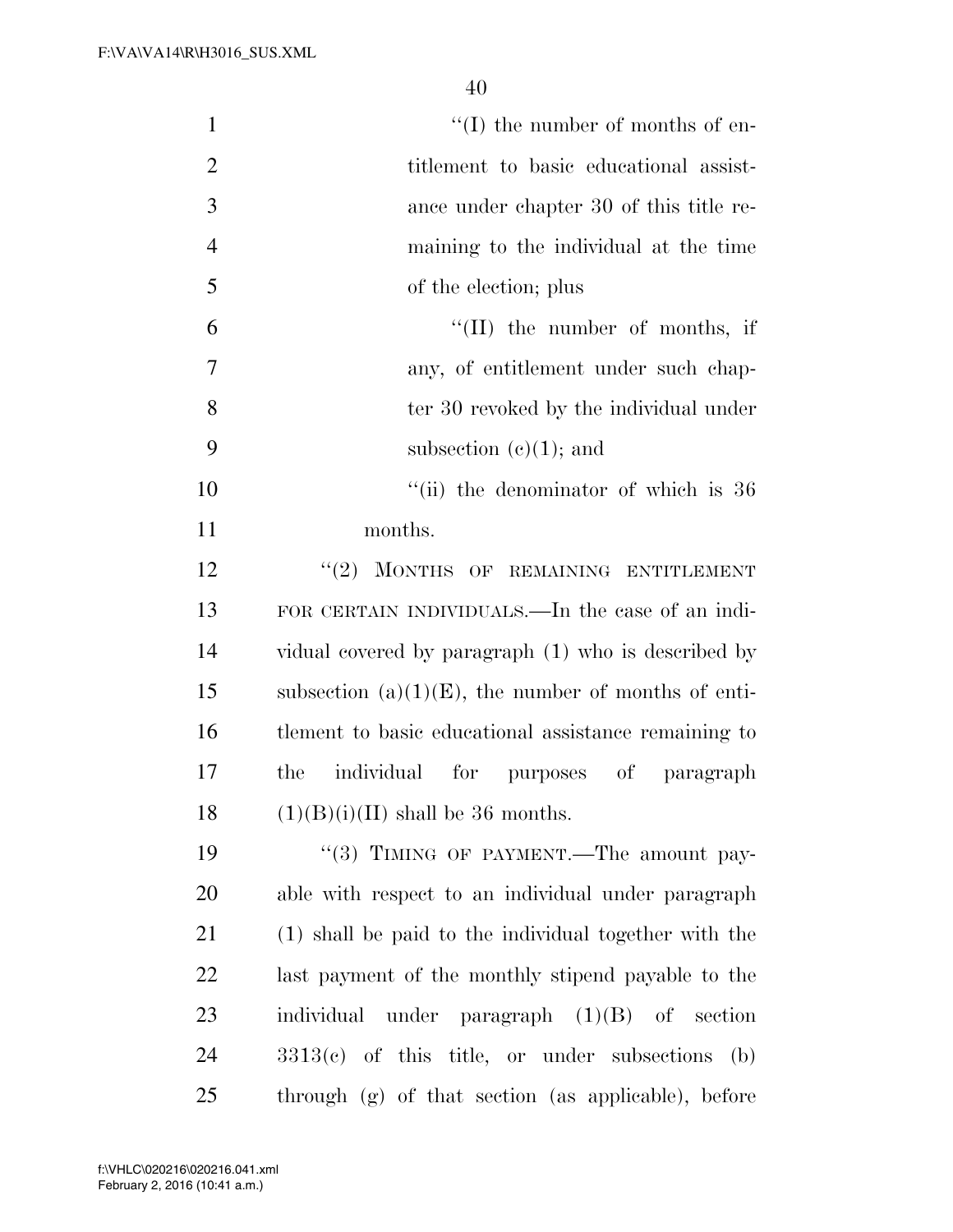the exhaustion of the individual's entitlement to edu-cational assistance under this chapter.

 ''(g) CONTINUING ENTITLEMENT TO ADDITIONAL ASSISTANCE FOR CRITICAL SKILLS OR SPECIALITY AND ADDITIONAL SERVICE.—An individual making an election 6 under subsection  $(a)(1)$  who, at the time of the election, is entitled to increased educational assistance under sec- tion 3015(d) of this title, or section 16131(i) of title 10, or supplemental educational assistance under subchapter III of chapter 30 of this title, shall remain entitled to such increased educational assistance or supplemental edu- cational assistance in the utilization of entitlement to edu- cational assistance under this chapter, in an amount equal to the quarter, semester, or term, as applicable, equivalent of the monthly amount of such increased educational as- sistance or supplemental educational assistance payable with respect to the individual at the time of the election.

18 "(h) ALTERNATIVE ELECTION BY SECRETARY.—

 $\frac{1}{2}$  (1) In GENERAL.—In the case of an individual who, on or after January 1, 2016, submits to the Secretary an election under this section that the Secretary determines is clearly against the interests of the individual, or who fails to make an election under this section, the Secretary may make an alter-native election on behalf of the individual that the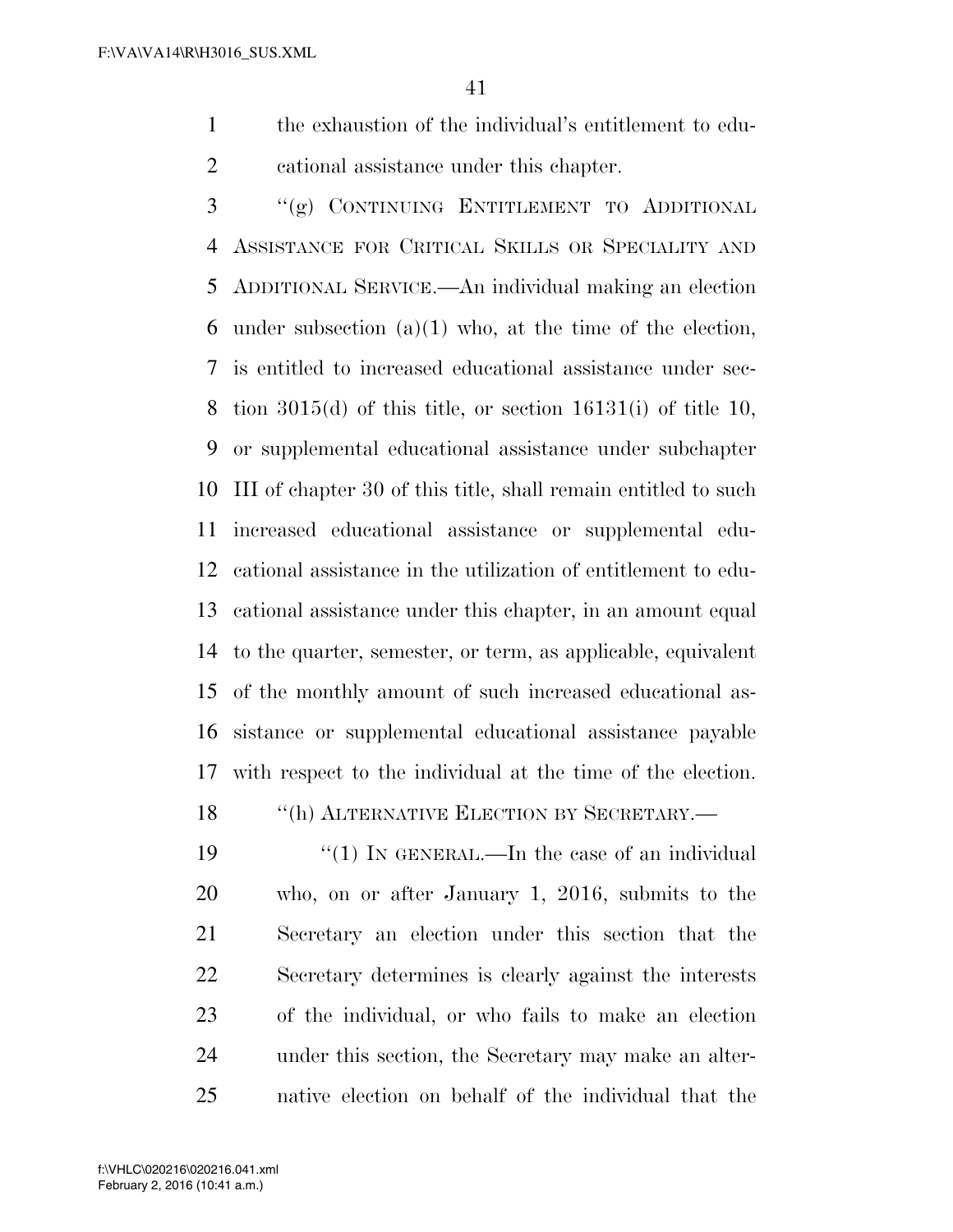Secretary determines is in the best interests of the individual.

3 "(2) NOTICE.—If the Secretary makes an elec- tion on behalf of an individual under this subsection, the Secretary shall notify the individual by not later than seven days after making such election and shall provide the individual with a 30-day period, begin- ning on the date of the individual's receipt of such notice, during which the individual may modify or revoke the election made by the Secretary on the in- dividual's behalf. The Secretary shall include, as part of such notice, a clear statement of why the al- ternative election made by the Secretary is in the best interests of the individual as compared to the election submitted by the individual. The Secretary shall provide the notice required under this para-graph by electronic means whenever possible.

 ''(i) IRREVOCABILITY OF ELECTIONS.—An election 19 under subsection (a) or  $(c)(1)$  is irrevocable.".

 (b) CLERICAL AMENDMENT.—The table of sections at the beginning of such chapter is amended by adding at the end the following new item:

''3326. Election to receive educational assistance.''.

 (c) CONFORMING REPEAL.—Subsection (c) of section 5003 of the Post-9/11 Veterans Educational Assistance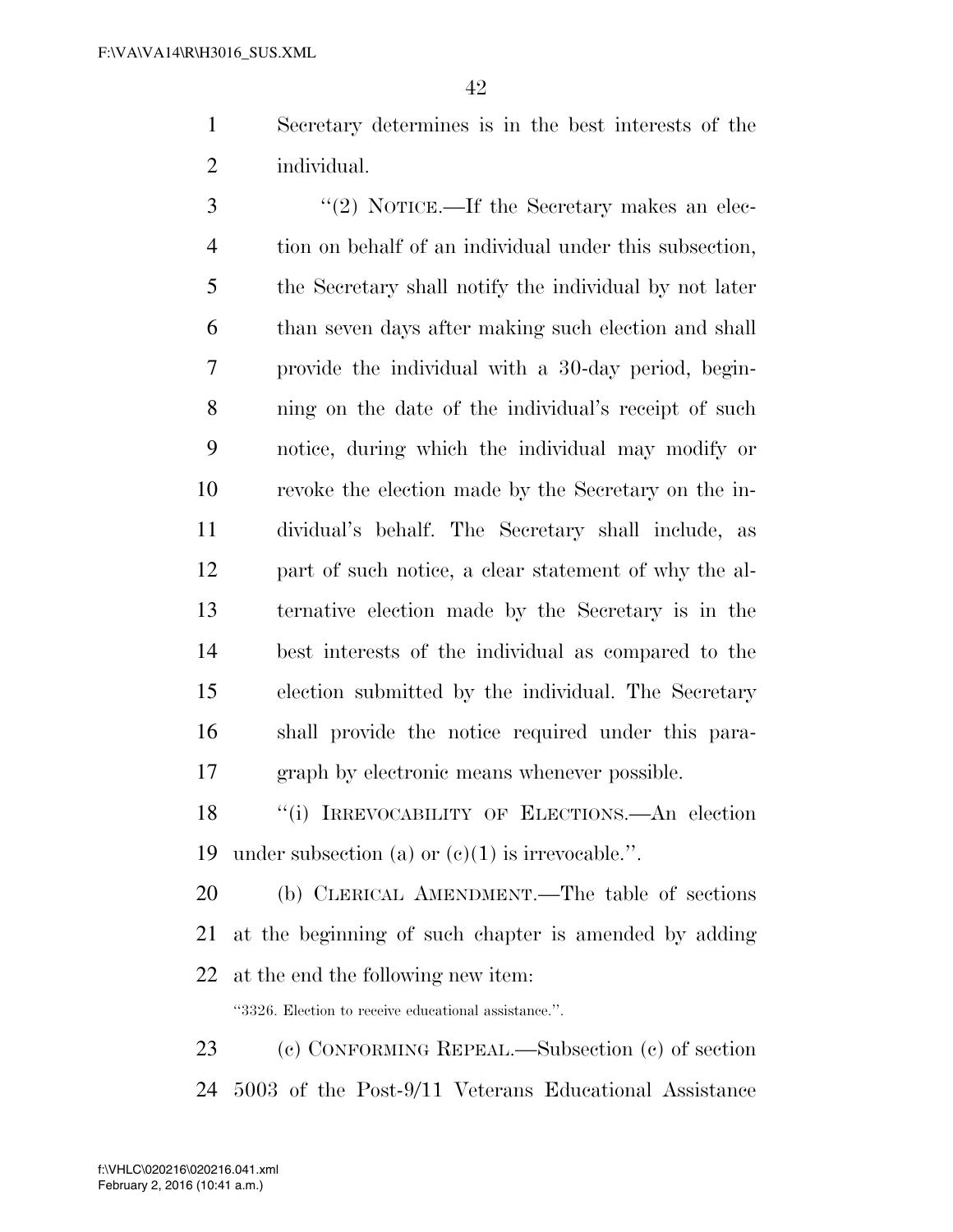Act of 2008 (Public Law 110–252; 38 U.S.C. 3301 note) is hereby repealed.

| 3              | SEC. 306. CLARIFICATION OF ASSISTANCE PROVIDED FOR     |
|----------------|--------------------------------------------------------|
| $\overline{4}$ | CERTAIN FLIGHT TRAINING AND OTHER PRO-                 |
| 5              | <b>GRAMS OF EDUCATION.</b>                             |
| 6              | (a) FLIGHT TRAINING.—Subsection $(e)(1)(A)$ of sec-    |
| 7              | tion 3313 of title 38, United States Code, is amended— |
| 8              | $(1)$ in clause $(i)$ —                                |
| 9              | (A) by redesignating subclauses (I) and                |
| 10             | (II) as items (aa) and (bb), respectively;             |
| 11             | (B) by striking "In the case of a program              |
| 12             | of education pursued at a public institution of        |
| 13             | higher learning" and inserting "(I) Subject to         |
| 14             | subclause $(II)$ , in the case of a program of edu-    |
| 15             | cation pursued at a public institution of higher       |
| 16             | learning not described in clause $(ii)(II)(bb)$ ";     |
| 17             | and                                                    |
| 18             | (C) by adding at the end the following new             |
| 19             | subclause:                                             |
| 20             | "(II) In determining the actual net                    |
| 21             | cost for in-State tuition and fees pursuant            |
| 22             | to subclause (I), the Secretary may not                |
| 23             | pay for tuition and fees relating to flight            |
| 24             | training."; and                                        |
| 25             | $(2)$ in clause (ii)—                                  |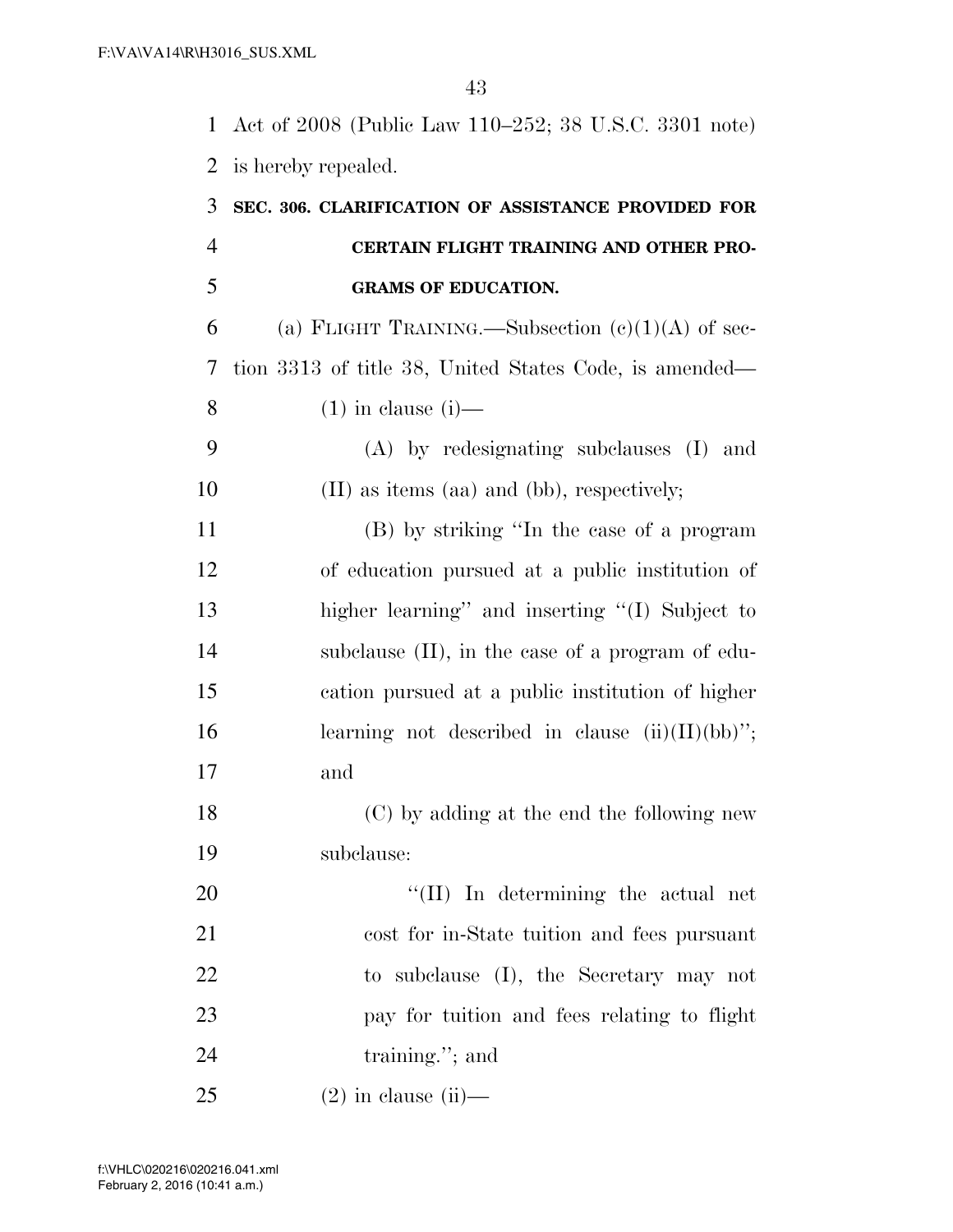| $\mathbf{1}$   | $(A)$ in subclause $(I)$ , by redesignating     |
|----------------|-------------------------------------------------|
| $\overline{2}$ | items (aa) and (bb) as subitems (AA) and        |
| 3              | (BB), respectively;                             |
| $\overline{4}$ | $(B)$ in subclause $(II)$ , by redesignating    |
| 5              | items (aa) and (bb) as subitems (AA) and        |
| 6              | (BB), respectively;                             |
| $\tau$         | (C) by redesignating subclauses (I) and         |
| 8              | (II) as items (aa) and (bb), respectively;      |
| 9              | (D) by striking "In the case of a program       |
| 10             | of education pursued at a non-public or foreign |
| 11             | institution of higher learning" and inserting   |
| 12             | "(I) In the case of a program of education de-  |
| 13             | scribed in subclause $(II)$ "; and              |
| 14             | (E) by adding at the end the following new      |
| 15             | subclause:                                      |
| 16             | "(II) A program of education de-                |
| 17             | scribed in this subclause is any of the fol-    |
| 18             | lowing:                                         |
| 19             | "(aa) A program of education                    |
| 20             | pursued at a non-public or foreign in-          |
| 21             | stitution of higher learning.                   |
| 22             | "(bb) A program of education                    |
| 23             | pursued at a public institution of              |
| 24             | higher learning in which flight train-          |
| 25             | ing is required to earn the degree              |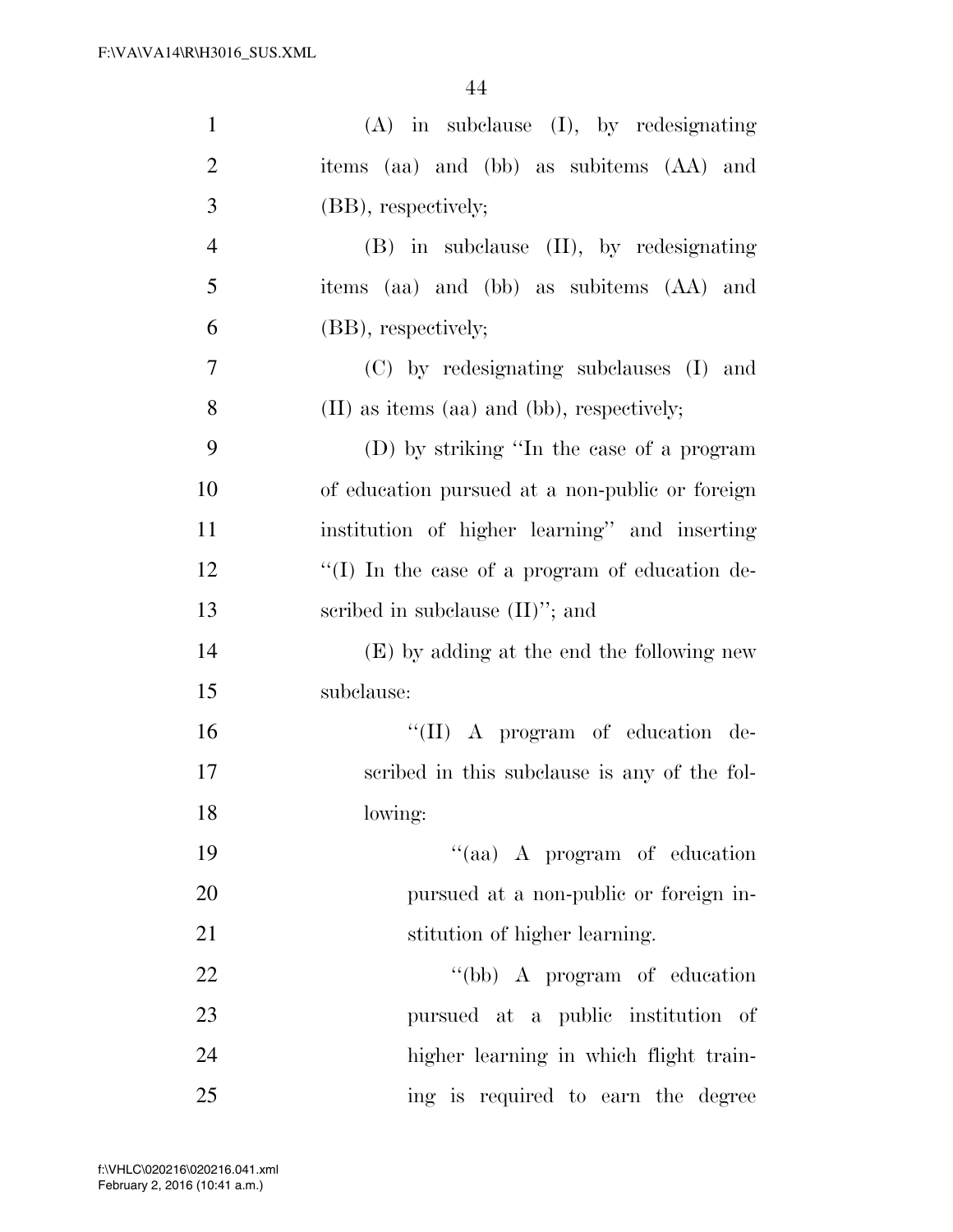| $\mathbf{1}$   | being pursued (including with respect                       |
|----------------|-------------------------------------------------------------|
| $\overline{2}$ | to a dual major, concentration, or                          |
| 3              | other element of such a degree).".                          |
| $\overline{4}$ | (b) CERTAIN PROGRAMS OF EDUCATION CARRIED                   |
| 5              | OUT UNDER CONTRACT.—Section $3313(e)(1)(A)(ii)(II)$ of      |
| 6              | title 38, United States Code, as added by subsection        |
| 7              | $(a)(2)(E)$ , is amended by adding at the end the following |
| 8              | new item:                                                   |
| 9              | "(cc) A program of education                                |
| 10             | pursued at a public institution of                          |
| 11             | higher learning in which the public in-                     |
| 12             | stitution of higher learning enters into                    |
| 13             | a contract or agreement with an enti-                       |
| 14             | ty (other than another public institu-                      |
| 15             | tion of higher learning) to provide                         |
| 16             | such program of education or a por-                         |
| 17             | tion of such program of education.".                        |
| 18             | $(e)$ APPLICATION.—                                         |
| 19             | (1) IN GENERAL.—Except as provided by para-                 |
| 20             | graph $(2)$ , the amendments made by subsection $(a)$       |
| 21             | and (b) shall apply with respect to a quarter, semes-       |
| 22             | ter, or term, as applicable, commencing on or after         |
| 23             | the date of the enactment of this Act.                      |
| 24             | (2) SPECIAL RULE FOR CURRENT STUDENTS.—                     |
| 25             | In the case of an individual who, as of the date of         |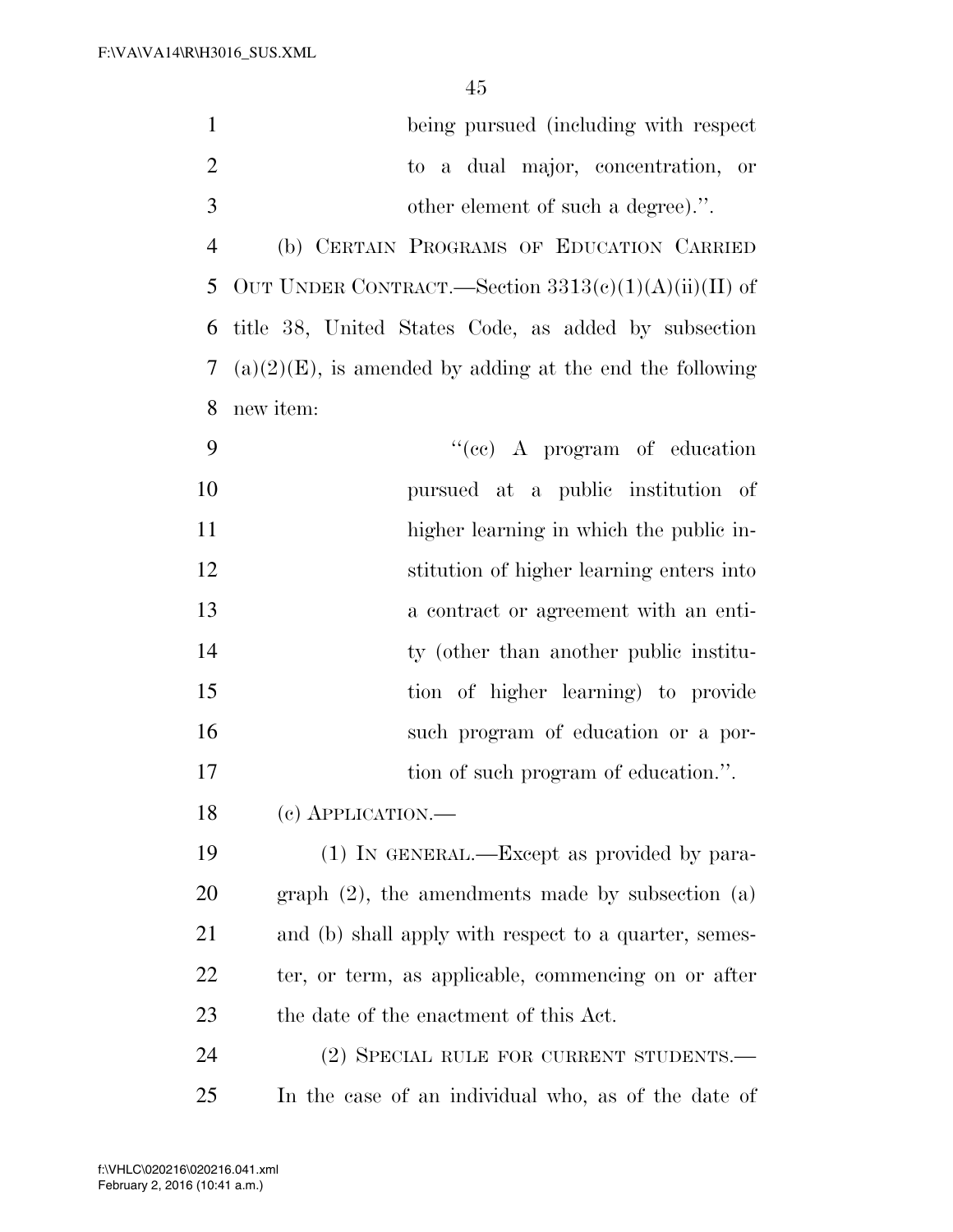the enactment of this Act, is using educational as- sistance under chapter 33 of title 38, United States Code, to pursue a course of education that includes a program of education described in item (bb) or 5 (cc) of section  $3313(c)(1)(A)(ii)(II)$  of title 38, United States Code, as added by subsections (a) and (b), respectively, the amendment made by such sub- section shall apply with respect to a quarter, semes- ter, or term, as applicable, commencing on or after the date that is two years after the date of the en- actment of this Act. **SEC. 307. CONSIDERATION OF CERTAIN TIME SPENT RE- CEIVING MEDICAL CARE FROM SECRETARY OF DEFENSE AS ACTIVE DUTY FOR PUR- POSES OF ELIGIBILITY FOR POST-9/11 EDU- CATIONAL ASSISTANCE.**  17 (a) IN GENERAL.—Section  $3301(1)(B)$  of title 38, United States Code, is amended by inserting ''12301(h),'' after ''12301(g),''. (b) APPLICATION.—The amendment made by sub- section (a) shall apply with respect to active duty service by a member of a reserve component covered by section 12301(h) of title 10, United States, beginning on or after

 the date that is 180 days after the date of the enactment of this Act.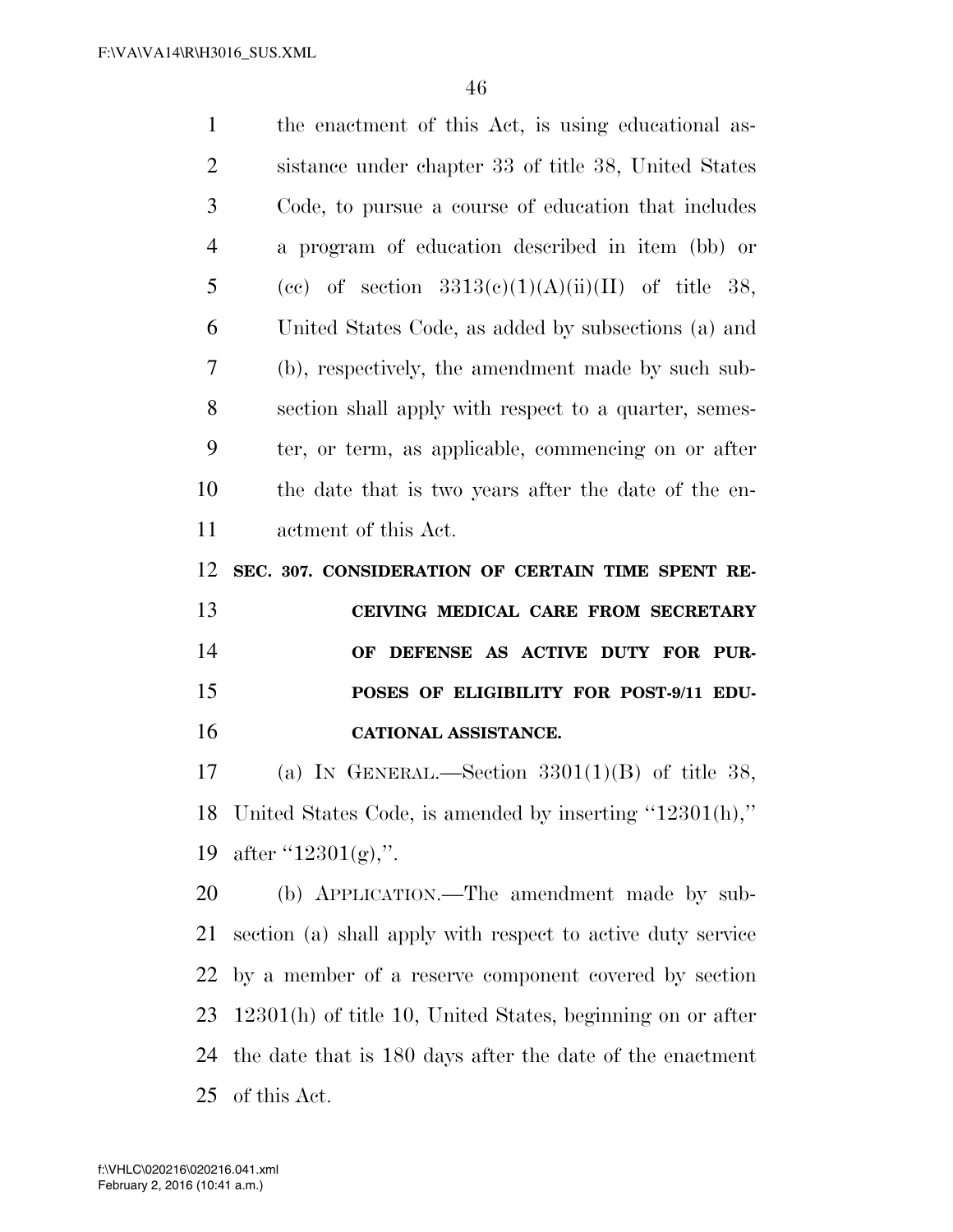### **SEC. 308. WORK-STUDY ALLOWANCE.**

 Section 3485(a)(4) of title 38, United States Code, is amended by striking ''June 30, 2013'' each place it ap- pears and inserting ''June 30, 2013, or the period begin- ning on June 30, 2016, and ending on June 30, 2021''. **SEC. 309. VOCATIONAL REHABILITATION AND EDUCATION ACTION PLAN.** 

 Not later than 270 days after the date of the enact- ment of this Act, the Secretary of Veterans Affairs shall develop and publish an action plan for improving the serv- ices and assistance provided under chapter 31 of title 38, United States Code. Such plan shall include each of the following:

 (1) A comprehensive analysis of, and rec- ommendations and a proposed implementation plan for remedying workload management challenges at regional offices of the Department of Veterans Af- fairs, including steps to reduce counselor caseloads of veterans participating in a rehabilitation program under such chapter, particularly for counselors who are assisting veterans with traumatic brain injury and post-traumatic stress disorder and counselors with educational and vocational counseling work-loads.

 (2) A comprehensive analysis of the reasons for the disproportionately low percentage of veterans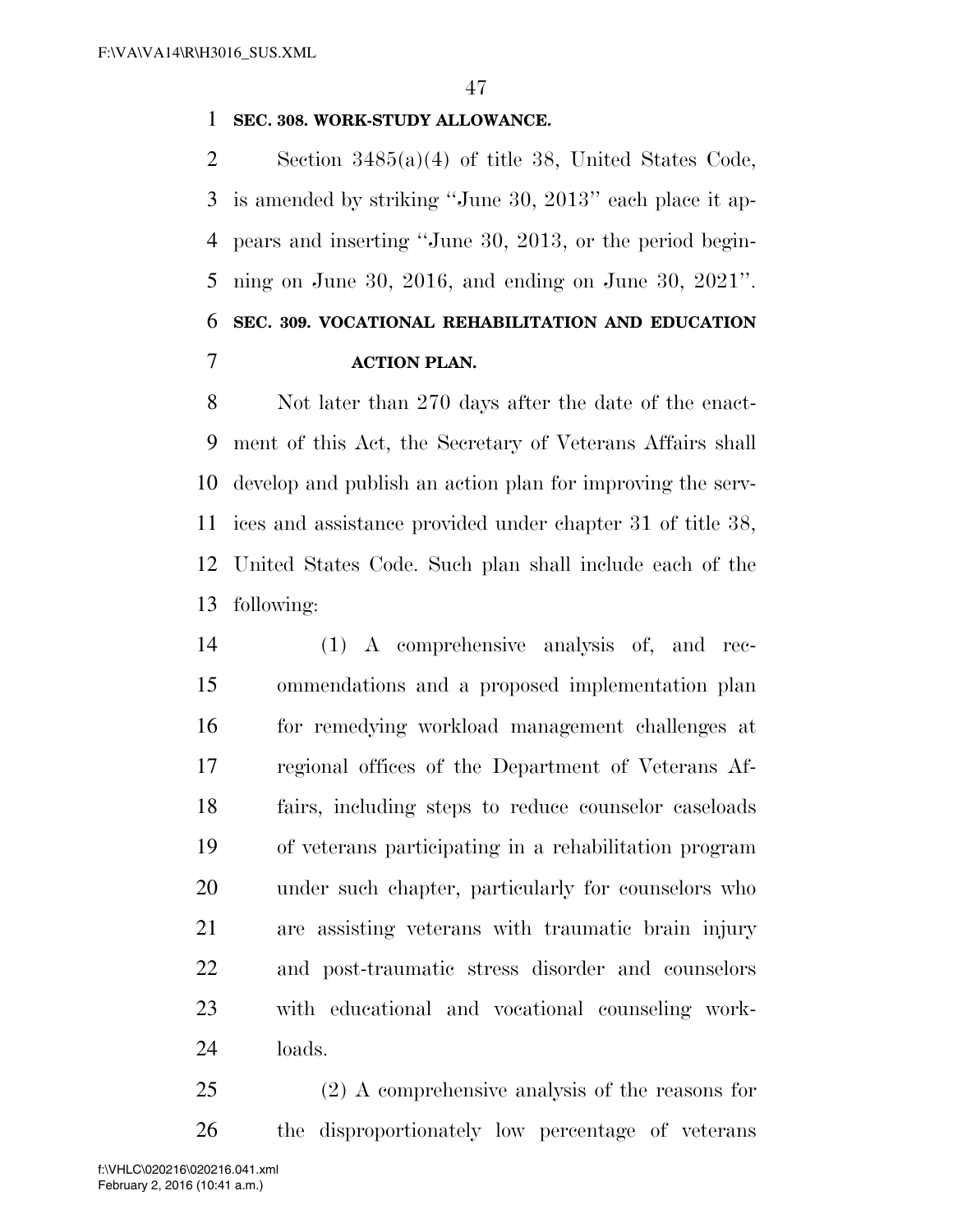with service-connected disabilities who served in the Armed Forces after September 11, 2001, who opt to participate in a rehabilitation program under such chapter relative to the percentage of such veterans who use their entitlement to educational assistance under chapter 33 of title 38, United States Code, in- cluding an analysis of barriers to timely enrollment in rehabilitation programs under chapter 31 of such title and of any barriers to a veteran enrolling in the program of that veteran's choice.

 (3) Recommendations and a proposed imple- mentation plan for encouraging more veterans with service-connected disabilities who served in the Armed Forces after September 11, 2001, to partici- pate in rehabilitation programs under chapter 31 of such title.

 (4) A national staff training program for voca- tional rehabilitation counselors of the Department that includes the provision of—

 (A) training to assist counselors in under- standing the very profound disorientation expe- rienced by warriors whose lives and life-plans have been upended and out of their control be-cause of their injury;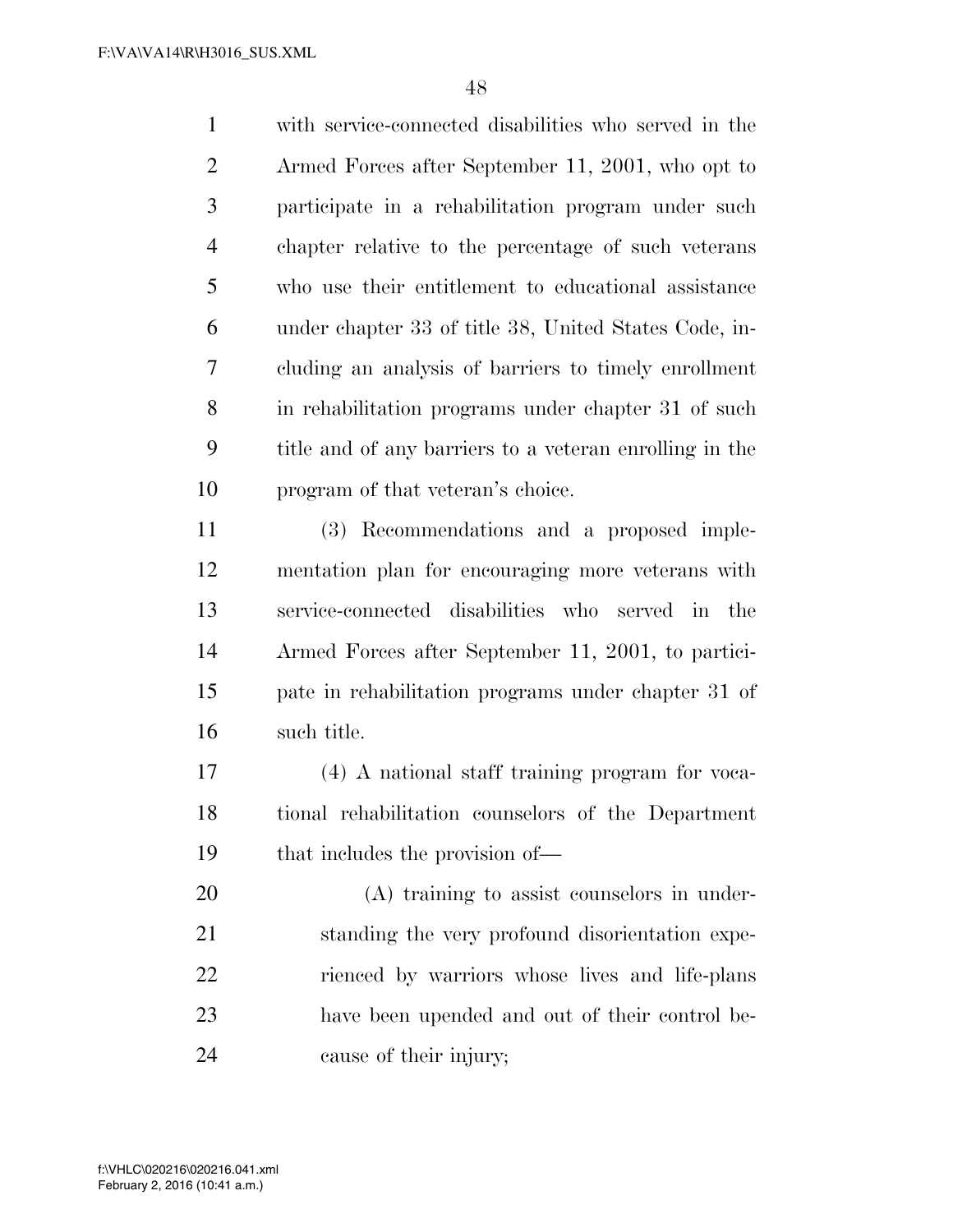(B) training to assist counselors in work-2 ing in partnership with veterans on individual rehabilitation plans; and

 (C) training on post-traumatic stress dis- order and other mental health conditions and on moderate to severe traumatic brain injury that is designed to improve the ability of such counselors to assist veterans with these condi- tions, including by providing information on the broad spectrum of such conditions and the ef- fect of such conditions on an individual's abili-ties and functional limitations.

**SEC. 310. REDUCTION IN REDUNDANCY AND INEFFICIEN-**

## **CIES IN VOCATIONAL REHABILITATION CLAIMS PROCESSING.**

 (a) VOCATIONAL REHABILITATION CLAIMS.—The Secretary of Veterans Affairs shall reduce redundancy and inefficiencies in the use of information technology to proc- ess claims for rehabilitation programs under chapter 31 of title 38, United States Code, by—

 (1) ensuring that all payments for and on be- half of veterans participating in a rehabilitation pro- gram under such chapter are only processed and paid out of one corporate information technology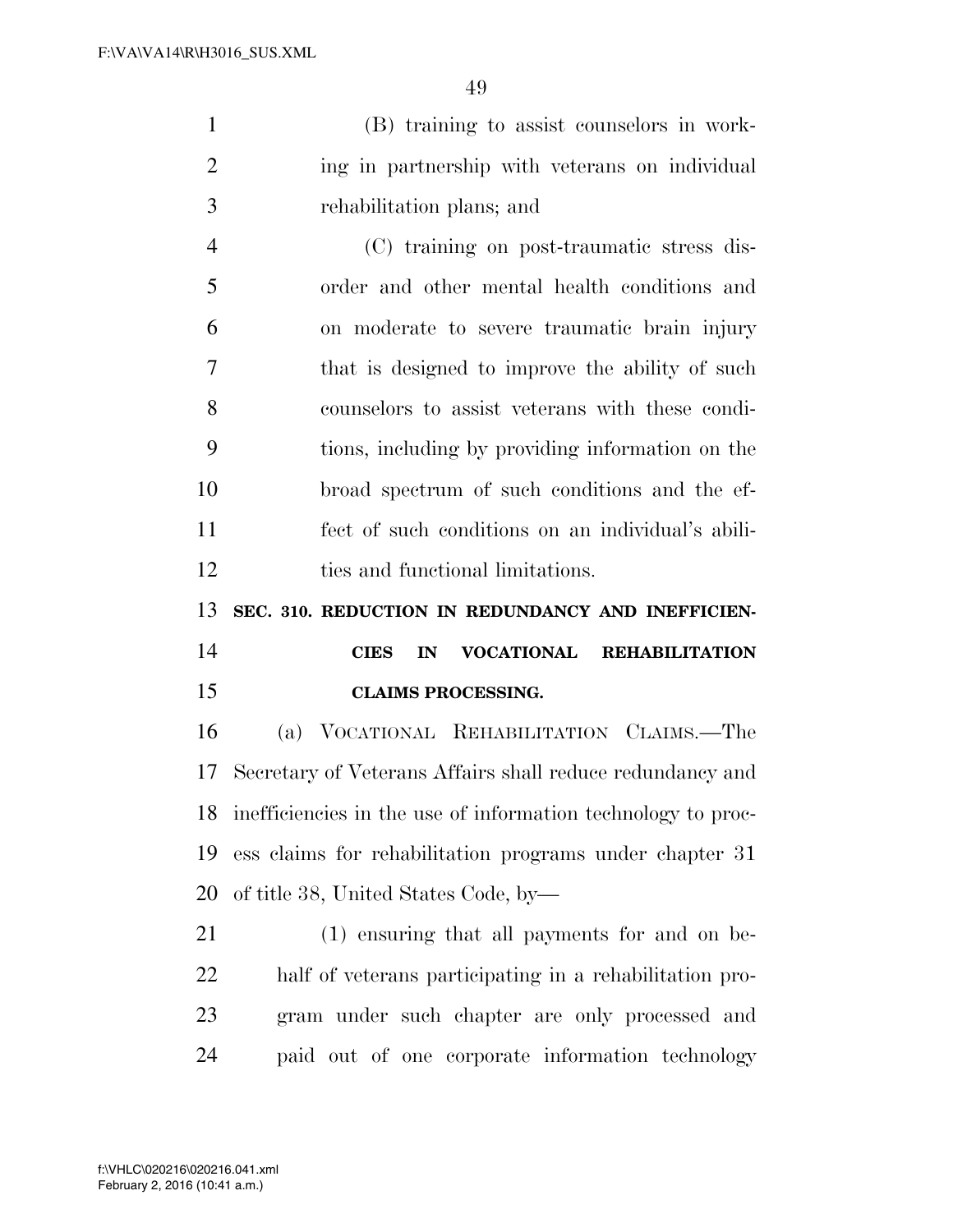system, in order to eliminate the redundancy of mul- tiple information technology payment systems; and (2) enhancing the information technology sys- tem supporting veterans participating in such a pro- gram to support more accurate accounting of serv- ices and outcomes for such veterans. (b) AUTHORIZATION OF APPROPRIATIONS.—There is authorized to be appropriated to the Secretary of Veterans Affairs for fiscal year 2016 \$10,000,000 to carry out this section. (c) REPORT.—Not later than 180 days after the date of the enactment of this Act, the Secretary of Veterans Affairs shall submit to Congress a report on the changes made pursuant to subsection (a). **TITLE IV—ADMINISTRATION OF EDUCATIONAL ASSISTANCE SEC. 401. CENTRALIZED REPORTING OF VETERAN ENROLL- MENT BY CERTAIN GROUPS, DISTRICTS, AND CONSORTIUMS OF EDUCATIONAL INSTITU- TIONS.**  (a) IN GENERAL.—Section 3684(a) of title 38, United States Code, is amended—

23 (1) in paragraph  $(1)$ , by inserting "32, 33," 24 after "31,"; and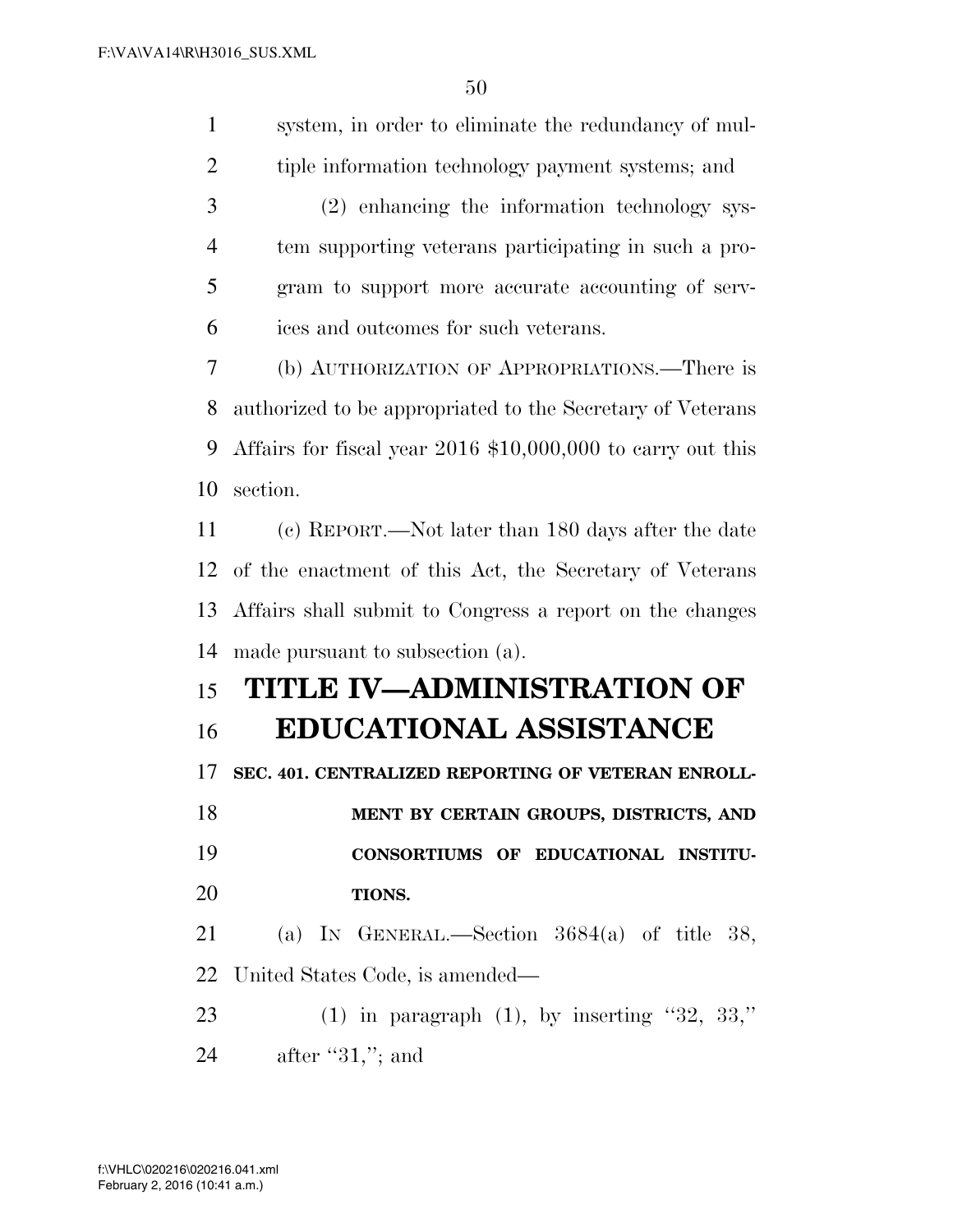(2) by adding at the end the following new paragraph:

 ''(4) For purposes of this subsection, the term 'edu- cational institution' may include a group, district, or con- sortium of separately accredited educational institutions located in the same State that are organized in a manner that facilitates the centralized reporting of the enrollments in such group, district, or consortium of institutions.''.

 (b) EFFECTIVE DATE.—The amendments made by subsection (a) shall apply with respect to reports sub- mitted on or after the date of the enactment of this Act. **SEC. 402. PROVISION OF INFORMATION REGARDING VET- ERAN ENTITLEMENT TO EDUCATIONAL AS-SISTANCE.** 

 (a) IN GENERAL.—Subchapter II of chapter 36 of title 38, United States Code, is amended by adding at the end the following new section:

# **''§ 3699. Provision of certain information to edu-cational institutions**

 ''For each veteran or other individual pursuing a course of education that has been approved under this chapter using educational assistance to which the veteran or other individual is entitled under chapter 30, 32, 33, or 35 of this title, the Secretary shall make available to the educational institution offering the course information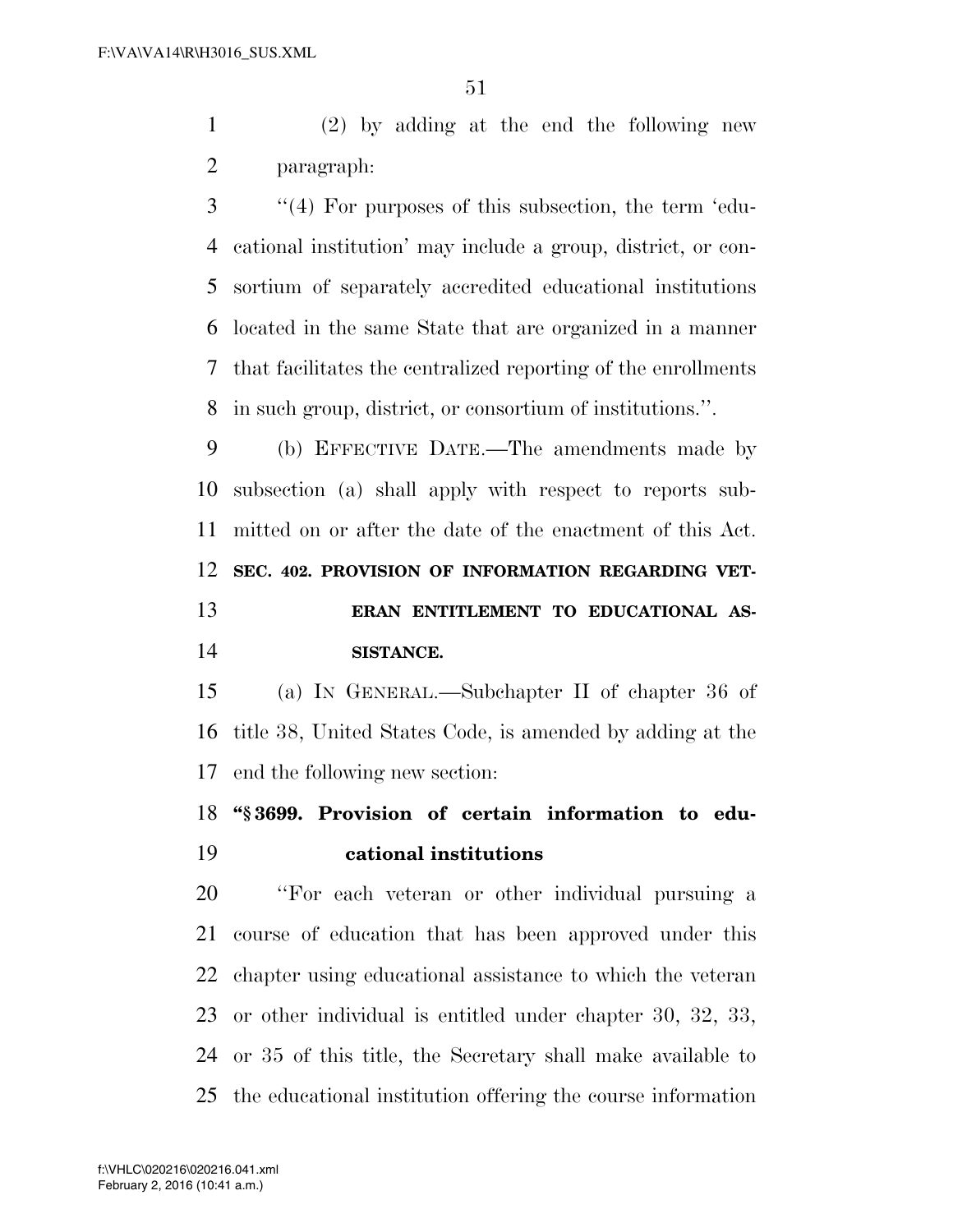about the amount of such educational assistance to which the veteran or other individual is entitled. Such informa- tion shall be provided to such educational institution through a secure information technology system accessible by the educational institution and shall be regularly up- dated to reflect any amounts used by the veteran or other individual.''.

 (b) CLERICAL AMENDMENT.—The table of sections at the beginning of such chapter is amended by inserting after the item relating to section 3698 the following new item:

''3699. Provision of certain information to educational institutions.''.

#### **SEC. 403. ROLE OF STATE APPROVING AGENCIES.**

 (a) APPROVAL OF CERTAIN COURSES.—Section 3672(b)(2)(A) of title 38, United States Code, is amended by striking ''the following'' and all that follows through the colon and inserting the following: ''a program of edu- cation is deemed to be approved for purposes of this chap- ter if a State approving agency determines that the pro-gram is one of the following programs:''.

 (b) APPROVAL OF OTHER COURSES.—Section 3675 of such title is amended—

22 (1) in subsection  $(a)(1)$ —

 (A) by striking ''The Secretary or a State approving agency'' and inserting ''A State ap-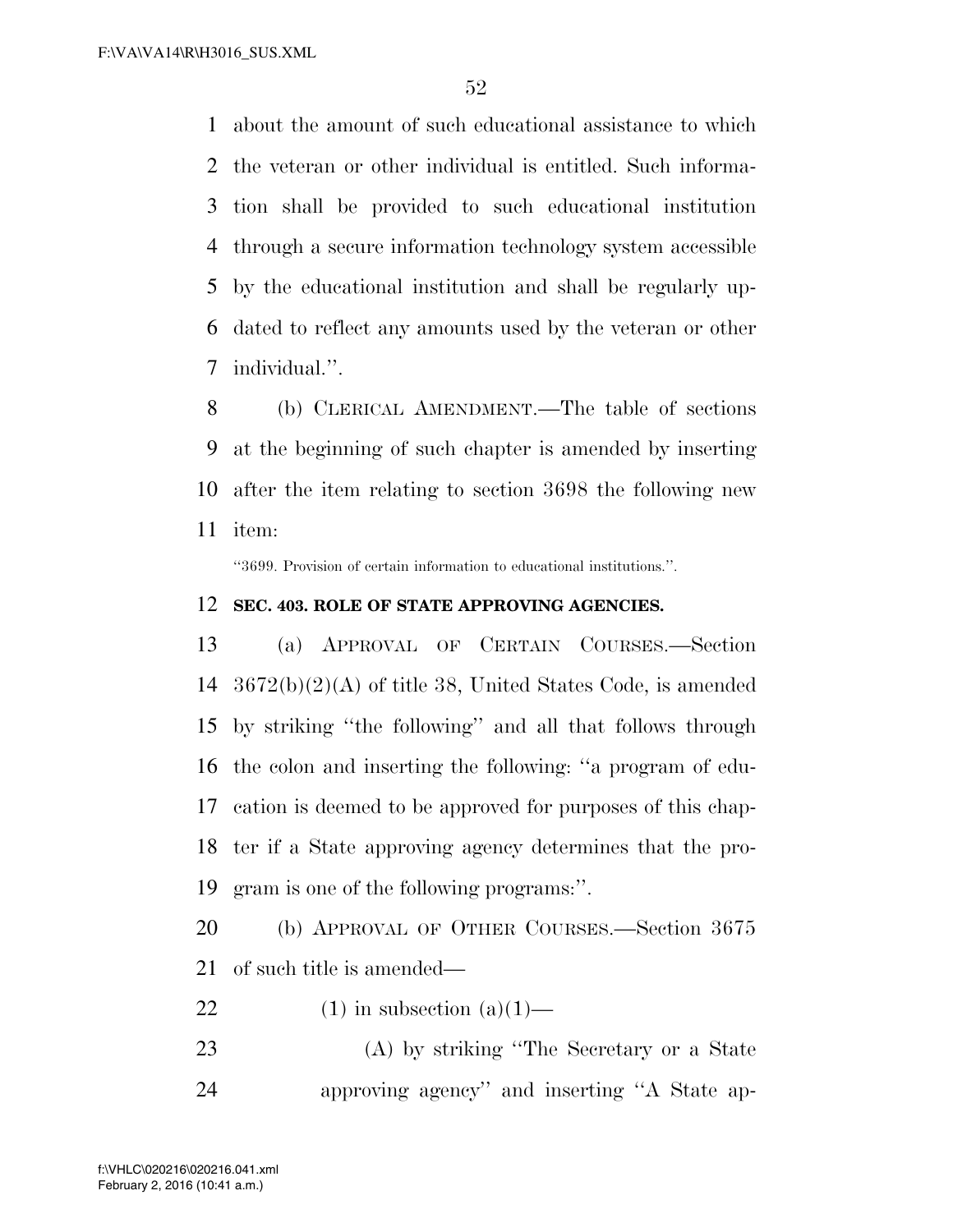proving agency, or the Secretary when acting in 2 the role of a State approving agency,"; and (B) by striking ''offered by proprietary for-

 profit educational institutions'' and inserting ''not covered by section 3672 of this title''; and (2) in subsection (b), by striking ''the Secretary or the State approving agency'' each place it appears and inserting ''the State approving agency, or the Secretary when acting in the role of a State approv-ing agency,''.

#### **SEC. 404. CRITERIA USED TO APPROVE COURSES.**

 (a) NONACCREDITED COURSES.—Section 3676(c)(14) of title 38, United States Code, is amended by inserting before the period the following: ''if the Sec- retary, in consultation with the State approving agency and pursuant to regulations prescribed to carry out this paragraph, determines such criteria are necessary and treat public, private, and proprietary for-profit educational institutions equitably''.

 (b) ACCREDITED COURSES.—Section 3675(b)(3) of such title is amended by striking ''and (3)'' and inserting 22  $\lq(3)$ , and  $(14)$ ".

 (c) APPLICATION.—The amendment made by sub-section (a) shall apply with respect to—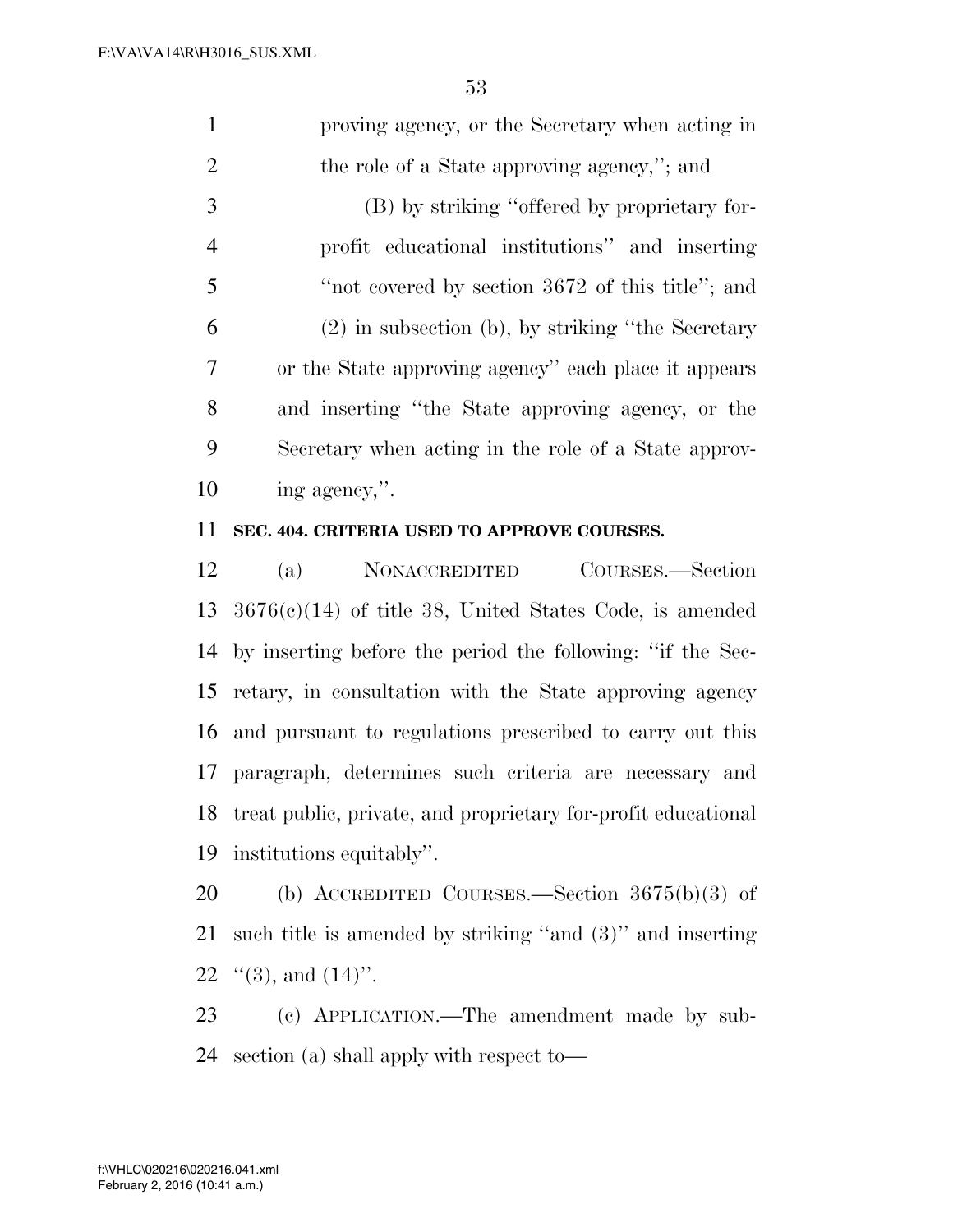| $\mathbf{1}$   | (1) criteria developed pursuant to paragraph                |
|----------------|-------------------------------------------------------------|
| $\overline{2}$ | $(14)$ of subsection (c) of section 3676 of title 38,       |
| 3              | United States Code, on or after January 1, 2013;            |
| $\overline{4}$ | and                                                         |
| 5              | (2) an investigation conducted under such sub-              |
| 6              | section that is covered by a reimbursement of ex-           |
| 7              | penses paid by the Secretary of Veterans Affairs to         |
| 8              | a State pursuant to section 3674 of such title on or        |
| 9              | after October 1, 2015.                                      |
| 10             | SEC. 405. COMPLIANCE SURVEYS.                               |
| 11             | (a) IN GENERAL.—Section 3693 of such title is               |
| 12             | amended—                                                    |
| 13             | (1) by striking subsection (a) and inserting the            |
| 14             | following new subsection (a):                               |
| 15             | "(a)(1) Except as provided in subsection (b), the Sec-      |
| 16             | retary shall conduct an annual compliance survey of edu-    |
| 17             | cational institutions and training establishments offering  |
| 18             | one or more courses approved for the enrollment of eligible |
| 19             | veterans or persons if at least 20 such veterans or persons |
| 20             | are enrolled in any such course. The Secretary shall—       |
| 21             | "(A) design the compliance surveys to ensure                |
| 22             | that such institutions or establishments, as the case       |
| 23             | may be, and approved courses are in compliance              |
| 24             | with all applicable provisions of chapters 30 through       |
| 25             | 36 of this title;                                           |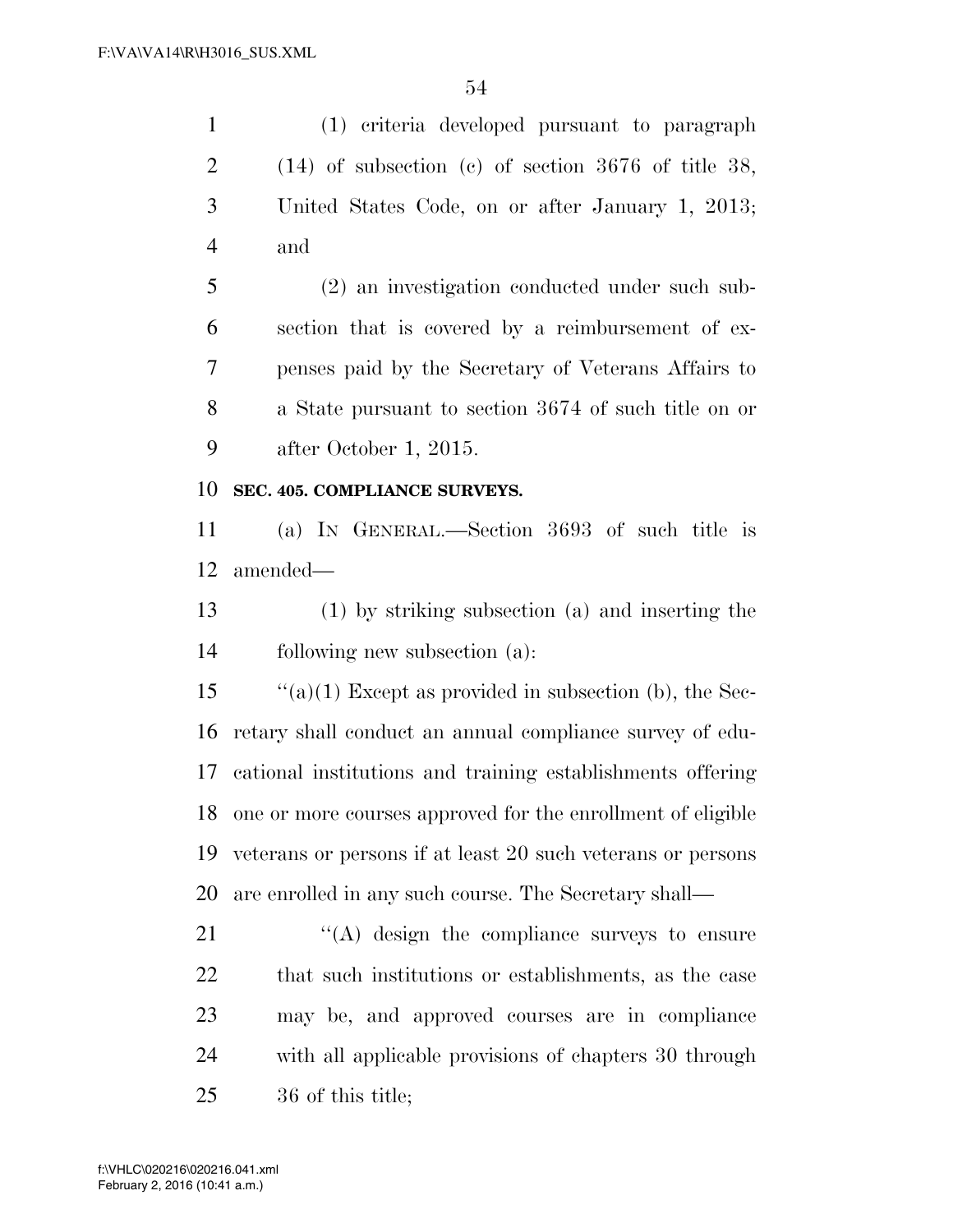| $\mathbf{1}$   | "(B) survey each such educational institution              |
|----------------|------------------------------------------------------------|
| $\overline{2}$ | and training establishment not less than once during       |
| 3              | every two-year period; and                                 |
| $\overline{4}$ | "(C) assign not fewer than one education com-              |
| 5              | pliance specialist to work on compliance surveys in        |
| 6              | any year for each 40 compliance surveys required to        |
| 7              | be made under this section for such year.                  |
| 8              | $\lq(2)$ The Secretary, in consultation with the State ap- |
| 9              | proving agencies, shall—                                   |
| 10             | $\lq\lq$ annually determine the parameters of the          |
| 11             | surveys required under paragraph (1); and                  |
| 12             | "(B) not later than September 1 of each year,              |
| 13             | make available to the State approving agencies a list      |
| 14             | of the educational institutions and training estab-        |
| 15             | lishments that will be surveyed during the fiscal year     |
| 16             | following the date of making such list available.";        |
| 17             | and                                                        |
| 18             | $(2)$ by adding at the end the following new sub-          |
| 19             | section:                                                   |
| 20             | "(c) In this section, the terms 'educational institu-      |
| 21             | tion' and 'training establishment' have the meaning given  |
| 22             | such terms in section 3452 of this title.".                |
| 23             | (b) CONFORMING AMENDMENTS.—Subsection (b) of               |
| 24             | such section is amended—                                   |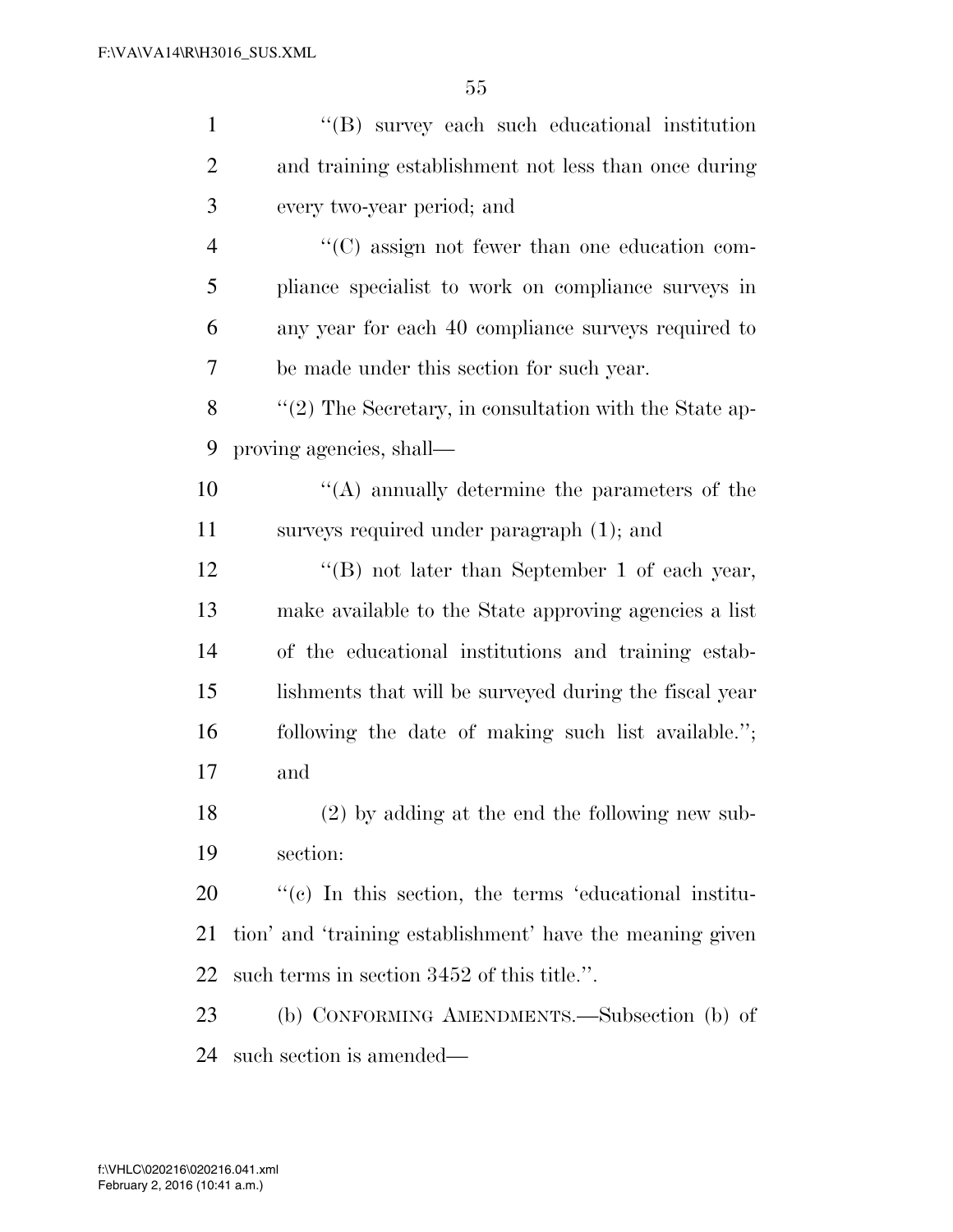| $\mathbf{1}$   | $(1)$ by striking "subsection (a) of this section           |
|----------------|-------------------------------------------------------------|
| $\overline{2}$ | an annual compliance survey" and inserting<br>for           |
| 3              | "subsection $(a)(1)$ for a compliance survey";              |
| $\overline{4}$ | (2) by striking "institution" and inserting                 |
| 5              | "educational institution or training establishment";        |
| 6              | and                                                         |
| 7              | (3) by striking "institution's demonstrated                 |
| 8              | record of compliance" and inserting "record of com-         |
| 9              | pliance of such institution or establishment".              |
| 10             | SEC. 406. SURVEY OF INDIVIDUALS USING THEIR ENTITLE-        |
|                |                                                             |
| 11             | MENT TO EDUCATIONAL ASSISTANCE UNDER                        |
| 12             | THE EDUCATIONAL ASSISTANCE PROGRAMS                         |
| 13             | ADMINISTERED BY THE SECRETARY OF VET-                       |
| 14             | <b>ERANS AFFAIRS.</b>                                       |
| 15             | (a) SURVEY REQUIRED.—By not later than 270 days             |
| 16             | after the date of the enactment of this Act, the Secretary  |
| 17             | of Veterans Affairs shall enter into a contract with a non- |
| 18             | government entity for the conduct of a survey of a statis-  |
| 19             | tically valid sample of individuals who have used or are    |

 chapters 30, 32, 33, and 35 of title 38, United States Code, to pursue a program of education or training. The contract shall provide that—

 (1) not later than one month before the collec-tion of data under the survey begins, the survey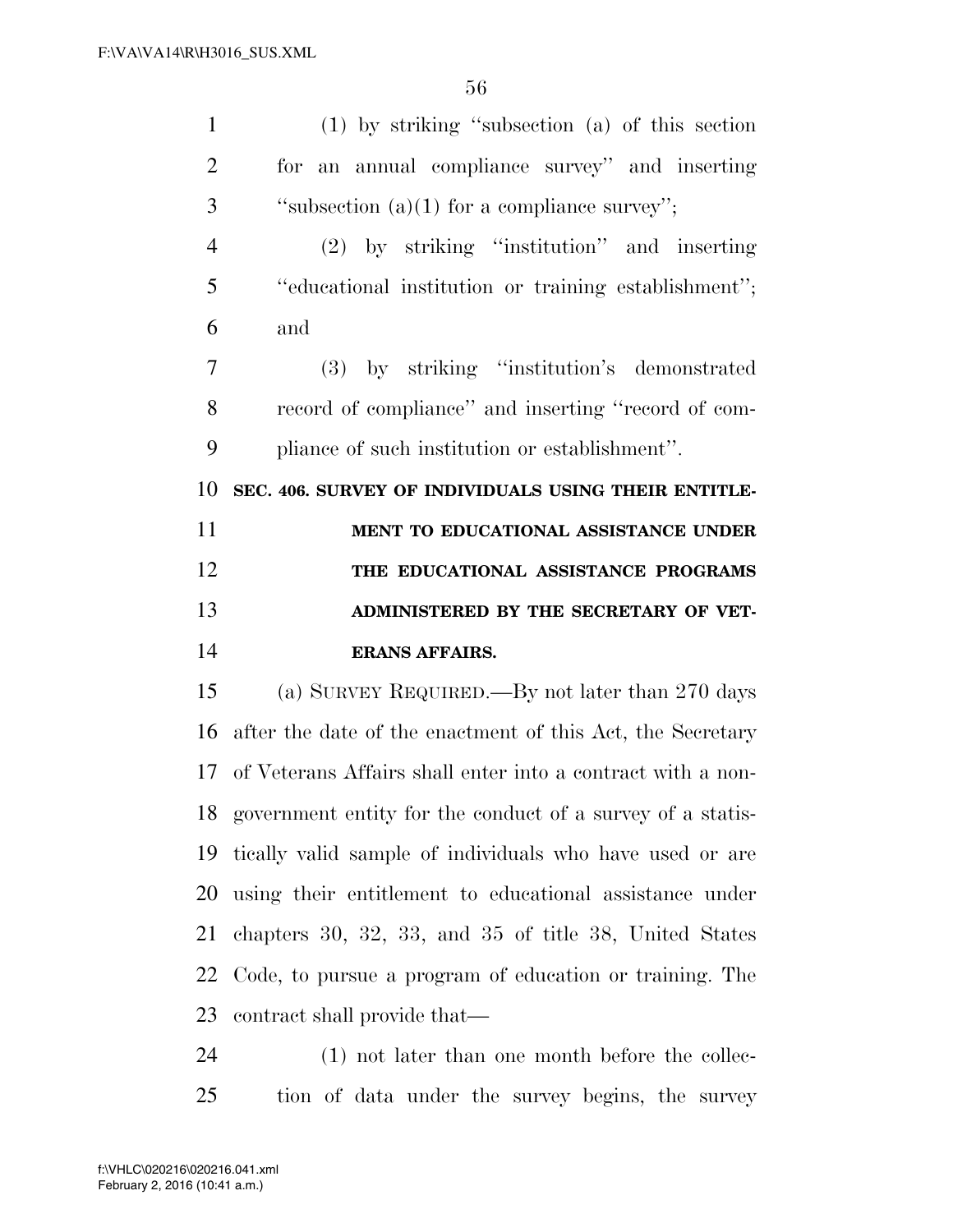| $\mathbf{1}$   | shall be submitted to the Committees on Veterans'            |
|----------------|--------------------------------------------------------------|
| $\overline{2}$ | Affairs of the Senate and House of Representatives;          |
| 3              | (2) the non-government entity shall complete                 |
| $\overline{4}$ | the survey and submit to the Secretary the results           |
| 5              | of the survey by not later than 180 days after enter-        |
| 6              | ing into the contract; and                                   |
| 7              | (3) the survey shall be conducted by electronic              |
| 8              | means and by any other means the non-government              |
| 9              | entity determines appropriate.                               |
| 10             | (b) INFORMATION TO BE COLLECTED.—The con-                    |
| 11             | tract under subsection (a) shall provide that the survey     |
| 12             | shall be designed to collect the following types of informa- |
| 13             | tion about each individual surveyed, where applicable:       |
| 14             | (1) Demographic information, including the                   |
| 15             | highest level of education completed by the indi-            |
| 16             | vidual, the military occupational specialty or special-      |
| 17             | ties of the individual while serving on active duty as       |
| 18             | a member of the Armed Forces or as a member of               |
| 19             | the National Guard or of a Reserve Component of              |
| 20             | the Armed Forces, and whether the individual has a           |
| 21             | service-connected disability.                                |
| 22             | (2) The opinion of the individual regarding par-             |
| 23             | ticipation in the transition assistance program under        |
| 24             | section 1144 of title 10, United States Code, and            |
| 25             | the effectiveness of the program, including instruc-         |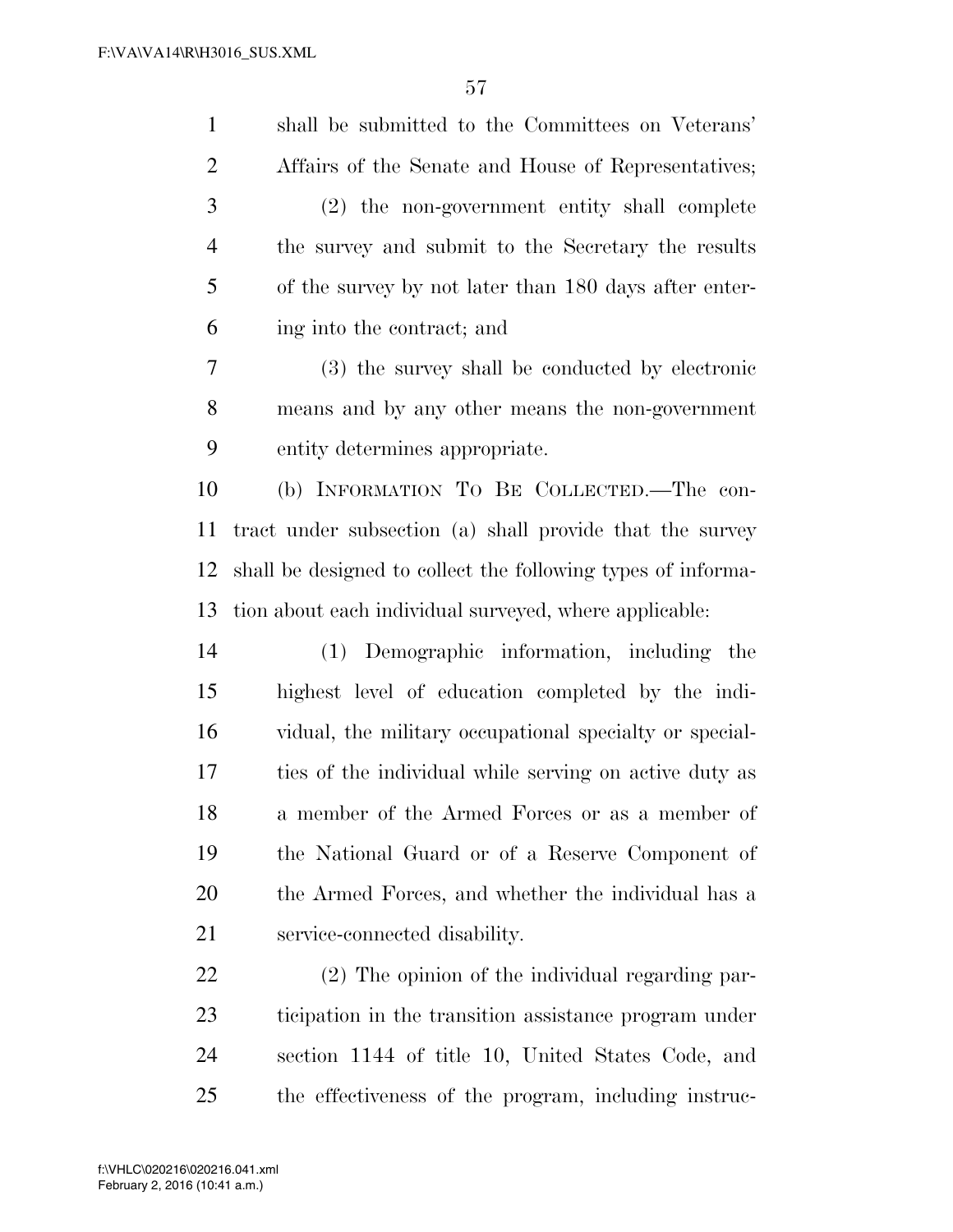| $\mathbf{1}$   | tion on the use of the benefits under laws adminis-    |
|----------------|--------------------------------------------------------|
| $\overline{2}$ | tered by the Secretary of Veterans Affairs.            |
| 3              | (3) The resources the individual used to help          |
| $\overline{4}$ | the individual—                                        |
| 5              | (A) decide to use the individual's entitle-            |
| 6              | ment to educational assistance to enroll in a          |
| 7              | program of education or training; and                  |
| 8              | (B) choose the program of education or                 |
| 9              | training the individual pursued.                       |
| 10             | (4) The individual's goal when the individual          |
| 11             | enrolled in the program of education or training.      |
| 12             | (5) The nature of the individual's experience          |
| 13             | with the education benefits processing system of the   |
| 14             | Department of Veterans Affairs.                        |
| 15             | (6) The nature of the individual's experience          |
| 16             | with the school certifying official of the educational |
| 17             | institution where the individual pursued the program   |
| 18             | of education or training who processed the individ-    |
| 19             | ual's claim.                                           |
| 20             | (7) Any services or benefits the educational in-       |
| 21             | stitution or program of education or training pro-     |
| 22             | vided to veterans while the individual pursued the     |
| 23             | program of education or training.                      |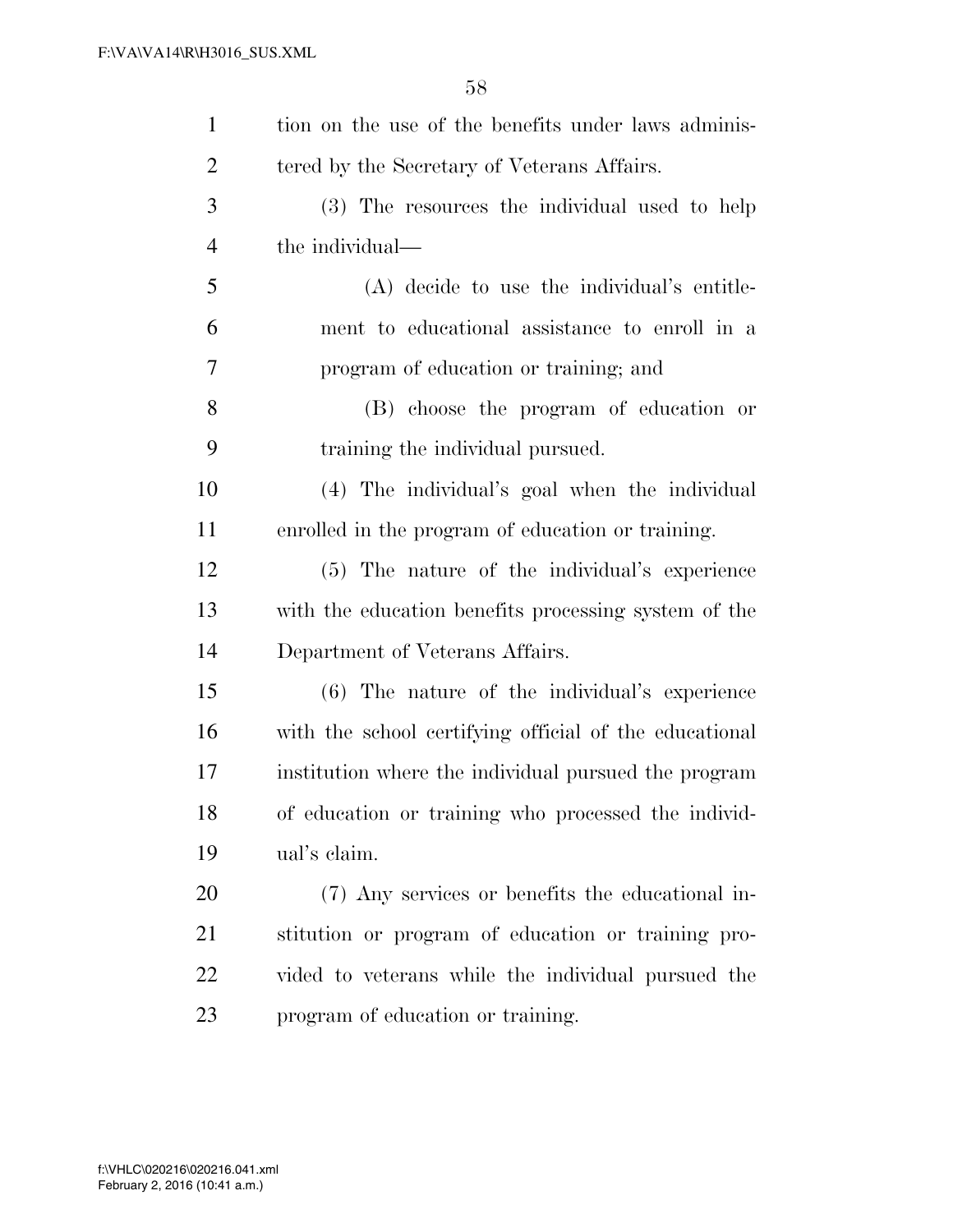(8) The type of educational institution at which the individual pursued the program of education or training.

 (9) Whether the individual completed the pro- gram of education or training or the number of cred- it hours completed by the individual as of the time of the survey, and, if applicable, any degree or cer- tificate obtained by the individual for completing the program.

 (10) The employment status of the individual and whether such employment status differs from the employment status of the individual prior to en-rolling in the program of education or training.

 (11) Whether the individual is or was enrolled in a program of education on a full-time or part-16 time basis.

 (12) The opinion of the individual on the effec- tiveness of the educational assistance program of the Department of Veterans Affairs under which the in-dividual was entitled to educational assistance.

 (13) Whether the individual was ever entitled to a rehabilitation under chapter 31 of title 38, United States Code, and whether the individual participated in such a program.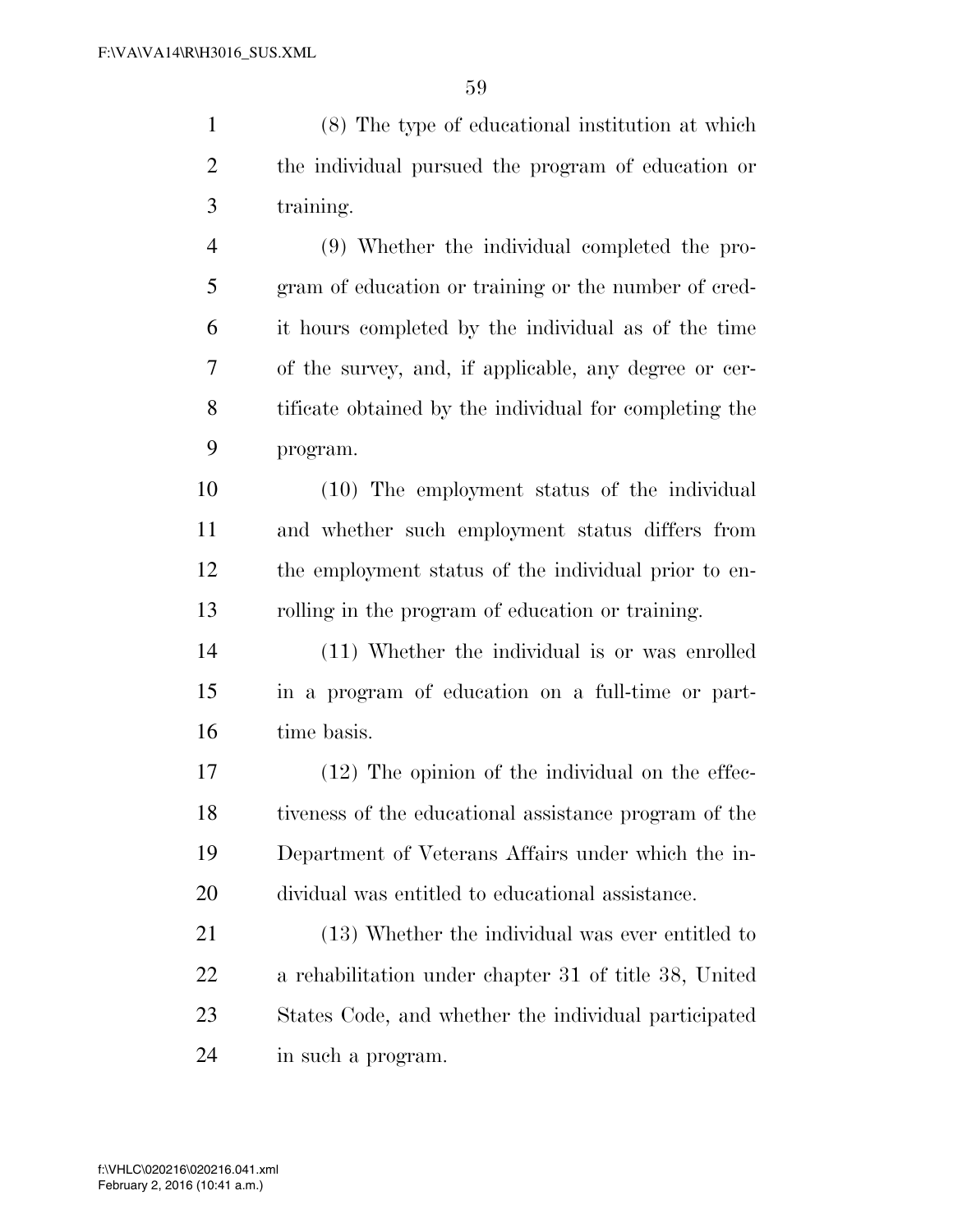(14) A description of any circumstances that prevented the individual from using the individual's entitlement to educational assistance to pursue a de- sired career path or degree. (15) Whether the individual is using the indi- vidual's entitlement to educational assistance to pur- sue a program of education or training or has trans- ferred such an entitlement to a dependent. (16) Such other matters as the Secretary deter- mines appropriate. (c) REPORT.—Not later than 90 days after receiving the results of the survey required under this section, the Secretary shall submit to the Committees on Veterans' Af- fairs of the Senate and House of Representatives a report on the results of the survey and any recommendations of the Secretary relating to such results. Such report shall also include an unedited version of the results of the sur- vey submitted by the non-government entity that con- ducted the study. **SEC. 407. IMPROVEMENT OF INFORMATION TECHNOLOGY OF THE VETERANS BENEFITS ADMINISTRA- TION OF THE DEPARTMENT OF VETERANS AFFAIRS.**  (a) PROCESSING OF CERTAIN EDUCATIONAL ASSIST-

ANCE CLAIMS.—The Secretary of Veterans Affairs shall,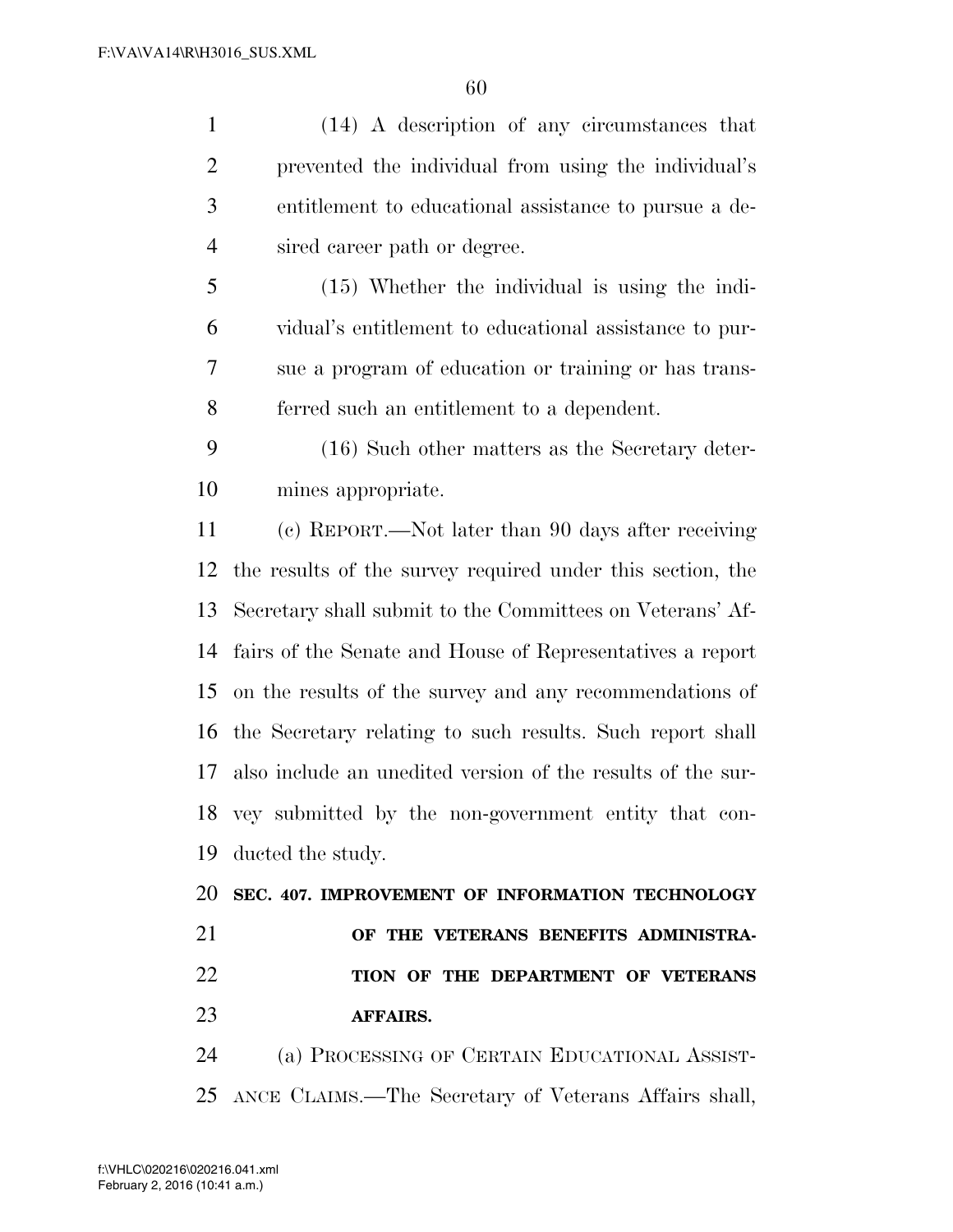to the maximum extent possible, make such changes and improvements to the information technology system of the Veterans Benefits Administration of the Department of Veterans Affairs to ensure that—

- (1) to the maximum extent possible, all original and supplemental claims for educational assistance under chapter 33 of title 38, United States Code, are adjudicated electronically; and
- (2) rules-based processing is used to make deci- sions with respect to such claims with little human intervention.

 (b) IMPLEMENTATION PLAN.—Not later than 180 days after the date of the enactment of this Act, the Sec- retary of Veterans Affairs shall submit to Congress a plan to implement the changes and improvements described in subsection (a).

 (c) REPORT.—Not later than one year after the date of the enactment of this Act, the Secretary of Veterans Affairs shall submit to Congress a report on the implemen- tation of the changes and improvements described in sub-section (a).

22 (d) AUTHORIZATION OF APPROPRIATIONS.—There is authorized to be appropriated to the Secretary of Veterans Affairs \$30,000,000 to carry out this section during fiscal years 2016 and 2017.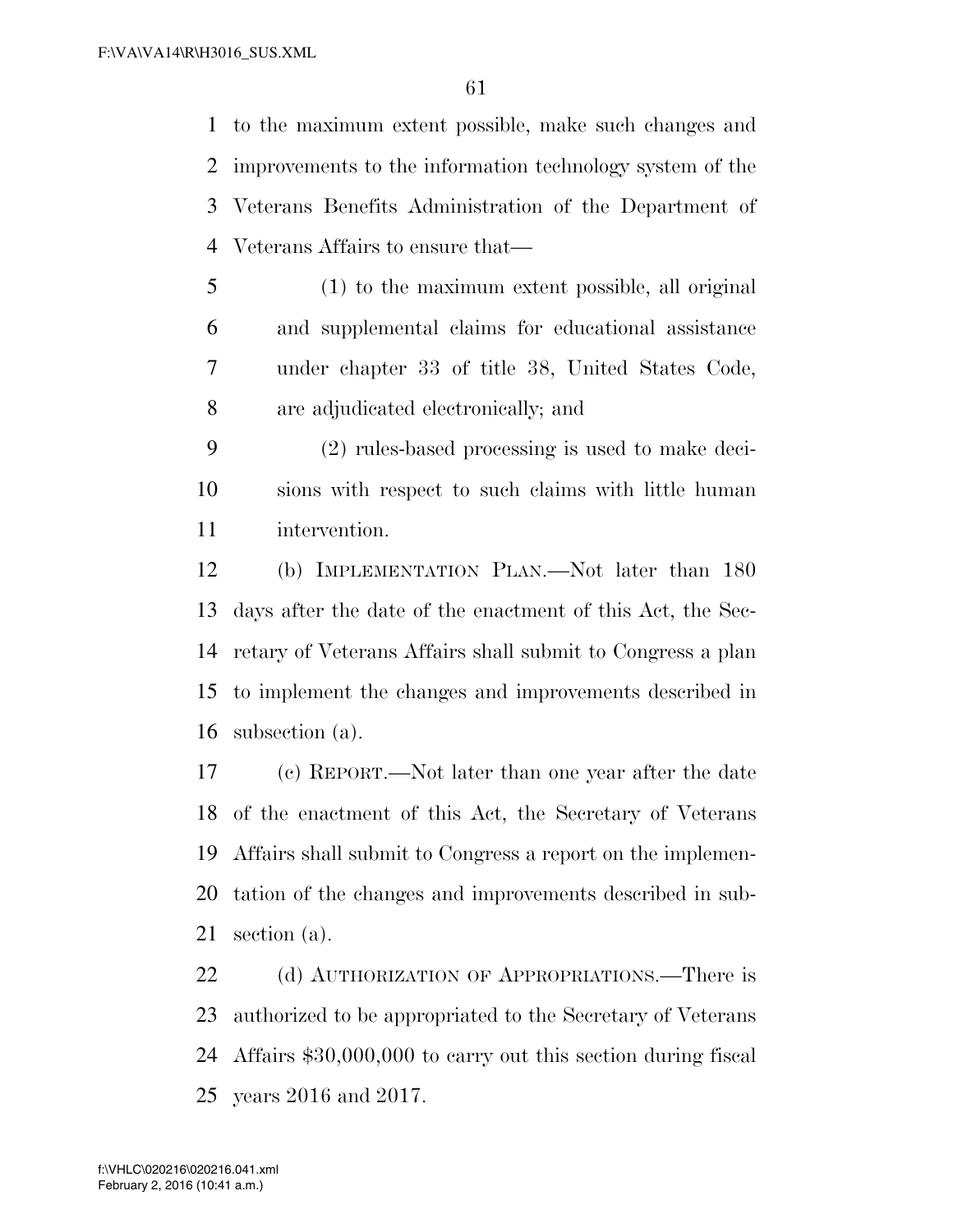**SEC. 408. TECHNICAL AMENDMENT RELATING TO IN-STATE TUITION RATE FOR INDIVIDUALS TO WHOM ENTITLEMENT IS TRANSFERRED UNDER ALL- VOLUNTEER FORCE EDUCATIONAL ASSIST- ANCE PROGRAM AND POST-9/11 EDU- CATIONAL ASSISTANCE.**  (a) TECHNICAL AMENDMENT.—Section 3679(c)(2)(B) of title 38, United States Code, is amended by striking ''or 3319 of this title'' and all that follows and inserting ''of this title or to whom educational assistance is transferred under section 3319 of this title.''. (b) APPLICABILITY.—The amendment made by sub- section (a) shall apply with respect to a course, semester, or term that begins after July 1, 2016. **TITLE V—OTHER MATTERS SEC. 501. AMOUNT OF LOAN GUARANTEED UNDER HOME LOAN PROGRAM OF DEPARTMENT OF VET- ERANS AFFAIRS.**  (a) ADJUSTMENT OF LOAN LIMIT.—Section  $3703(a)(1)$  of title 38, United States Code, is amended—

- 21 (1) in subparagraph  $(A)(i)(IV)$ —
- (A) by striking ''the lesser of''; and (B) by striking ''or 25 percent of the

loan''; and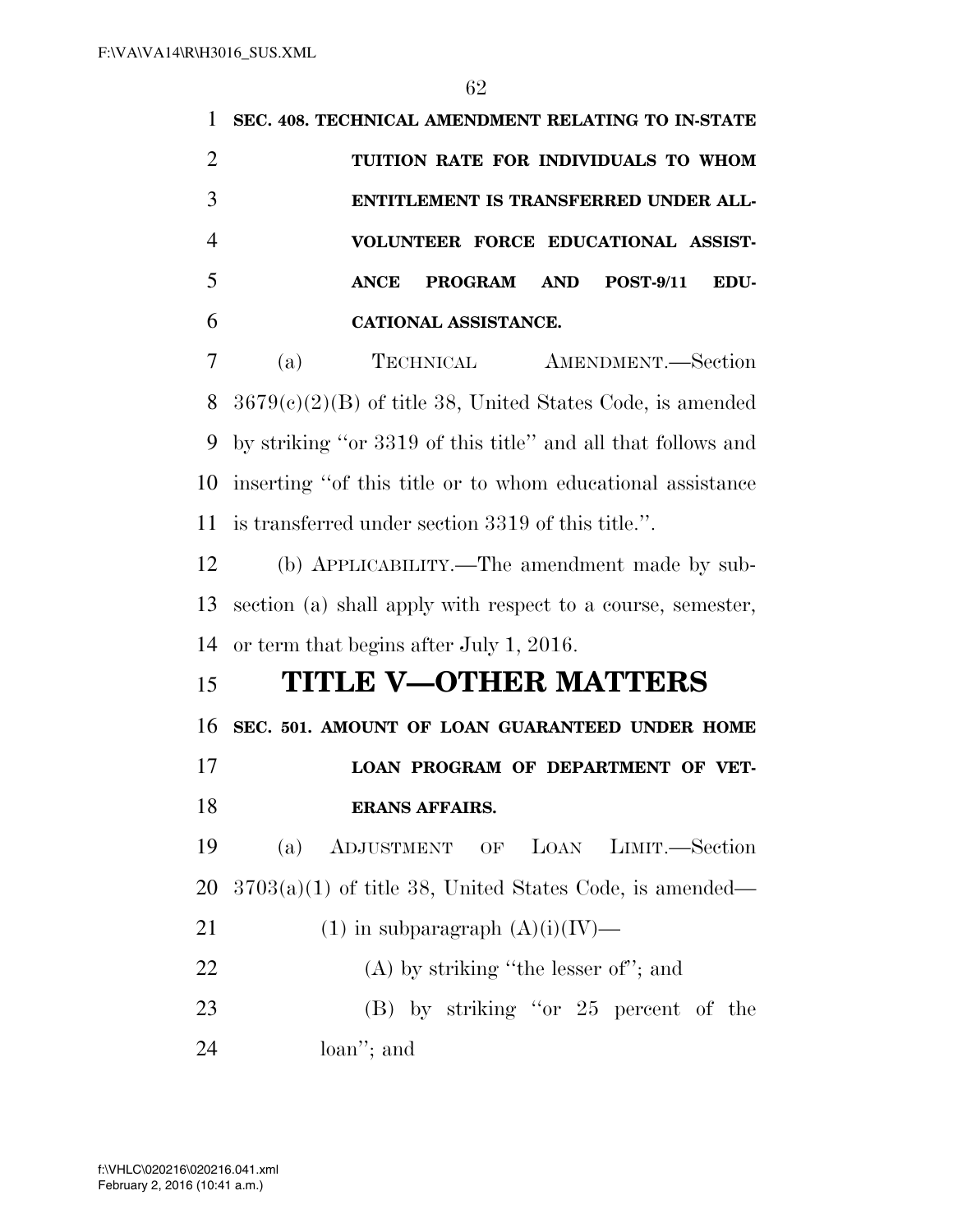(2) in subparagraph (C), by striking ''Freddie Mac'' and all that follows through the period at the end and inserting ''amount of the loan.''.

 (b) EFFECTIVE DATE.—The amendments made by this section shall apply with respect to a loan guaranteed under section 3710 of title 38, United States Code, on or after the date that is 30 days after the date of the enactment of this Act.

 **SEC. 502. LONGITUDINAL STUDY OF JOB COUNSELING, TRAINING, AND PLACEMENT SERVICE FOR VETERANS.** 

 (a) IN GENERAL.—Chapter 41 of title 38, United States Code, is amended by adding at the end the fol-lowing new section:

### **''§ 4115. Longitudinal study of job counseling, train-ing, and placement service for veterans**

 ''(a) STUDY REQUIRED.—(1) The Secretary shall enter into a contract with a non-government entity to con- duct a longitudinal study of a statistically valid sample of each of the groups of individuals described in paragraph (2). The contract shall provide for the study of each such group over a period of at least five years.

23  $\frac{1}{2}$  (2) The groups of individuals described in this para-graph are the following: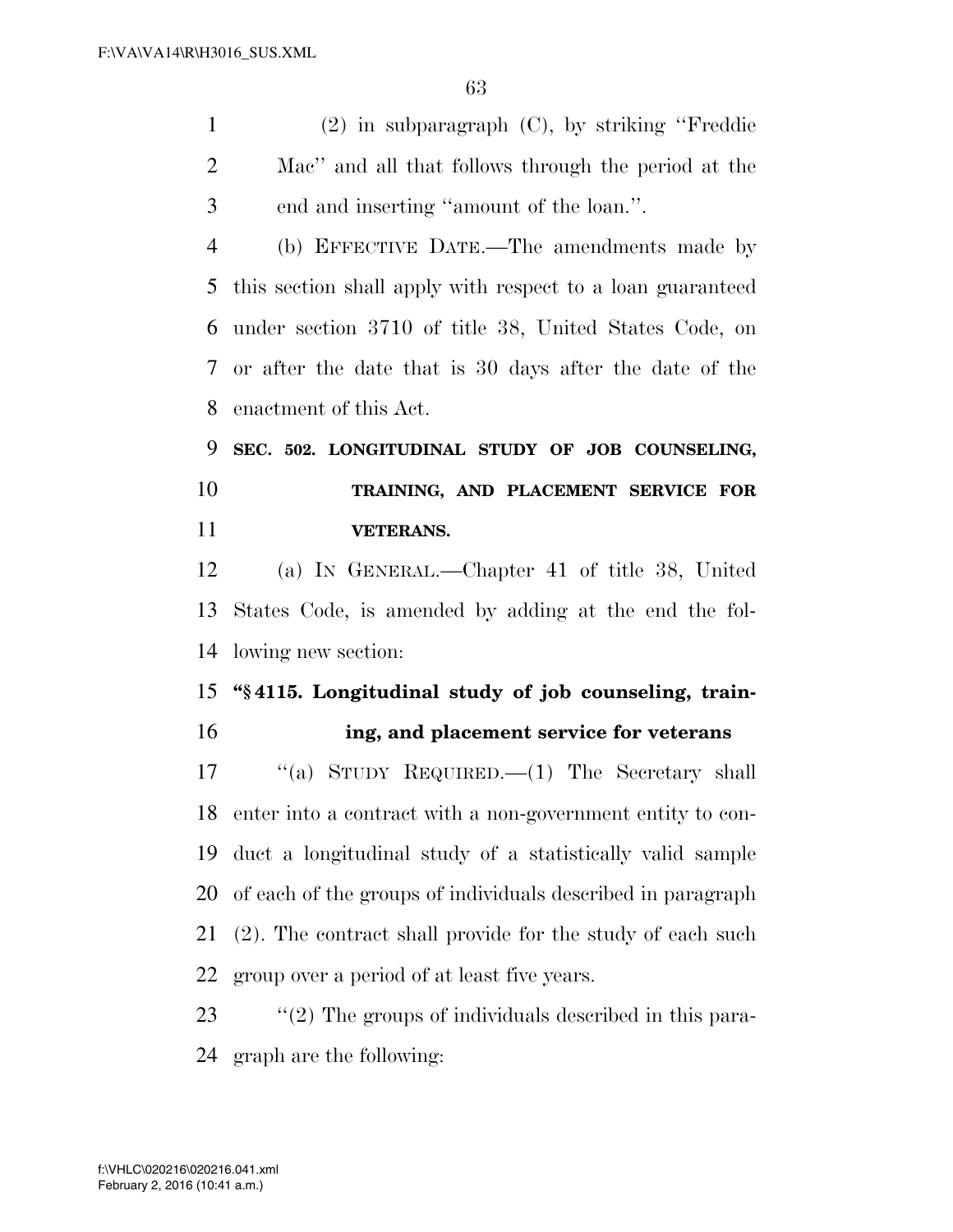| $\mathbf{1}$   | "(A) Veterans who have received intensive serv-            |
|----------------|------------------------------------------------------------|
| $\overline{2}$ | ices.                                                      |
| 3              | "(B) Veterans who did not receive intensive                |
| $\overline{4}$ | services but who otherwise received services under         |
| 5              | this chapter.                                              |
| 6              | "(C) Veterans who did not seek or receive serv-            |
| $\overline{7}$ | ices under this chapter.                                   |
| 8              | $\lq(3)$ The study required by this subsection shall in-   |
| 9              | clude the collection of the following information for each |
| 10             | individual who participates in the study:                  |
| 11             | "(A) The average number of months such indi-               |
| 12             | vidual served on active duty.                              |
| 13             | "(B) The distribution of disability ratings of             |
| 14             | such individual.                                           |
| 15             | "(C) Any unemployment benefits received by                 |
| 16             | such individual.                                           |
| 17             | "(D) The average number of months such indi-               |
| 18             | vidual was employed during the year covered by the         |
| 19             | report.                                                    |
| 20             | "(E) The average annual starting and ending                |
| 21             | salaries of any such individual who was employed           |
| 22             | during the year covered by the report.                     |
| 23             | $\lq\lq(F)$ The average annual income of such indi-        |
| 24             | vidual.                                                    |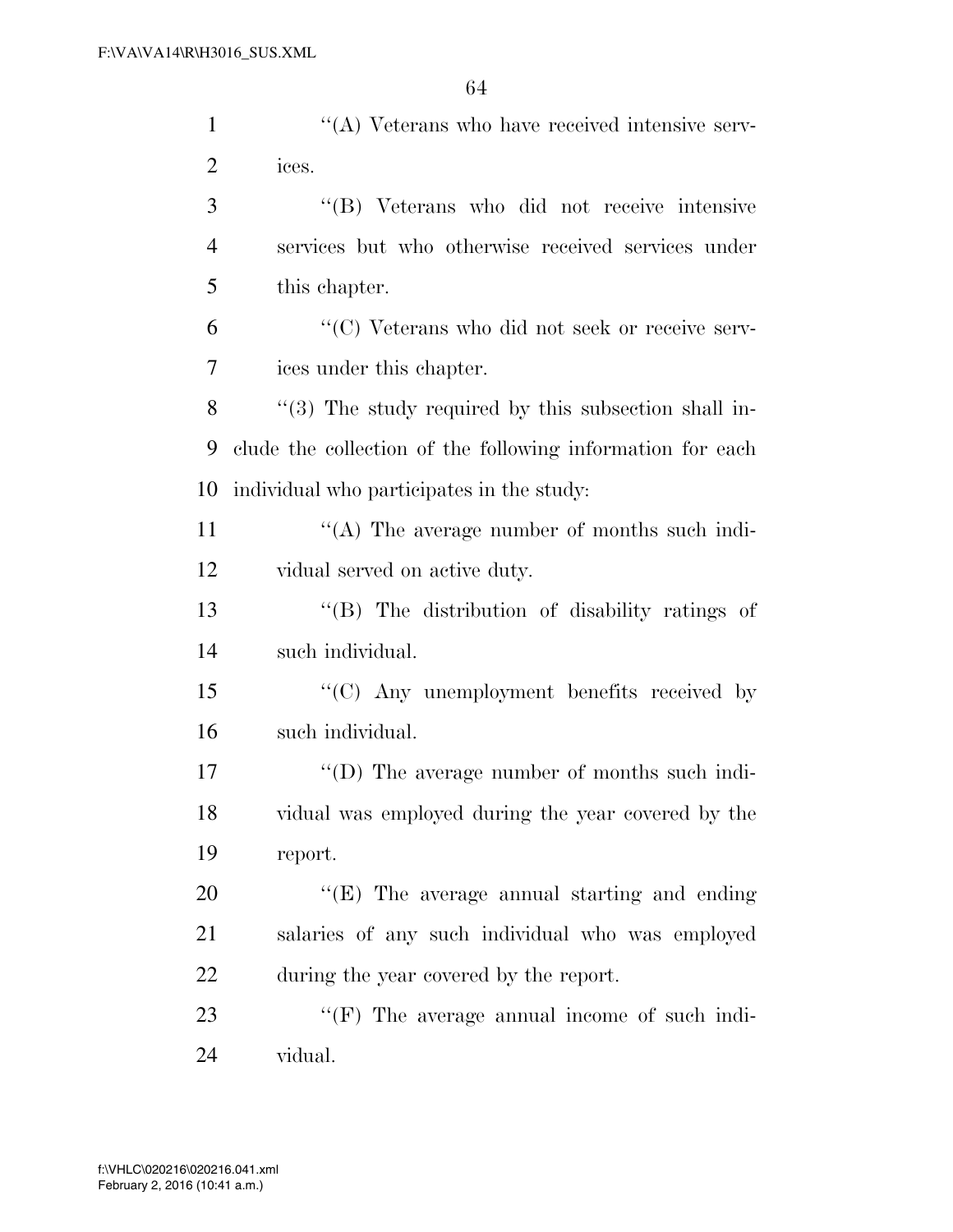| $\mathbf{1}$   | $\lq\lq(G)$ The average total household income of      |
|----------------|--------------------------------------------------------|
| $\overline{2}$ | such individual for the year covered by the report.    |
| 3              | "(H) The percentage of such individuals who            |
| $\overline{4}$ | own their principal residences.                        |
| 5              | "(I) The employment status of such individual.         |
| 6              | "(J) In the case of such an individual who re-         |
| 7              | ceived services under this chapter, whether the indi-  |
| 8              | vidual believes that any service provided by a dis-    |
| 9              | abled veterans' outreach specialist or local veterans' |
| 10             | employment representative helped the individual to     |
| 11             | become employed.                                       |
| 12             | "(K) In the case of such an individual who be-         |
| 13             | lieves such a service helped the individual to become  |
| 14             | employed, whether—                                     |
| 15             | "(i) the individual retained the position of           |
| 16             | employment for a period of one year or longer;         |
| 17             | and                                                    |
| 18             | "(ii) the individual believes such a service           |
| 19             | helped the individual to secure a higher wage or       |
| 20             | salary.                                                |
| 21             | "(L) The conditions under which such indi-             |
| 22             | vidual was discharged or released from the Armed       |
| 23             | Forces.                                                |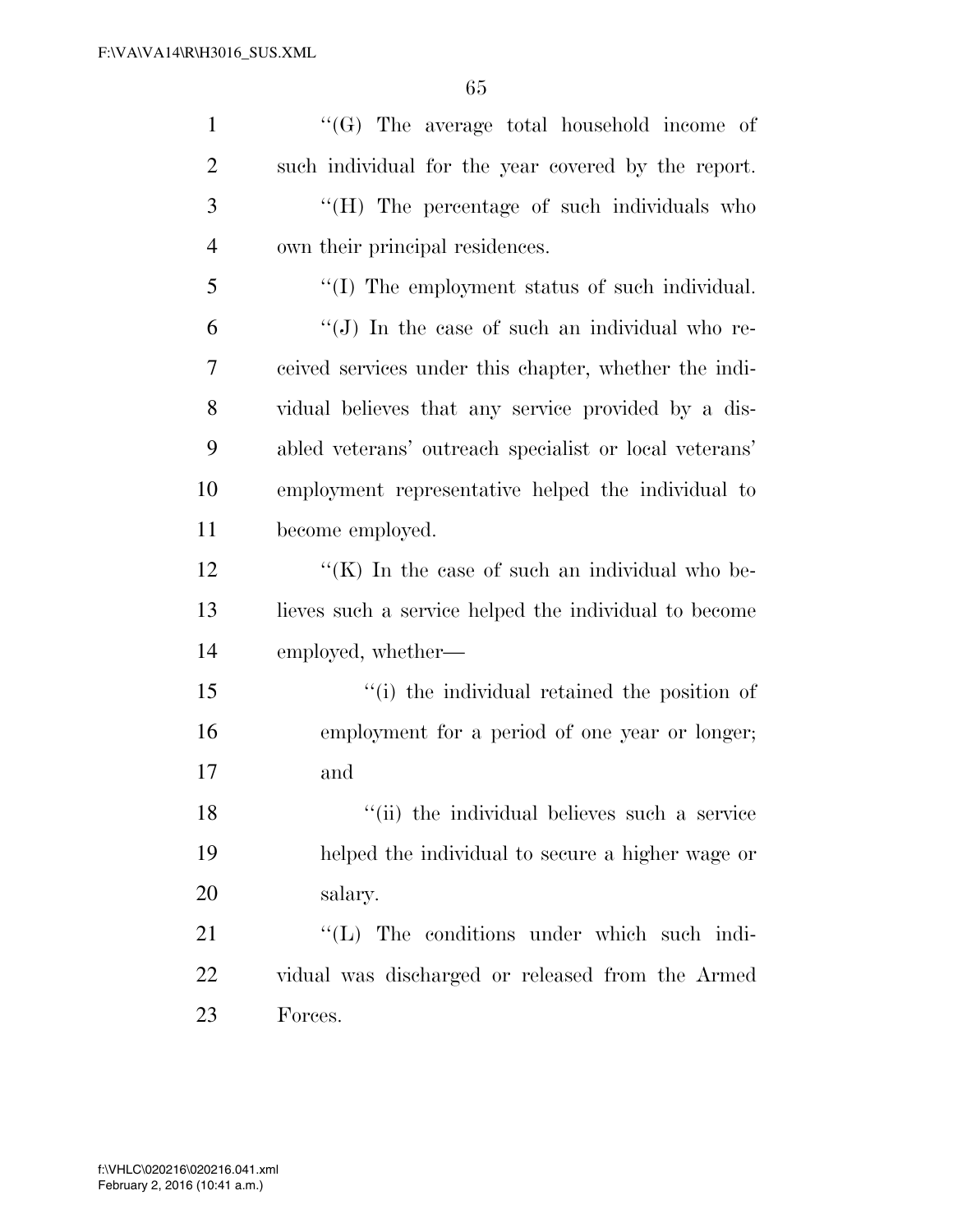| $\mathbf{1}$   | "(M) Whether such individual has used any                 |
|----------------|-----------------------------------------------------------|
| $\overline{2}$ | educational assistance to which the individual is en-     |
| 3              | titled under this title.                                  |
| $\overline{4}$ | "(N) Whether such individual has participated             |
| 5              | in a rehabilitation program under chapter 31 of this      |
| 6              | title.                                                    |
| 7              | "(O) Demographic information about such indi-             |
| 8              | vidual.                                                   |
| 9              | "(P) Such other information as the Secretary              |
| 10             | determines appropriate.                                   |
| 11             | "(b) ANNUAL REPORTS.— $(1)$ By not later than July        |
| 12             | 1 of each year covered by the study required under sub-   |
| 13             | section (a), the Secretary shall submit to the Committees |
| 14             | on Veterans' Affairs of the Senate and House of Rep-      |
| 15             | resentatives a report on the outcomes of the study during |
| 16             | the preceding year.                                       |
| 17             | $\lq(2)$ The Secretary shall include in each annual re-   |
| 18             | port submitted under paragraph (1) any information the    |
| 19             | Secretary determines is necessary to determine the long-  |
| 20             | term outcomes of the individuals in the groups described  |
| 21             | in subsection $(a)(2)$ .".                                |
| <u>22</u>      | (b) CLERICAL AMENDMENT.—The table of sections             |
| 23             | at the beginning of such chapter is amended by adding     |

24 at the end the following new item:

<sup>&#</sup>x27;'4115. Longitudinal study of job counseling, training, and placement service for veterans.''.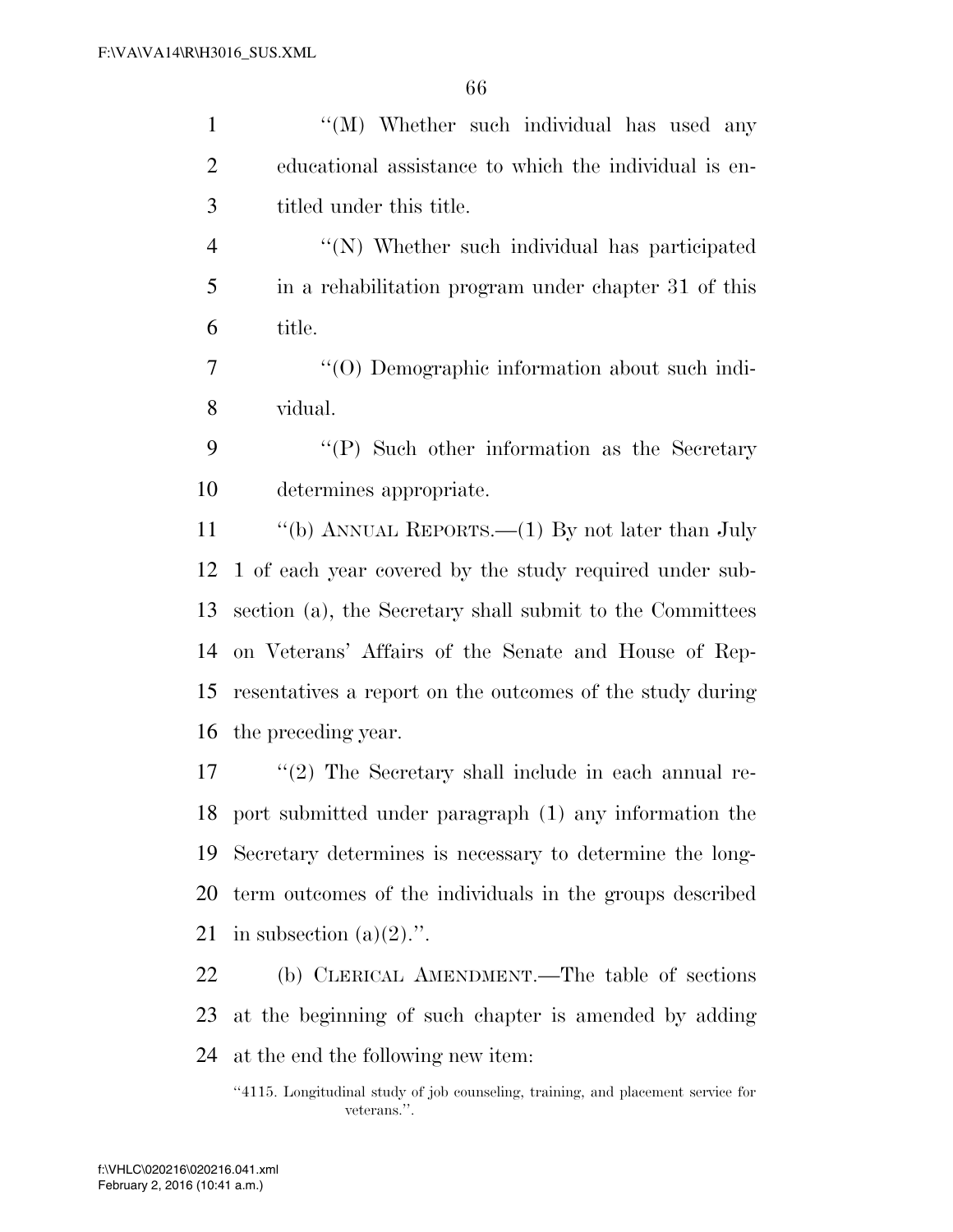| 1              | SEC. 503. LIMITATIONS ON SUBCONTRACTS UNDER CON-                |
|----------------|-----------------------------------------------------------------|
| $\overline{2}$ | TRACTS WITH SMALL BUSINESS CONCERNS                             |
| 3              | OWNED AND CONTROLLED BY VETERANS.                               |
| $\overline{4}$ | (a) IN GENERAL.—Section 8127 of title 38, United                |
| 5              | States Code, is amended—                                        |
| 6              | (1) by redesignating subsection (1) as subsection               |
| 7              | $(m)$ ; and                                                     |
| 8              | $(2)$ by inserting after subsection $(k)$ the fol-              |
| 9              | lowing new subsection (l):                                      |
| 10             | ``(1)<br>LIMITATIONS ON SUBCONTRACTING. $-(1)(A)$               |
| 11             | The requirements applicable to a covered small business         |
| 12             | concern under section 46 of the Small Business Act (15          |
| 13             | U.S.C. 657s) shall apply with respect to a small business       |
| 14             | concern owned and controlled by a veteran with a service-       |
| 15             | connected disability or a small business concern owned          |
| 16             | and controlled by a veteran that is awarded a contract          |
| 17             | that is counted for purposes of meeting the goals under         |
|                | 18 subsection $(a)$ .                                           |
| 19             | "(B) For purposes of applying the requirements of               |
| 20             | section 46 of the Small Business Act (15 U.S.C. 657s)           |
| 21             | pursuant to subparagraph $(A)$ , the term 'similarly situated   |
| 22             | entity' used in such section 46 includes a subcontractor        |
| 23             | for a small business concern owned and controlled by a          |
|                | 24 veteran with a service-connected disability or a small busi- |
|                |                                                                 |

ness concern owned and controlled by a veteran described

in such subparagraph (A).

February 2, 2016 (10:41 a.m.) f:\VHLC\020216\020216.041.xml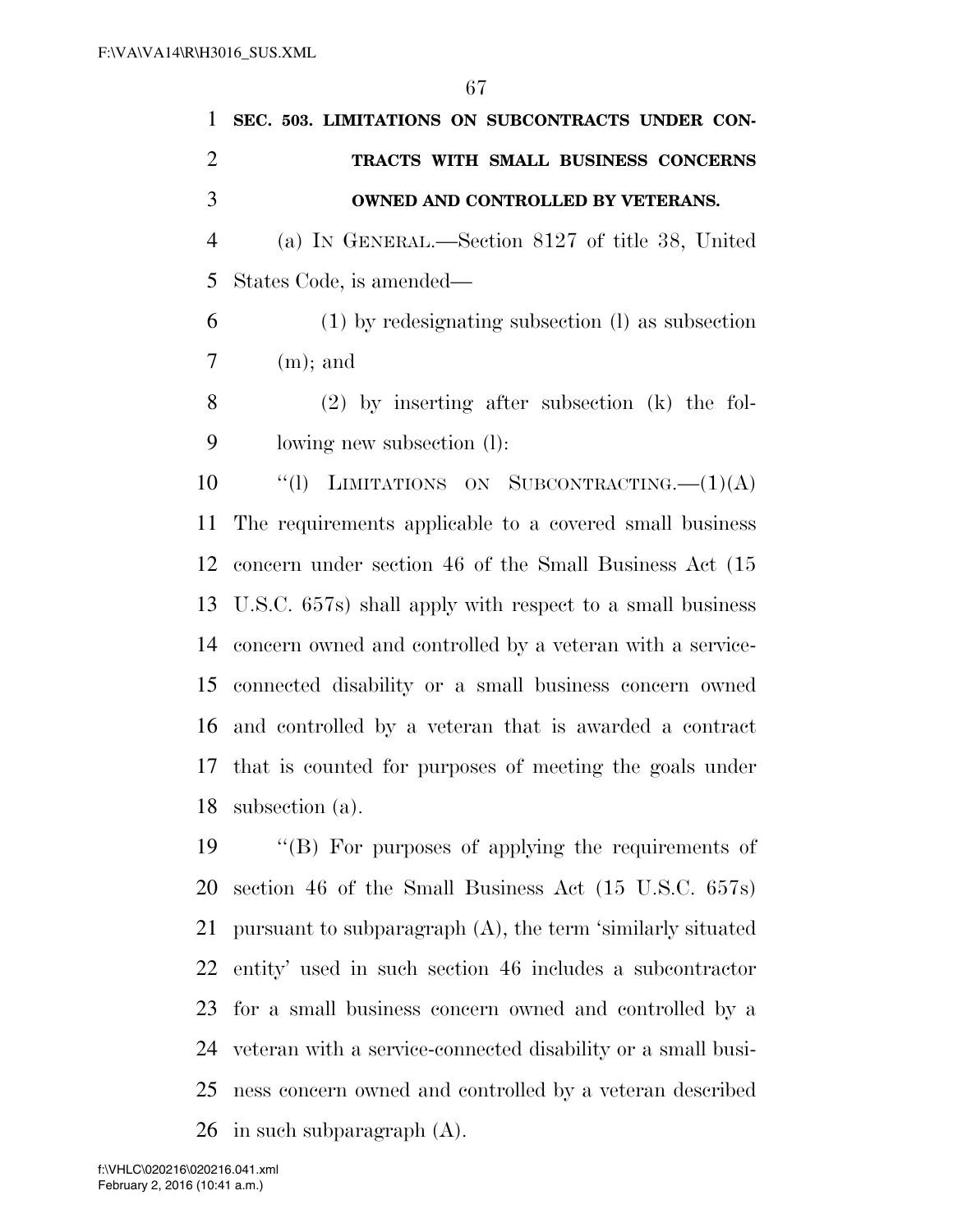''(2) Before awarding a contract that is counted for purposes of meeting the goals under subsection (a), the Secretary shall obtain from an offeror a certification that the offeror will comply with the requirements described in paragraph (1)(A) if awarded the contract. Such certifi-cation shall—

- 7 "(A) specify the exact performance require-ments applicable under such paragraph; and
- ''(B) explicitly acknowledge that the certifi-cation is subject to section 1001 of title 18.

 ''(3) If the Secretary determines that a small busi- ness concern that is awarded a contract that is counted for purposes of meeting the goals under subsection (a) did not act in good faith with respect to the requirements de-15 scribed in paragraph  $(1)(A)$ , the small business concern shall be subject to the penalties specified in—

- 17  $\langle (A) \rangle$  section 16(g)(1) of the Small Business Act 18 (15 U.S.C.  $645(g)(1)$ ); and
- ''(B) section 1001 of title 18.

 ''(4)(A) The Director of Small and Disadvantaged Business Utilization for the Department, established pur- suant to section 15(k) of the Small Business Act (15 U.S.C. 644(k)), and the Chief Acquisition Officer of the Department, established pursuant to section 1702 of title 41, shall jointly implement a process using the systems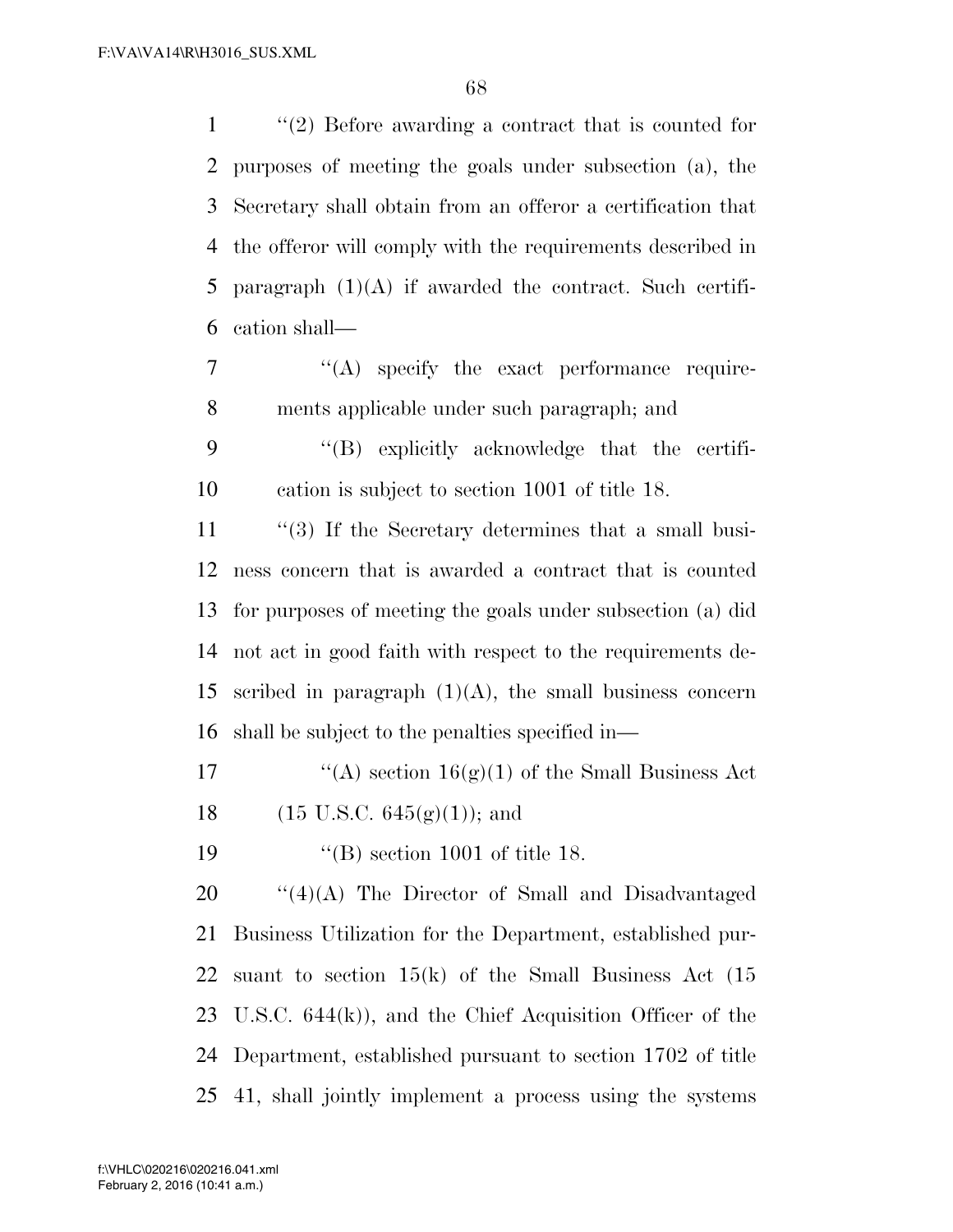1 described in section  $16(g)(2)$  of the Small Business Act 2 (15 U.S.C.  $645(g)(2)$ ), or any other systems available, to monitor compliance with this subsection. The Chief Acqui- sition Officer shall refer any violations of this subsection to the Inspector General of the Department.

 ''(B) Not later than November 30 of each year, the Inspector General shall submit to the Committees on Vet- erans' Affairs of the Senate and House of Representatives a report for the fiscal year preceding the fiscal year during which the report is submitted that includes, for the fiscal year covered by the report—

12 ''(i) the number of referred violations received under subparagraph (A); and

 $\frac{1}{2}$  (ii) the disposition of such referred violations, including the number of small business concerns sus- pended or debarred from Federal contracting or re-ferred to the Attorney General for prosecution.''.

 (b) EFFECTIVE DATE.—Subsection (l) of section 8127 of title 38, United States Code, as added by sub- section (a) shall apply with respect to a contract entered into after the date of the enactment of this Act.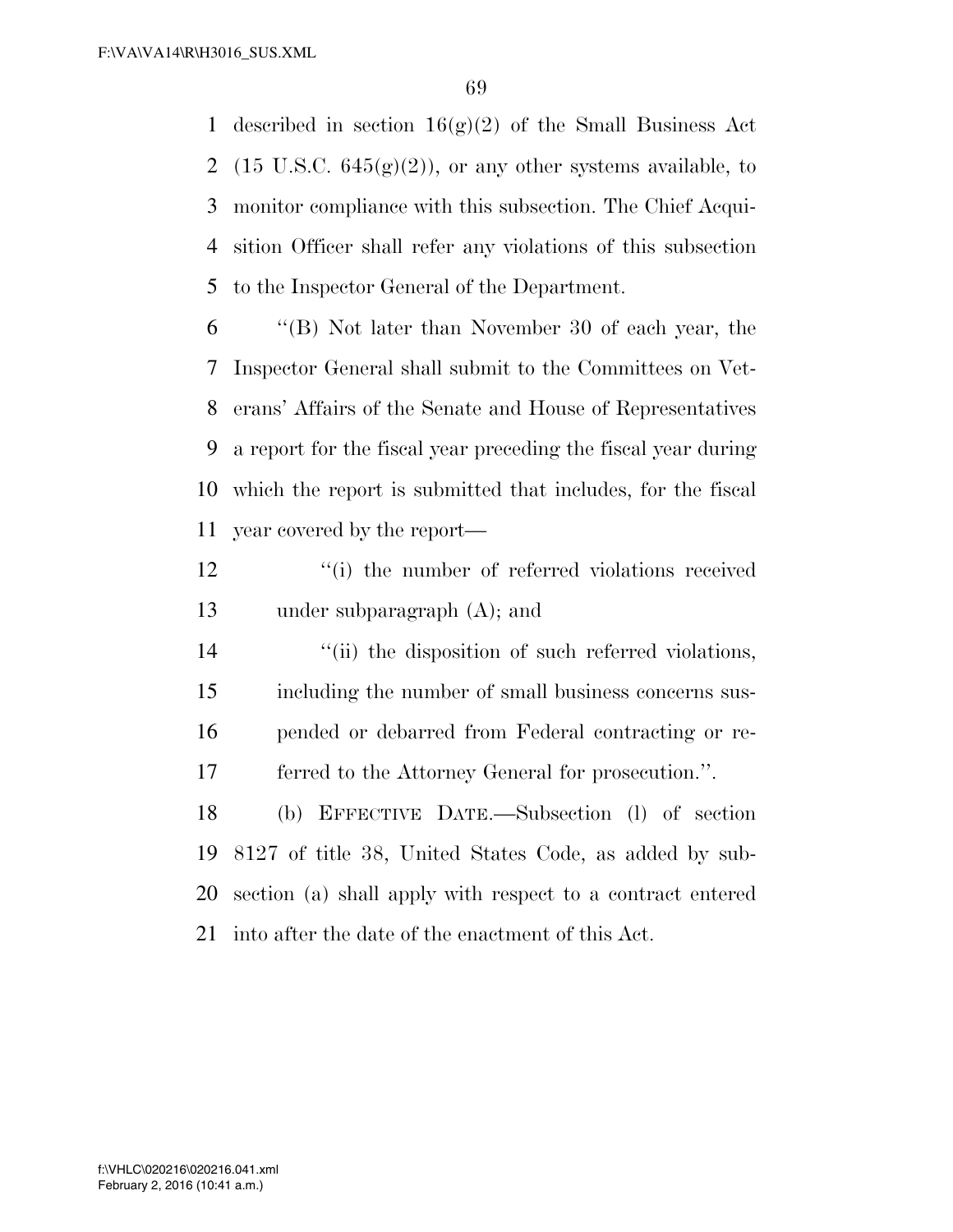| 1 SEC. 504. PROCEDURES FOR PROVISION OF CERTAIN IN- |
|-----------------------------------------------------|
| <b>FORMATION TO STATE VETERANS AGENCIES</b>         |
| TO FACILITATE THE FURNISHING OF ASSIST-             |
| ANCE AND BENEFITS TO VETERANS.                      |
|                                                     |

 (a) PROCEDURES REQUIRED.—The Secretary of Vet- erans Affairs shall develop procedures to share the infor- mation described in subsection (b) regarding veterans with State veterans agencies in electronic data format as a means of facilitating the furnishing of assistance and ben-efits to veterans.

 (b) COVERED INFORMATION.—The information shared with State veterans agencies under subsection (a) regarding a veteran shall include the following:

(1) Military service and separation data.

- (2) A personal email address.
- (3) A personal telephone number.
- 17 (4) A mailing address.

 (c) OPT-OUT ELECTION.—A veteran may elect to prevent their information from being shared with State veterans agencies under subsection (a) pursuant to a proc- ess that the Secretary shall establish for purposes of this subsection.

23 (d) USE OF INFORMATION.—The Secretary shall en- sure that the information shared with State veterans agen- cies in accordance with the procedures developed under subsection (a) is only shared by such agencies with county